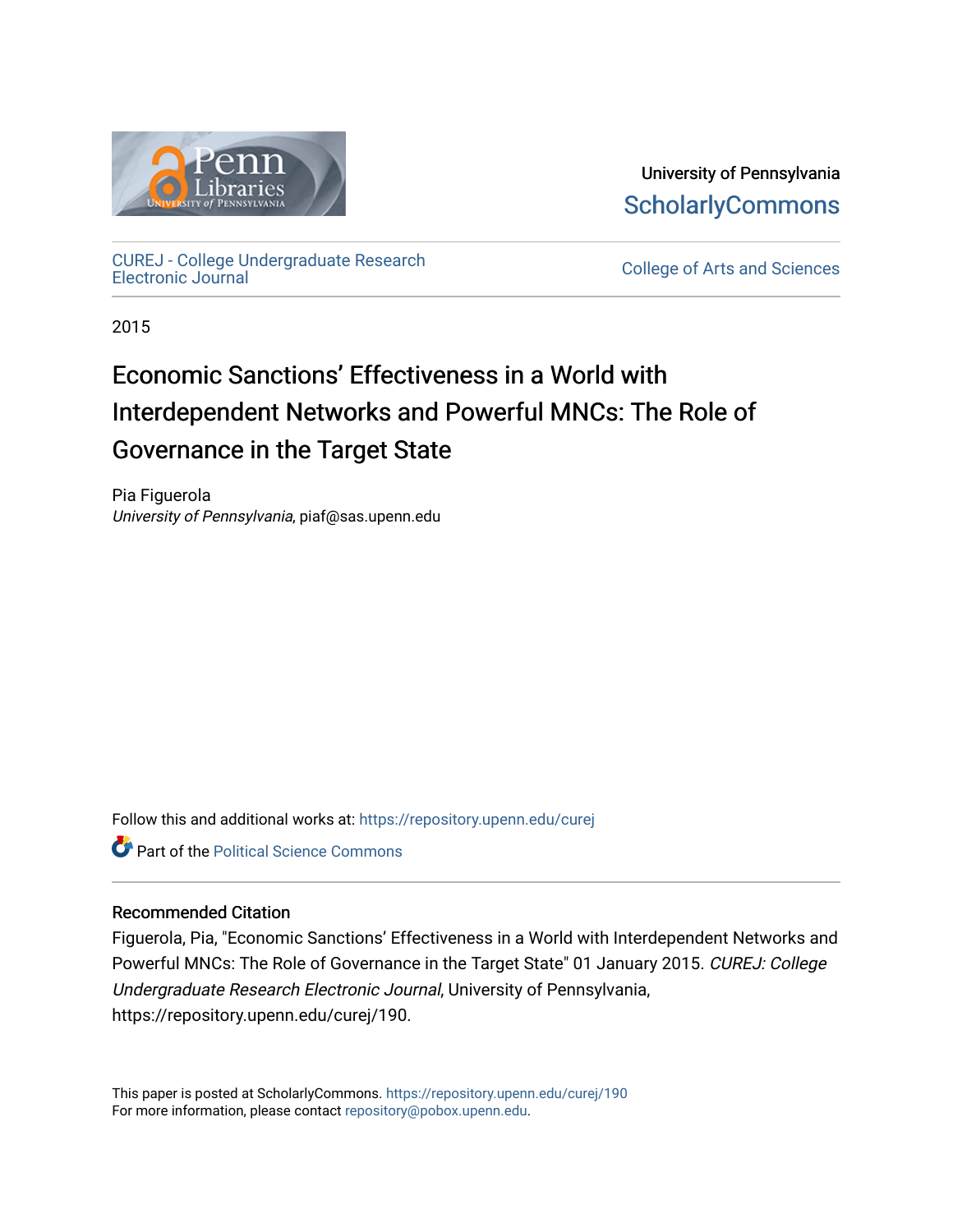## Economic Sanctions' Effectiveness in a World with Interdependent Networks and Powerful MNCs: The Role of Governance in the Target State

#### Abstract

Economic sanctions are increasingly becoming the instrument of choice for countries to exert pressure on others, due to their non-violent nature. However, sanctions effectiveness has often been a source of concern. There is a large body of literature analyzing what factors influence economic sanctions effectiveness, including political variables such as international cooperation, prior relations between sender and target states, etc., as well as economic variables such as the average cost of sanctions, trade linkages, etc. This thesis attempts to make a contribution by exploring the role of multinational corporations (MNCs) in sanctions regimes, as they have become the main actor in sanction implementation in the current globalized world. Given this context, there is a need to analyze the impact of sanctions on the profit maximization of firms, including the effect of the pressures applied by sender and target states to influence the implementation of sanctions by the MNCs. In exploring these issues, this thesis concludes that there is a factor that has generally been overlooked when analyzing the behavior of MNCs' responses to sanctions—the level of governance in the target state. The level of governance in the target state determines the environment in which MNCs operate. Furthermore, this influence over the strategic choice planning on firms will help determine the MNCs' decisions to either comply or evade the sanctions, eventually determining the level of sanctions effectiveness. This thesis has found both statistical and country case evidence in this regard, raising implications that could prove to be useful when designing and implementing economic sanctions in future cases.

#### Keywords

Economic Sanctions, Effectiveness, Governance, Political Science, Edward Mansfield, Mansfield, Edward

#### **Disciplines**

Political Science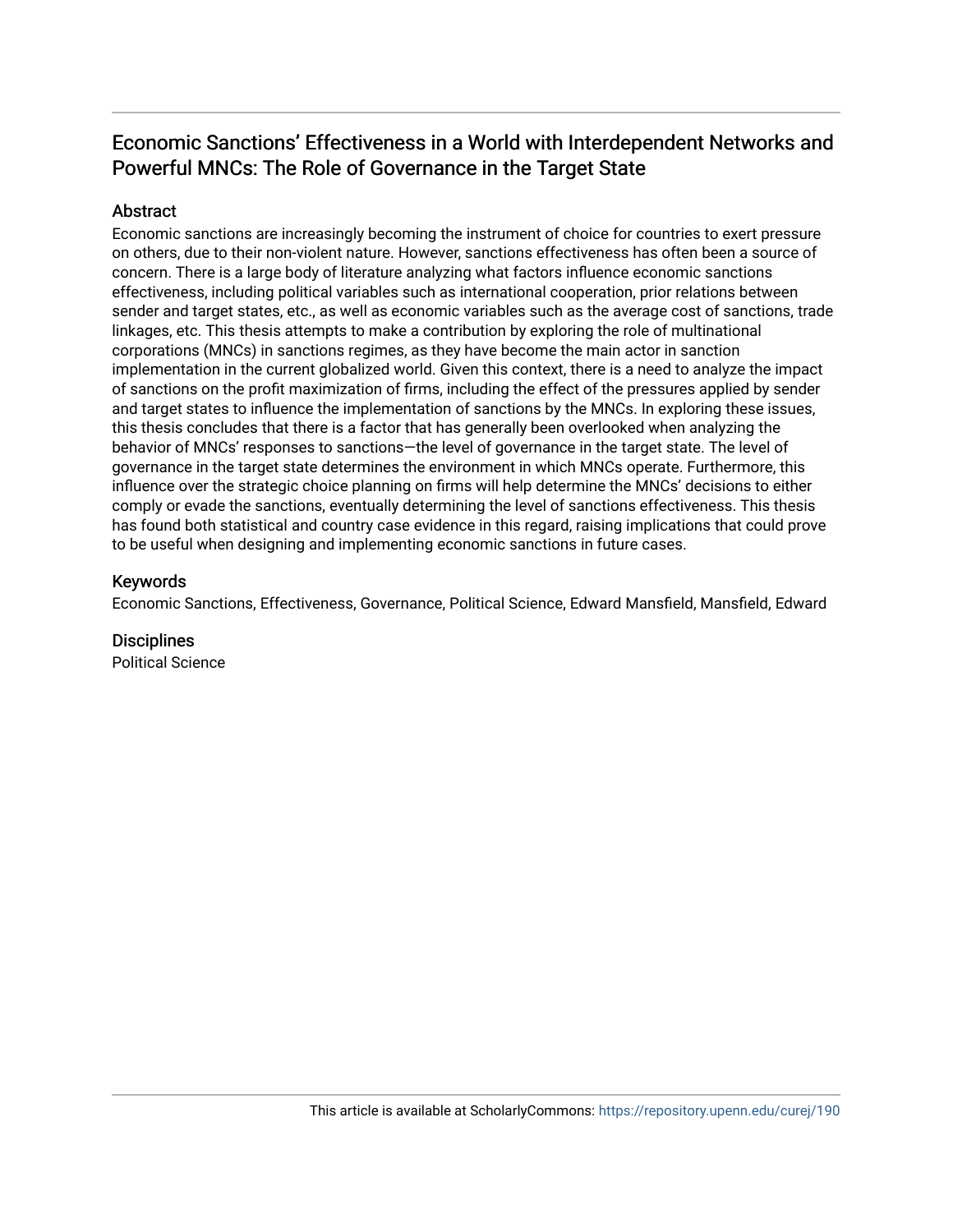# **Economic Sanctions' Effectiveness in a World with Interdependent Networks and Powerful MNCs: The Role of Governance in the Target State**  Pia Figuerola

Thesis Advisor: Dr. Edward Mansfield Senior Honors Thesis in Political Science

University of Pennsylvania

Spring 2015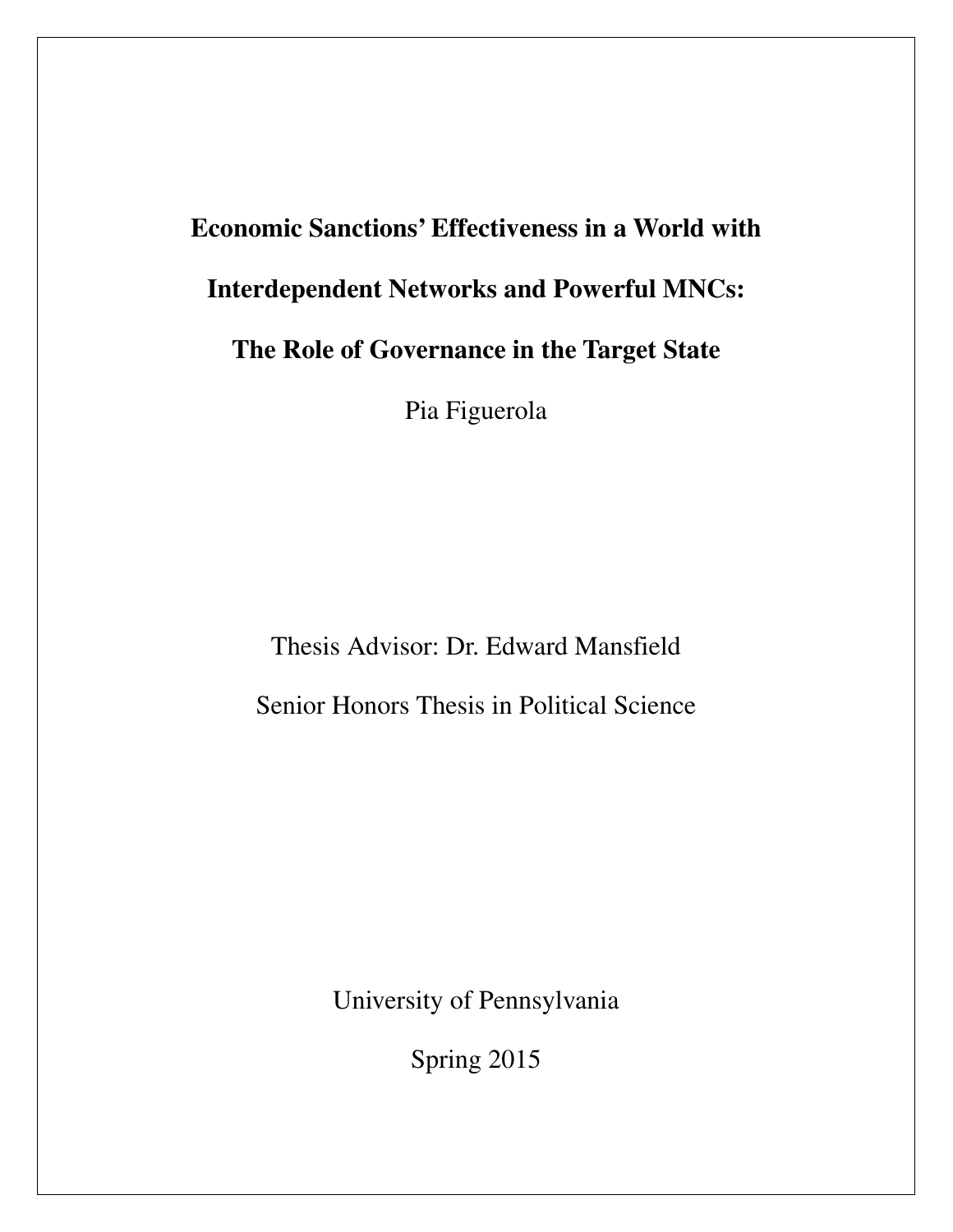#### **Acknowledgements**

 I would like to express my gratitude to my thesis advisor, Dr. Edward Mansfield, for his thoughtful guidance throughout this process, as well as his patience and encouragement that were critical for the completion of this thesis. I would also like to thank Dr. David Hsu whose seminar on Economic Statecraft spurred my interest in economic sanctions and helped me narrow the focus of this thesis. Dr. Doherty-Sil also gave me invaluable assistance and contributed to make this thesis possible, from discussing the initial proposal, to leading the thesis seminar, to providing reassurance during the final weeks. Finally, I would like to thank my fellow colleagues in the thesis seminar as they provided endless support during both the seminar and this semester.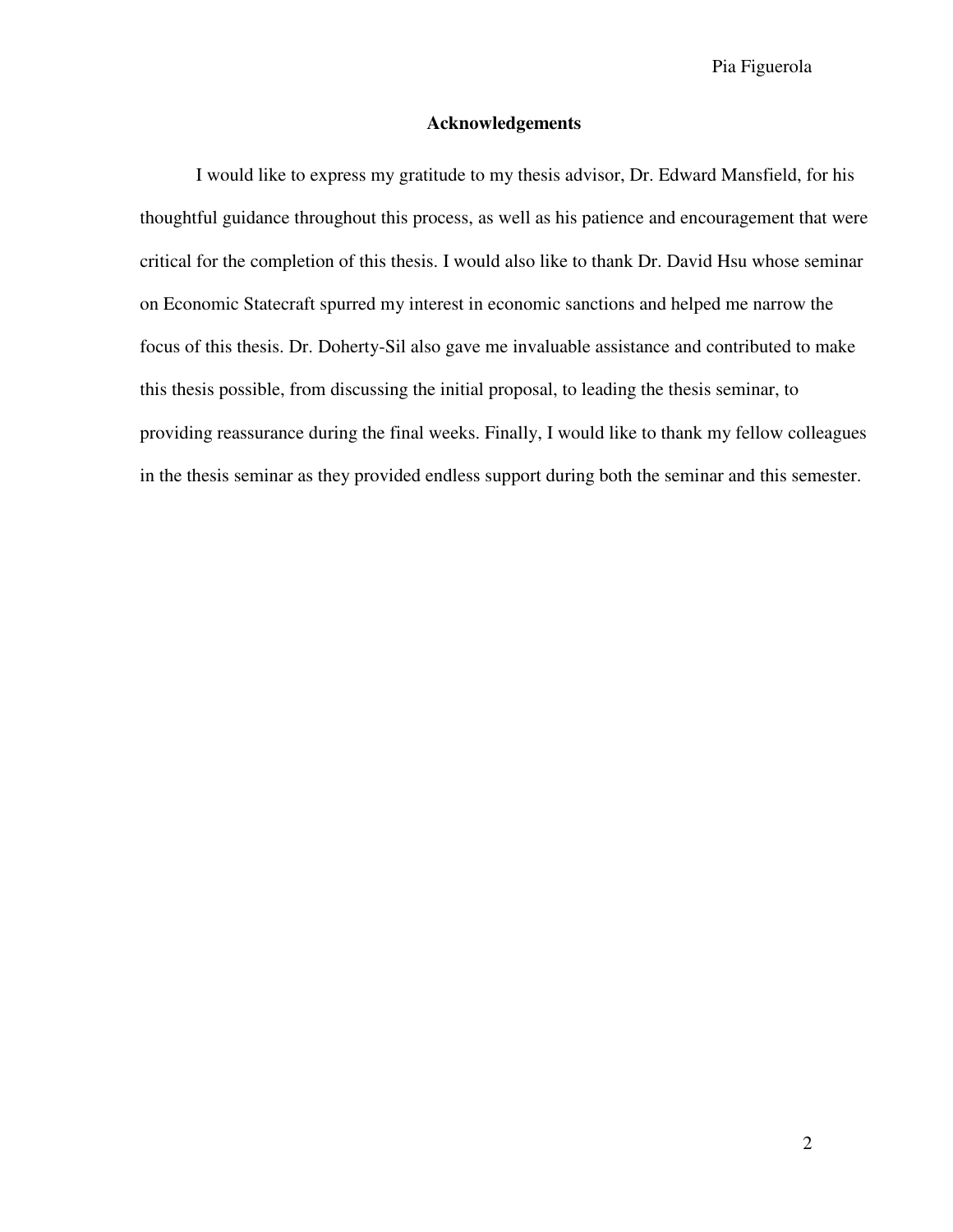| <b>Table of Contents</b> | PAGE |
|--------------------------|------|
|                          |      |
|                          |      |
|                          |      |
|                          |      |
|                          |      |
|                          |      |
|                          |      |
|                          |      |
|                          |      |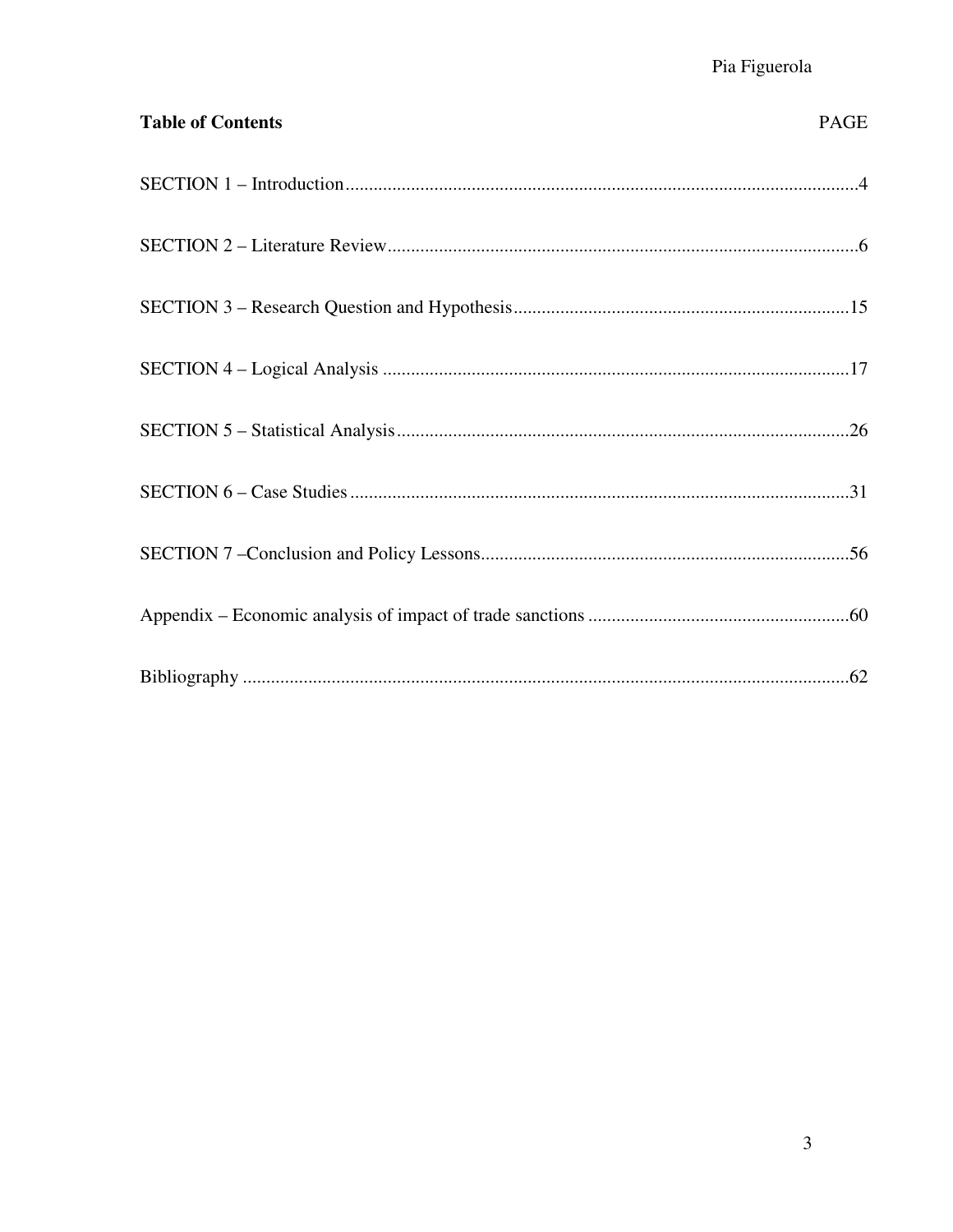#### *Abstract*

*Economic sanctions are increasingly becoming the instrument of choice for countries to exert pressure on others, due to their non-violent nature. However, sanctions effectiveness has often been a source of concern. Th*e*re is a large body of literature analyzing what factors influence economic sanctions effectiveness, including political variables such as international cooperation, prior relations between sender and target states, etc., as well as economic variables such as the average cost of sanctions, trade linkages, etc. This thesis attempts to make a contribution by exploring the role of multinational corporations (MNCs) in sanctions regimes, as they have become the main actor in sanction implementation in the current globalized world. Given this context, there is a need to analyze the impact of sanctions on the profit maximization of firms, including the effect of the pressures applied by sender and target states to influence the implementation of sanctions by the MNCs. In exploring these issues, this thesis concludes that there is a factor that has generally been overlooked when analyzing the behavior of MNCs' responses to sanctions—the level of governance in the target state. The level of governance in the target state determines the environment in which MNCs operate. Furthermore, this influence over the strategic choice planning on firms will help determine the MNCs' decisions to either comply or evade the sanctions, eventually determining the level of sanctions effectiveness. This thesis has found both statistical and country case evidence in this regard, raising implications that could prove to be useful when designing and implementing economic sanctions in future cases.* 

#### **SECTION 1: Introduction**

 In recent decades, global leaders have begun to rely more heavily on economic sanctions to exert pressure on other nations. These tools of economic statecraft have most often been implemented through a ban on economic activity such as trade, but can come in a variety of forms as evidenced by the use of sanctions in earlier civilizations. They originated as one of the many elements of war, starting with the siege of ancient cities, before evolving into more sophisticated forms of restrictions such as economic blockades in the  $17<sup>th</sup>$  and  $18<sup>th</sup>$  centuries in Europe. During the  $20<sup>th</sup>$  century, sanctions as legal barriers to international trade embodied a new avenue for countries to exert pressure on one another without the use of force. This allowed countries to send strong signals to the opposing countries without incurring significant costs or losing citizen lives in combat. These tools gained popularity after the new international order began in 1945, when countries began perceiving the use of force as a last resort and thus became less inclined to use these means whenever conflicts between countries arose.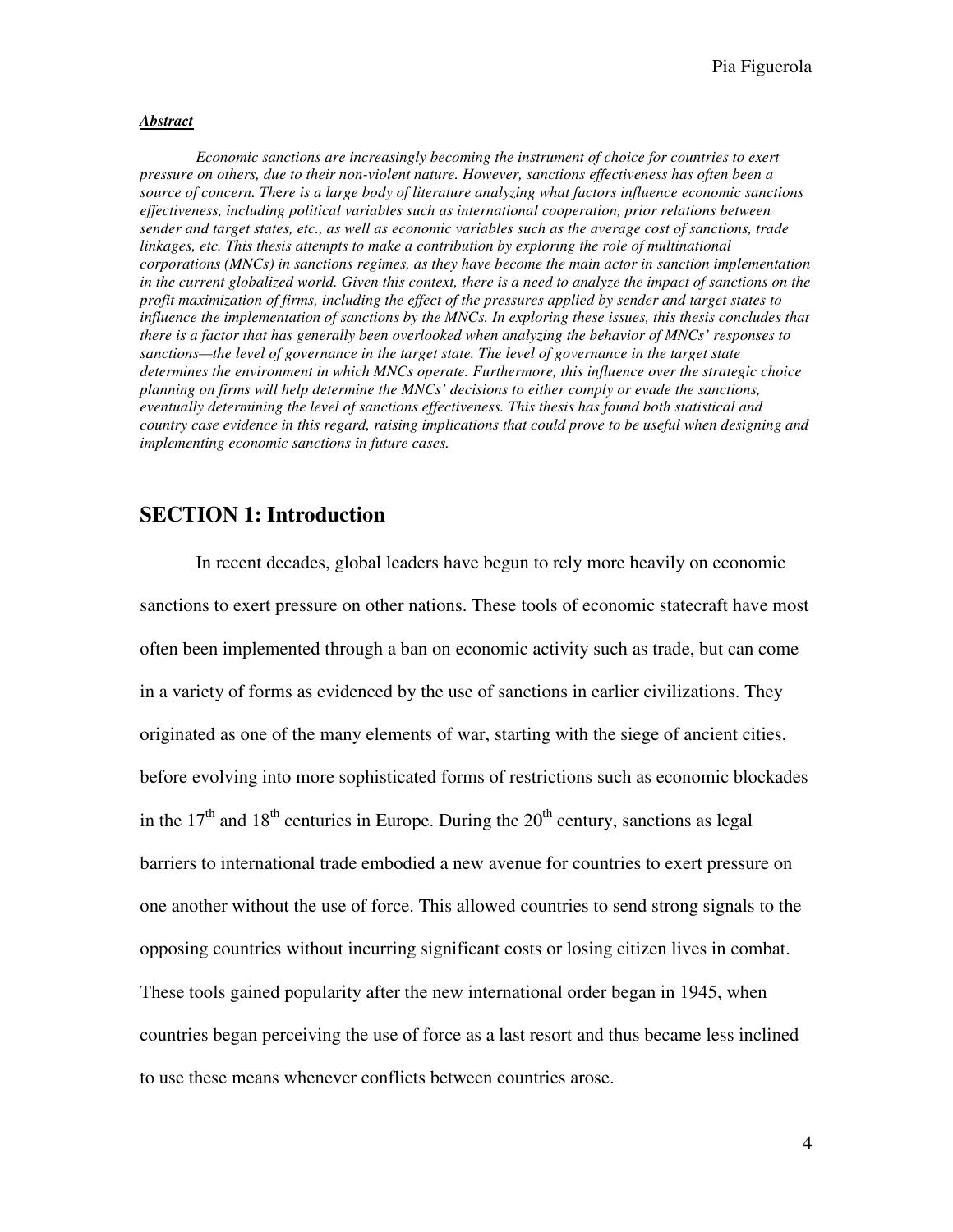However, although sanctions hold several advantages over the use of force, they still hold many drawbacks that impede their effective use. They are difficult to manage and arduous to implement, thus calling into question their effectiveness. This is a critical issue that has received a great deal of attention. A vast literature has identified a number of political and economic variables that influence economic sanctions' effectiveness, including international cooperation, prior relations between sender and target states, the average cost of sanctions, trade linkages, etc. More recently, several studies have begun to focus on the role of market forces behind sanctions effectiveness. These studies noted that globalization has brought the actions of the multinational corporations (MNCs) to the forefront, as they are now the leading actors in sanctions implementation. The decision of MNCs regarding whether or not to comply or evade a sanctions regime could hold important implications for their effectiveness. Therefore, the conversation surrounding effectiveness has shifted from the actions of the state to those of the private sector.

 This thesis seeks to contribute to the ongoing discussion of sanctions effectiveness, with a focus on the influence of governance in the target country on the decisions of MNCs regarding sanctions implementation. This is an important issue because as governments in sender countries exert pressure on MNCs to implement sanctions, governments in the target countries apply pressure on MNCs to prevent them from implementing these sanctions. Governance in the target country influences the balance between these pressures because it defines the environment in which MNCs operate, playing an important role in their profit maximization process. This process guides the strategic choice planning of firms, determining how sanctions are implemented and their eventual effectiveness. This study explores the role played by governance in the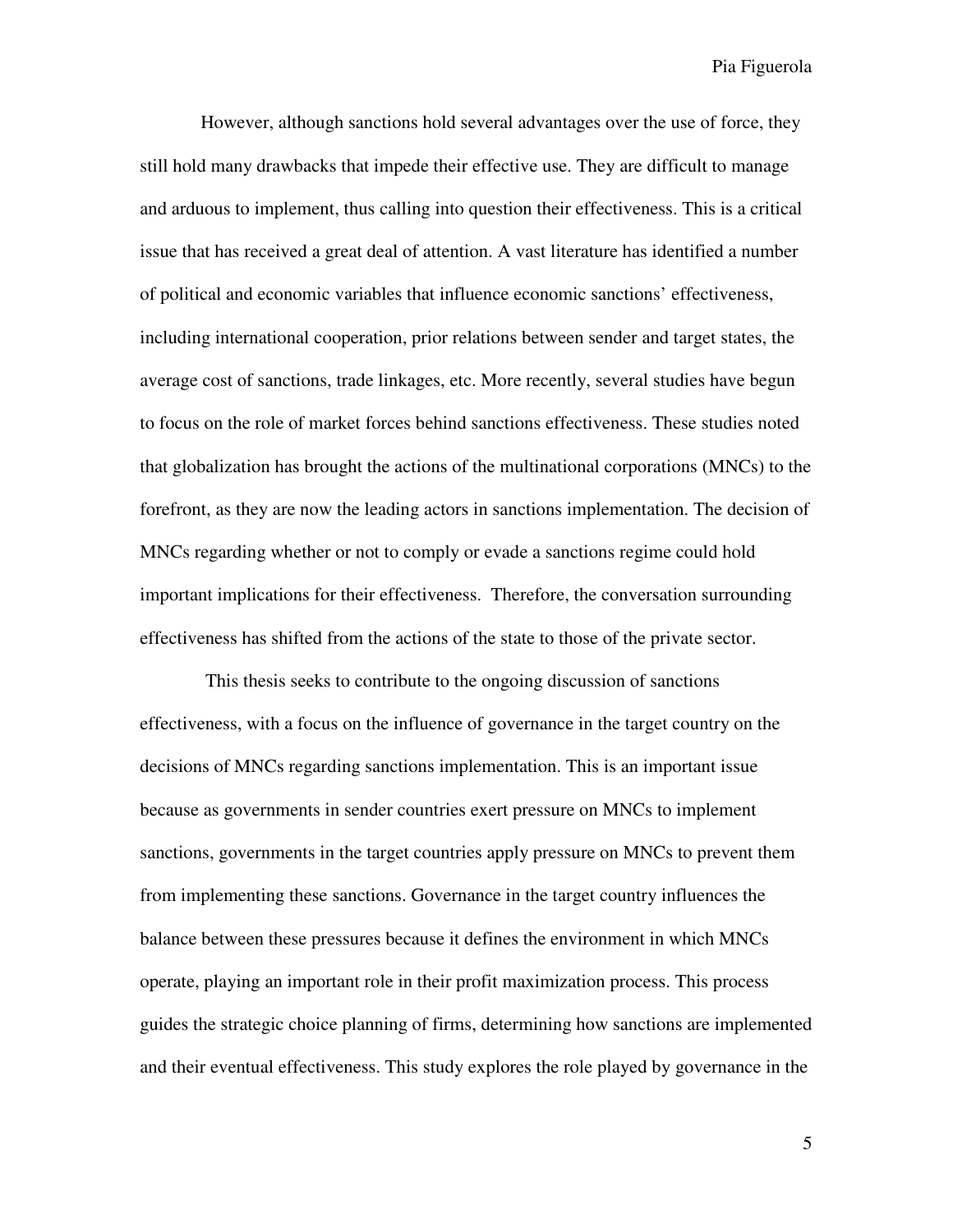target state in influencing sanctions effectiveness through the lens of MNC activity. Furthermore, it reaches the conclusion that there is a positive relationship between the level of governance in the target country and sanctions effectiveness. This conclusion has important implications for the design and implementation of economic sanctions.

#### **SECTION 2: Literature Review**

Economic sanctions have become an increasingly important tool in economic statecraft in recent decades. These instruments for conflict-resolution allow countries to exert pressure on other countries through the use of economic penalties. Their popularity reflects the belief that sanctions are a low-cost alternative to war when diplomacy fails, especially when compared to the high costs associated with the use of military force. As the increasing wartime technology develops and weapons of mass destruction provide an existential threat, it is becoming increasingly common to defer to other methods of statecraft such as economic sanctions. However, the potential of economic sanctions is limited by questions surrounding their effectiveness.

 While the definition of effectiveness may vary, a consensus seems to have emerged. As noted by Hufbauer, Schott, Elliott and Oegg ("Hufbauer") in *Economic Sanctions Reconsidered,* the effectiveness of sanctions has two parts: (i) "the extent to which the policy result sought by the sender country was ...achieved" and (ii) the "contribution to success made by sanctions" (49). According to these measures, they "found sanctions to be at least partially successful in 24 percent of the cases documented" even though they depended heavily on "the type of policy or governmental change sought" (158). Many scholars have relied on this database as a key data source in analyzing the effectiveness of sanctions; however, the database has been criticized by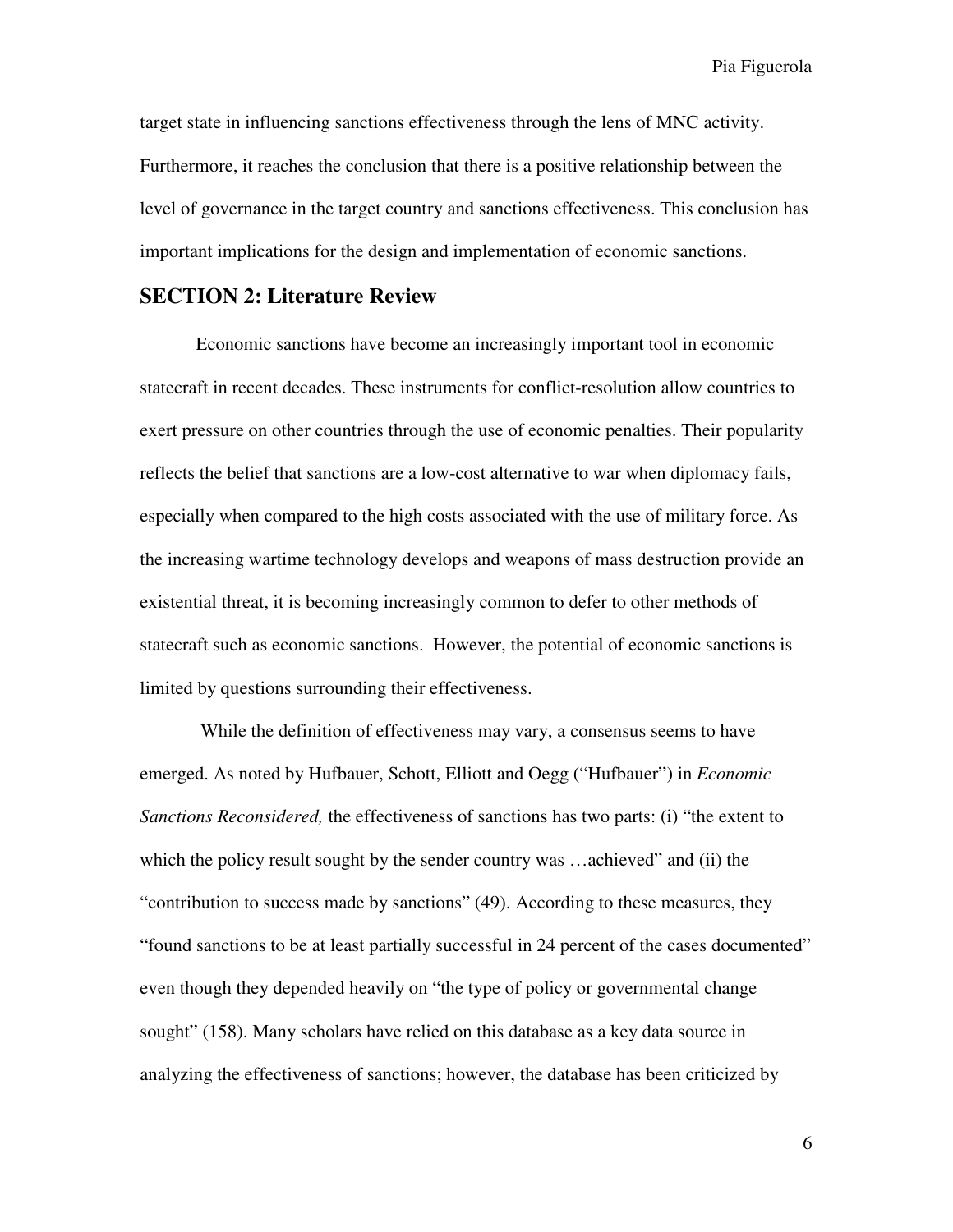some such as Robert A. Pape who question its accuracy. In *Why Economic Sanctions Do Not Work,* he disagrees with certain elements of the Hufbauer dataset, claiming that "an examination of the 40 cases in which Hufbauer claim economic sanctions were successful," only yielded "5 clear successes" (99). According to his analysis, the "remainder are accounted for by 4 classes of errors: 18 were determined by force, not economic sanctions; 8 are failures, in which the target state never concede to the coercer's demands; 6 are trade disputes, not instances of economic sanctions; and 3 are indeterminate" (101). Therefore, even though the "Hufbauer database has become the bedrock study on the effectiveness of economic sanctions," playing a key role "in significant U.S. foreign policy debates such as whether to rely on sanctions instead of use force against Iraq in 1991," it is important to keep in mind the limitations of these databases, as it is often difficult to delineate and properly track the influence of sanctions on the eventual concession of the target state.

Given this context, the question arises as to exactly what factors influence this variation in sanctions effectiveness. Hufbauer et al. identify political and economic variables behind sanctions' success or failure. On the political side, they look at factors including (i) companion policy measures, (ii) international cooperation, (iii) international assistance to the target country, (iv) prior relations between sender and target states, and (v) democracy vs. autocracy. On the economic side, they explore the effects of (i) the average cost of sanctions for the target state, (ii) country size, (iii) trade linkages, (iv) economic health, (v) political stability in the target country, and (vi) sanction type.

At the same time, as the world evolves from one of fragmented blocks to a globalized whole, the structure of international relations changes as well as the channels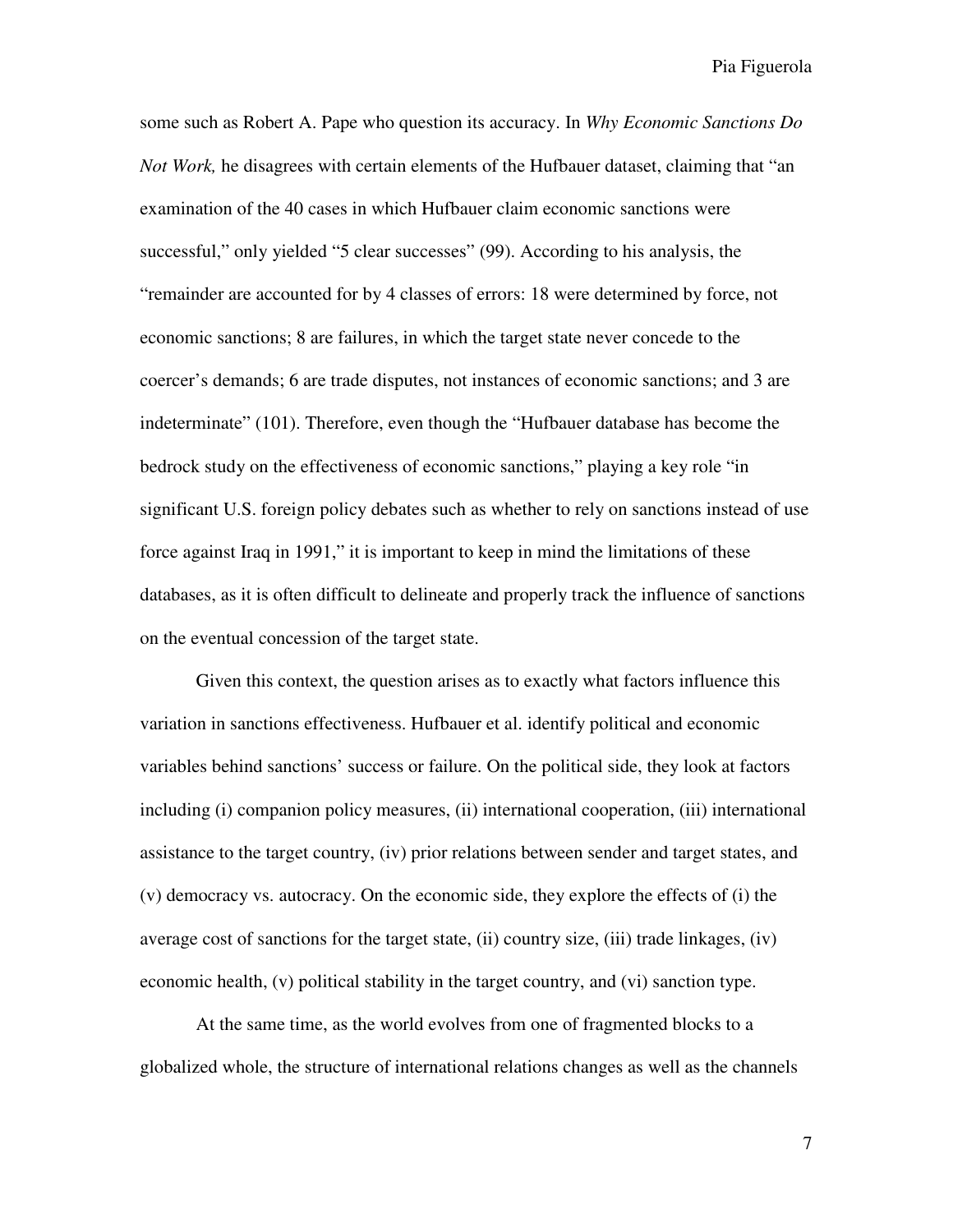through which sanctions are implemented. This in turn requires a better understanding of the forces at play behind sanctions implementation, because it may lead to the emergence of new explanatory factors. In *Globalization: What's New? What's Not?*, Keohane and Nye refer to this phenomenon as "globalism" which involves "long-distance flows of goods, services, and capital, as well as the information and perception that accompany market exchange" (106). As the world emerged from World War II and worked together to build industrialism, "interdependence and globalism have become thicker, systemic relationships among different networks have become more important" and so there have been more "interconnections" (109). However, along with this change in transnational relationships with direct implications for the use of sanctions, comes a change in the most prominent actors in sanctions implementation.

Much of the literature on sanctions stands on the presumption that sanctions are actions implemented directly by the government of the sender state. However, the evolving international economic environment with its increasingly interconnected and interdependent production networks has created a suitable environment for MNCs to become the lead actors in sanction implementation. As noted by Kenneth Rodman in *Sanctions Beyond Borders*, "multinational corporations, whose global spread and increasingly cosmopolitan outlook increased their independence from home governments," transformed from simple "instruments of foreign policy" to "autonomous actors whose self-interstate behavior could undercut strategies of economic statecraft" (4)… "weakening the impact of trade controls because these subsidiaries are wholly inside the jurisdiction of another country and out of the control of security planners" (4- 5).

As the preconceived notion that the state is the leading actor in sanctions'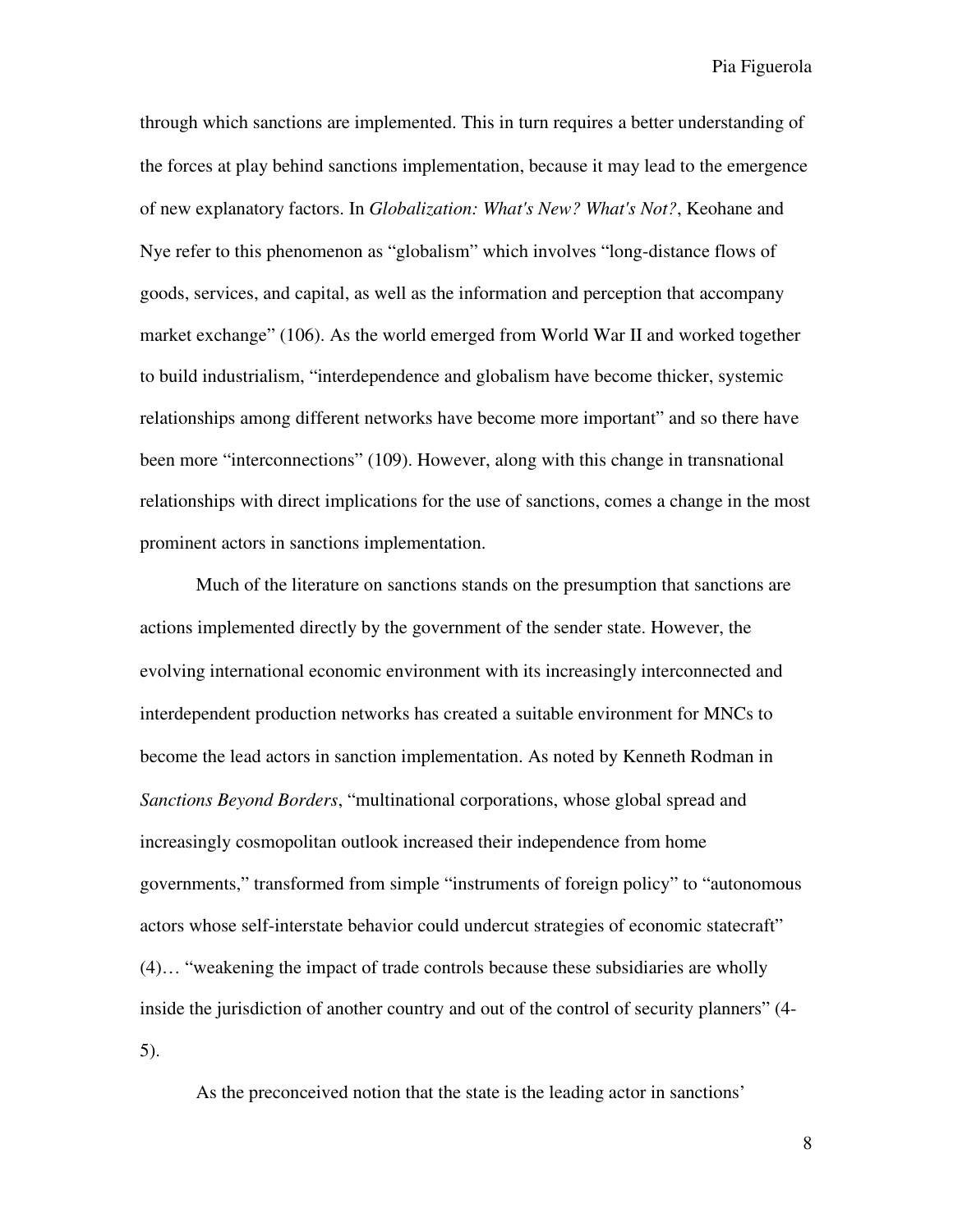implementation is slowly changing, there is a need to address the impact of the rise of these transnational actors. According to Clifton Morgan and Navin Bapat in *Imposing Sanctions: States, Firms, and Economic Coercion,* the sanctions literature "follows the argument that senders cut exchanges and impose costs on the target state" (65). They observe that "the exchange halted as a result of sanctions frequently does not occur between states" and instead occurs between "firms and the individuals of the sender and target state" which are forced to "absorb the cost of sanctions." Given that the interests of the sender state and the firm can often diverge as the former seeks maximum impact from the sanctions while the latter seeks profit maximization, the "domestic actors of the sender" often "attempt to illegally continue economic exchanges with the target" through various means of circumvention such as "moving their operations to countries that allow exchange with the target or using offshore locations." Morgan and Bapat explored these factors and developed a game theory model to help explain the different elements that go into the strategic choice planning of firms when deciding to comply or evade sanctions. They concluded that new factors such as (i) "the value a firm places on its economic exchange with a target state," (ii) "the probability a firm will come under investigation for sanctions violations," and (iii) "the level of the fine for sanctions violations," all come into play during the decision making process of MNCs. It is only when MNCs assess the level of risk associated with evading the sanctions, the possible costs incurred with getting caught, and the forgone profits, that they can make an informed decision on whether or not to comply with the sanctions and follow the demands of the sender state.

These studies show that the role played by governments in sender states has evolved from directly imposing export and import controls, to influencing MNCs to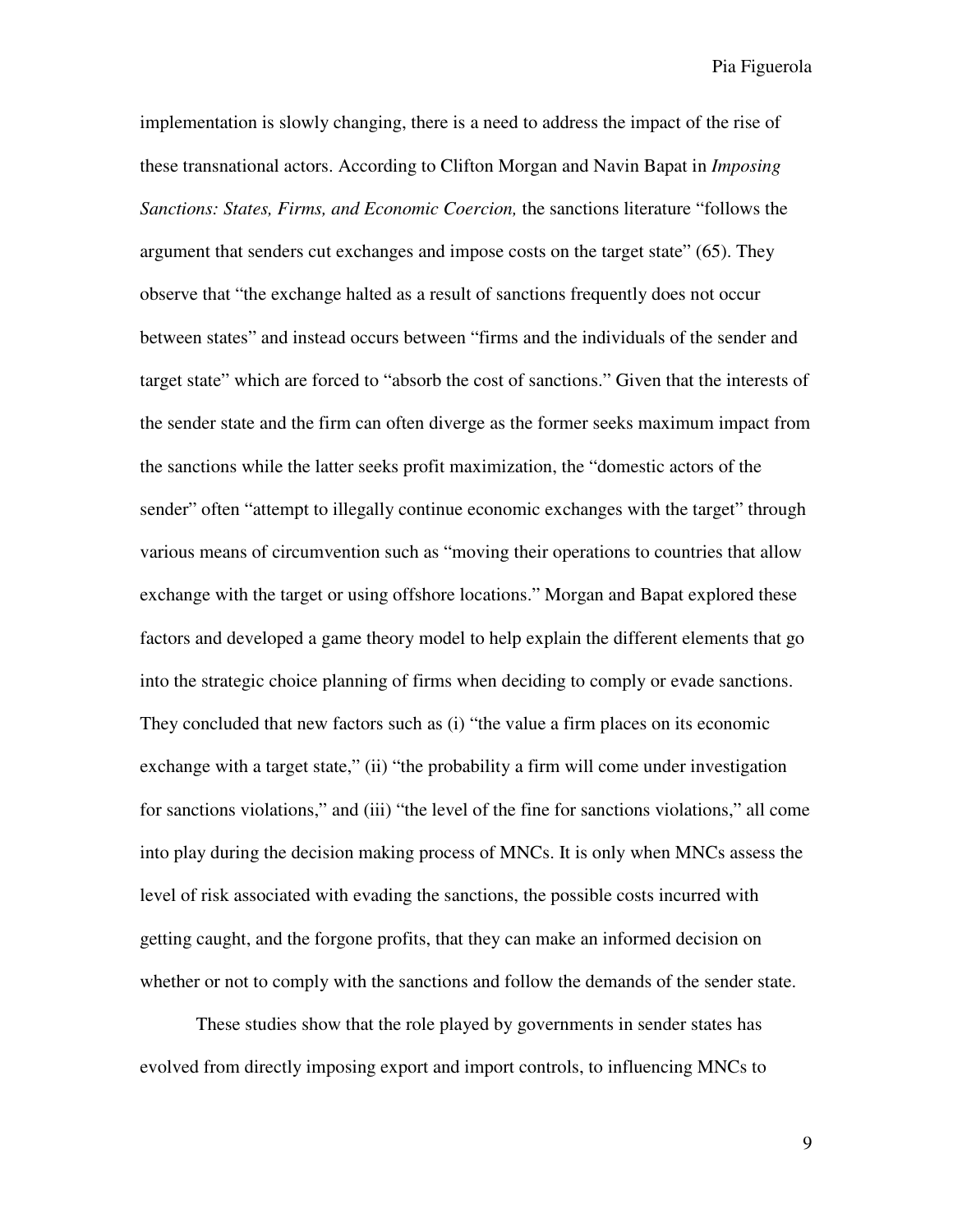implement the sanctions, and for this they have to take into account how MNCs operate. David Rowe in *Manipulating the Market* analyzes the economic costs of trade sanctions (boycotts and embargos), showing the deadweight loss involved. He explains that as trade volumes shift as a result of the sanctions, there will be price changes that will cause market inefficiencies in the target state (see Appendix). In responding to these changes, MNCs with operations in the target state have different strategies. According to Rowe, the exporters' first strategy is to "persuade the target government to comply with the [sender state]'s… demands and cause sanctions to be lifted" in order to minimize the level of forgone profit caused by the sanctions regime (23). If this fails, they would attempt to "recover the windfall losses generated by sanctions" by pressuring the sender government, but their options in this regard are rather limited as it is unlikely that the sender government will fully compensate the firm for the forgone profits. Governments of sender states have a great deal of influence in this regard, because as stated by Rowe, "the government controls the state and thus holds a monopoly over the legitimate means of coercion," and "the government … [has]… the means and legal authority to monitor and coerce [exporters] … individual behavior" (24).

The actions available to the governments of the sender states to influence MNCs' behavior in order to maximize the impact of sanctions have received a great deal of attention in the literature. However, it is first important to consider how the structure of an MNC could lead to divergence in action between the headquarters and the subsidiaries based in different countries, under different jurisdictions. As shown in Figure 1, economic activity by the MNC will reside in multiple countries, depending on the presence of foreign subsidiaries or local contractors. MNCs can have their headquarters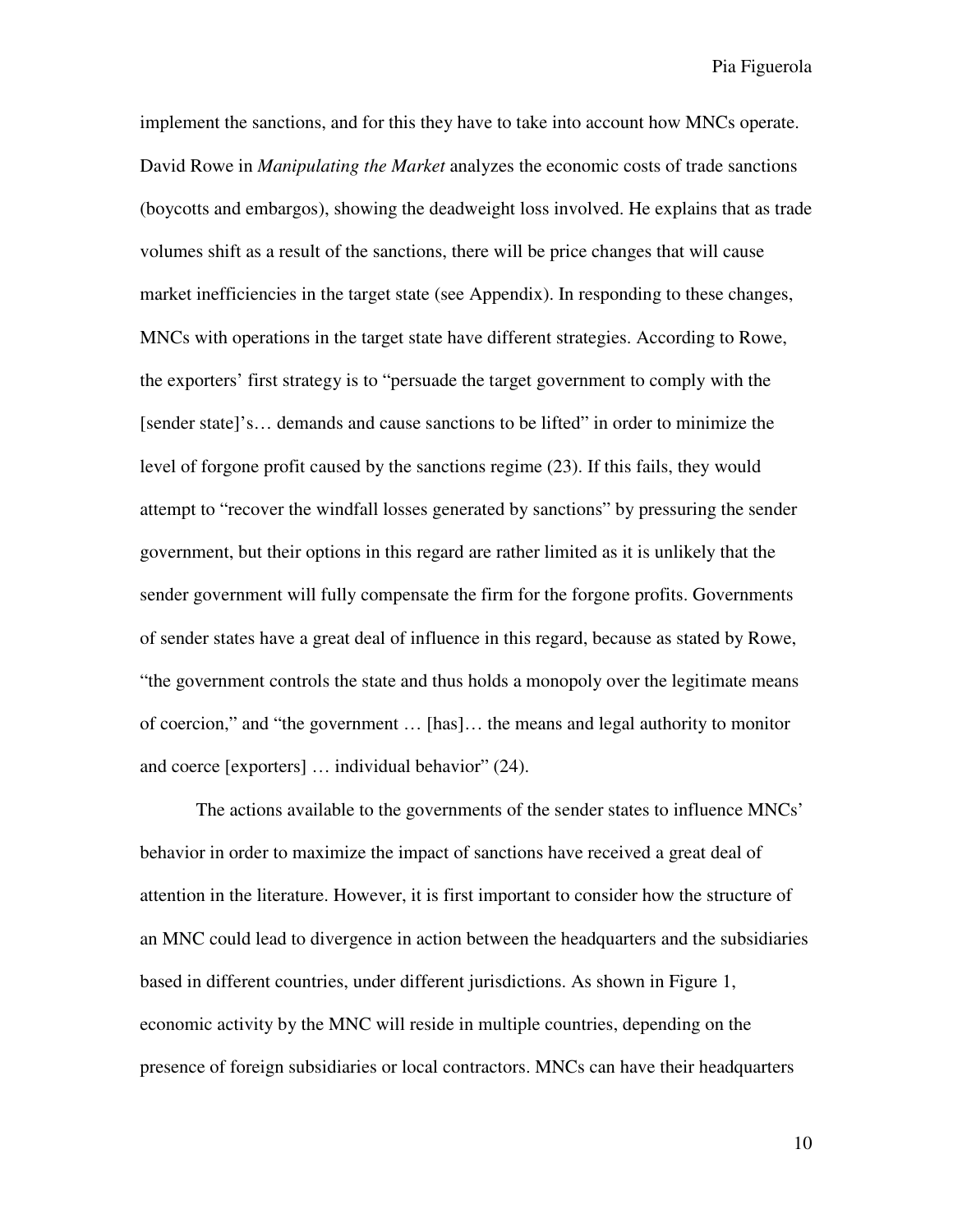in the US, foreign subsidiaries in countries such as Japan, Germany, etc. and at the same time hold subcontractors in countries such as Bangladesh, in an effort to benefit from the cheaper labor and looser regulations.



Figure 1. Typical Structure of an MNC Today

Source: UNCTAD (1993). World Investment Report 1993, Transnational Corporations and Integrated International Production, New York, No. E.93.II.A.14 Graphic V.2, p. 119.

When deciding how to design sanction regimes, governments now have a variety of options to choose from, including trade and investment restrictions, asset freezes, travel bans, etc. with the option of either imposing comprehensive or targeted sanctions. Furthermore, governments in the sender state can also extend the legal jurisdiction of the MNCs headquartered in the sender state to the foreign subsidiaries located abroad through extraterritorial controls, meaning that the foreign subsidiaries located in the target countries would become liable for the sanctions as a result of these controls. As Rodman explains, these extraterritorial controls have often been used, as in the case of Rhodesia in 1965. At the time, the country "appl[ied] its embargoes and export controls extraterritorially to cover the foreign subsidiaries of US firms and US-origin technology and know-how even after they left the US boundaries" (23). These extraterritorial controls ensure that the sanctions hold a global reach, by making foreign subsidiaries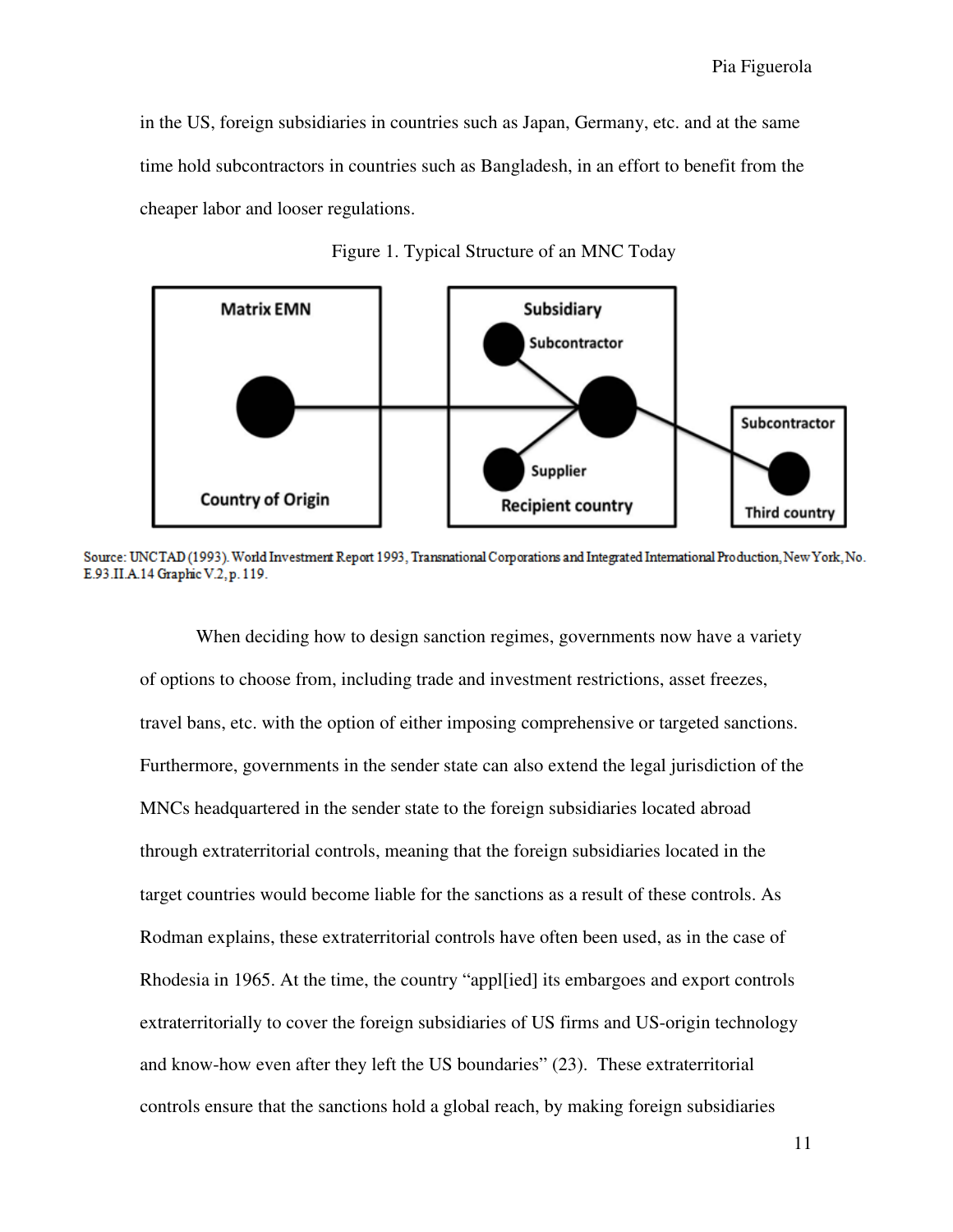liable for sanctions compliance. In the presence of these controls, the sender state can impose penalties on foreign subsidiaries that fail to comply with the sanctions, therefore making it more difficult for foreign subsidiaries to avoid sanctions compliance. The goal of these controls is to influence the cost-benefit analysis of these foreign subsidiaries, creating strong incentives for MNCs and their subsidiaries to comply with sanctions. Along with these controls, sender states are now aware of the tools that they have at their disposal through the use of sanctions, and there has been a great focus of the literature on the actions of the sender state.

However, there is less of an understanding of how these countries should tailor the sanctions to best fit the local considerations of the target state. There is a current gap in the literature that fails to explain how conditions in the target country influence the behavior of MNCs when deciding whether or not to comply with sanctions. Focusing on this gap could allow sender states to better utilize the various tools at their disposals when they enact economic sanctions, by seeking to exert the greatest impact on the strategic choice planning of firms. These targeted actions would influence the cost-benefit analysis of the MNCs and could eventually lead to their compliance of the sanctions, which is an integral element in determining the effectiveness of the sanctions regime as a whole. Therefore, sender states must not only consider the conditions of the target state, but also isolate certain key characteristics that will have the most influence on firm decisions. Given the ample variety of conditions in the target countries in terms of region, size, level of GDP, and many other indicators, the foreign subsidiaries of MNCs will inevitably react differently to the imposition of sanctions in different target states, as states are increasingly more likely to intervene in the activity of foreign subsidiaries located in their country. According to the Yves Doz and C.K. Prahalad in *How MNCs Cope with Host*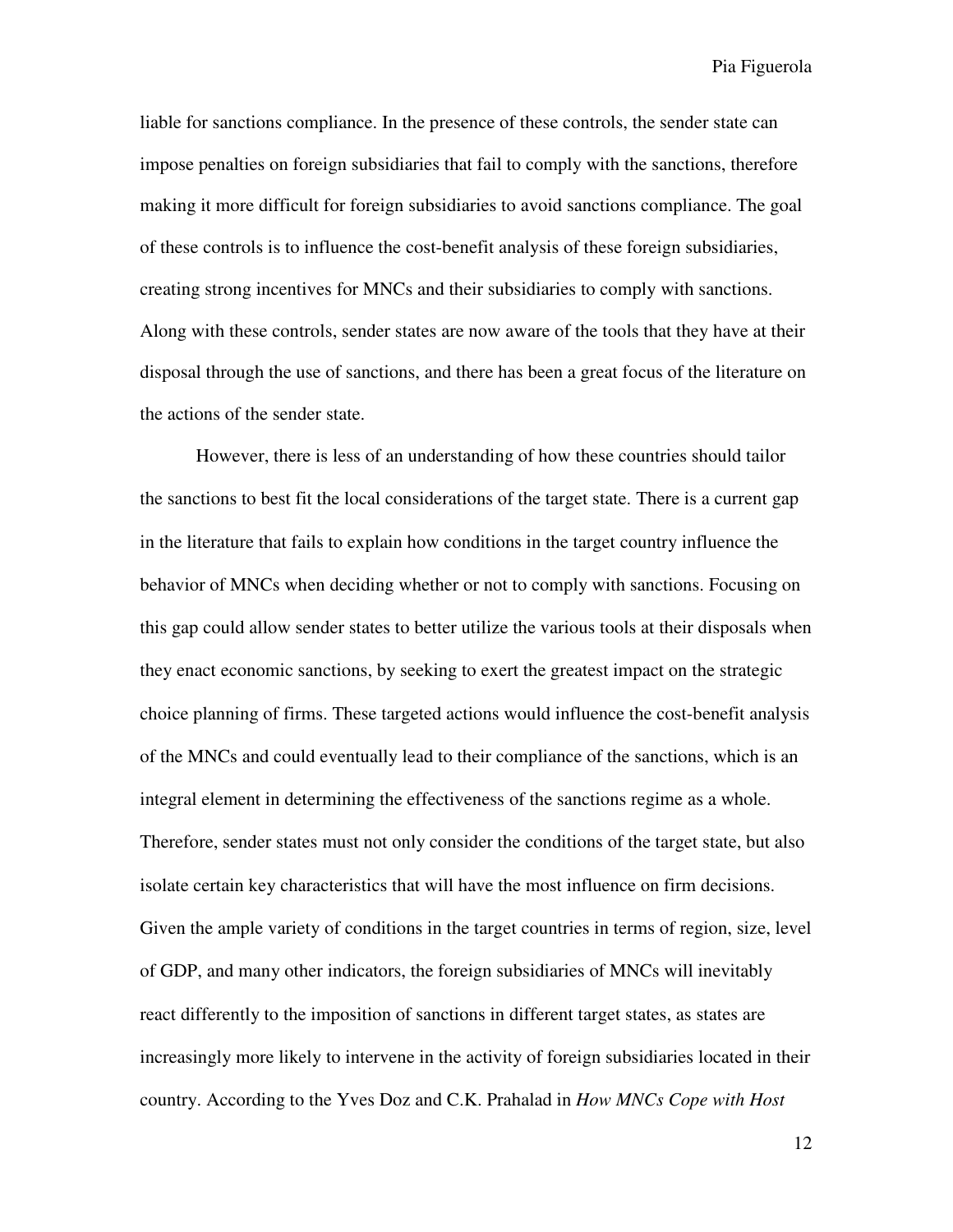*Government Intervention*, in "recent years, the efforts of host governments to maintain control over their own national economies have increasingly restricted the freedom of MNC managers in deploying economic resources" as well as "have often interfered with the autonomous process of strategy formation" (414). These limitations to strategic freedom have "primarily affected multinationals in the form of such locally sensitive issues as product/market choice, use of technology, level of employment, and national trade balance." Therefore, the power that the target states use as conditions for the foreign subsidiary to be located in their country can heavily influence the MNCs' cost-benefit analysis, affecting the way they attempt to maximize profits.

However, in linking how conditions in the target state influence sanctions effectiveness, the current studies in the literature generally fail to explore the dynamic between the target state and MNCs' activity, disregarding its importance. One exception is a study by Risa Brooks in *Sanctions and Regime Types, What Works and When*, which looks at the relationship between government regime type in the target country and the effectiveness of sanctions. In the article, Brooks concludes that sanctions are more effective when the target country is democratic rather than authoritarian. This conclusion is based only on political considerations, namely that the leaders in democratic countries are more vulnerable to the complaints of those affected by the sanctions. As public opinion plays an important role in maintaining those in power, the suffering of the leaders' constituents as a result of the sanctions will likely have more teeth, influencing leaders to concede to demands more easily. This is not necessarily the case in autocratic regimes, where the leadership lacks a degree of accountability to the constituents and does not feel the need to rectify the situation in order to maintain their hold on power.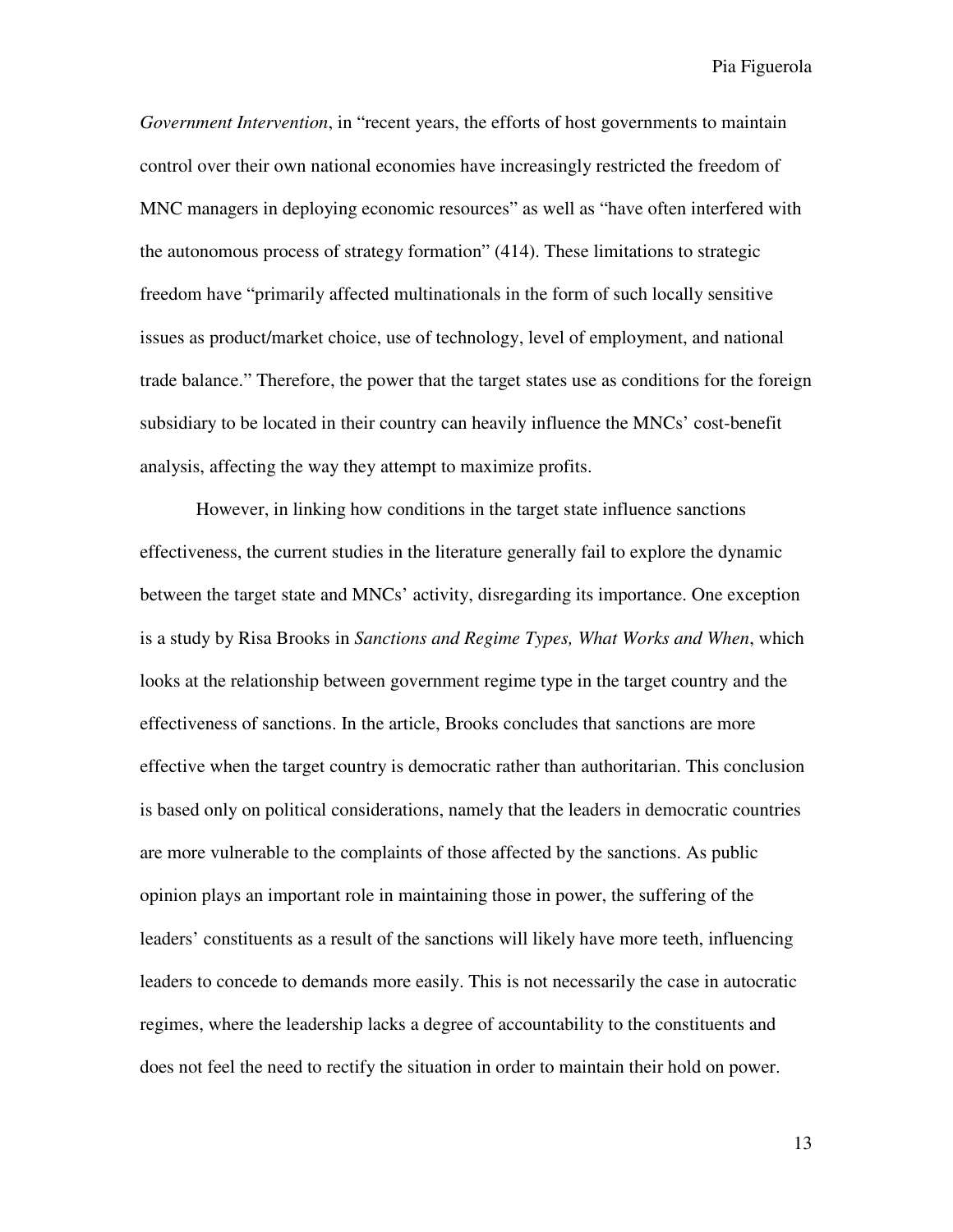Furthermore, due to the government's strong influence over the media, they are more easily able to hide the suffering of their people from other nations that could have otherwise put pressure on the government. Therefore, Brooks suggests that in an effort to make sanctions more effective, the nature of the sanctions should be tailored to the specific considerations of each target state involved. For example, if dealing with an autocratic regime with low levels of governance, it would be a more reasonable approach to enact specific, targeted sanctions in the form of travel bans, asset freezes, etc. directed at the top leaders in the state and not necessarily enact them on the entire population. On the other hand, when dealing with a more democratic form of government where the population could heavily influence leadership through their voting power, comprehensive sanctions would be more likely to hold and lead to concessions from the target state. Therefore, Brooks proposes to design an effective sanctions regime based on not only the goals of the sender state but also on the regime type of the target state.

Another important work that focuses on conditions in the target state is the seminal study of Hufbauer. In particular, they focused on economic health and political stability of the target state and found that these "variables are mixed and weaker than expected, and (they) believe that this area would benefit from further research" (99). Although these studies have drawn attention to the conditions in the target state as determinants of sanctions effectiveness, their approach is macro and traditional, failing to explore how conditions in the target state affect the new channels through which sanctions are implemented. Given the rising prominence of the actions of the MNCs in determining sanctions success, it is important to properly analyze how MNCs will change their reactions to economic sanctions due to the environment they face in the target state.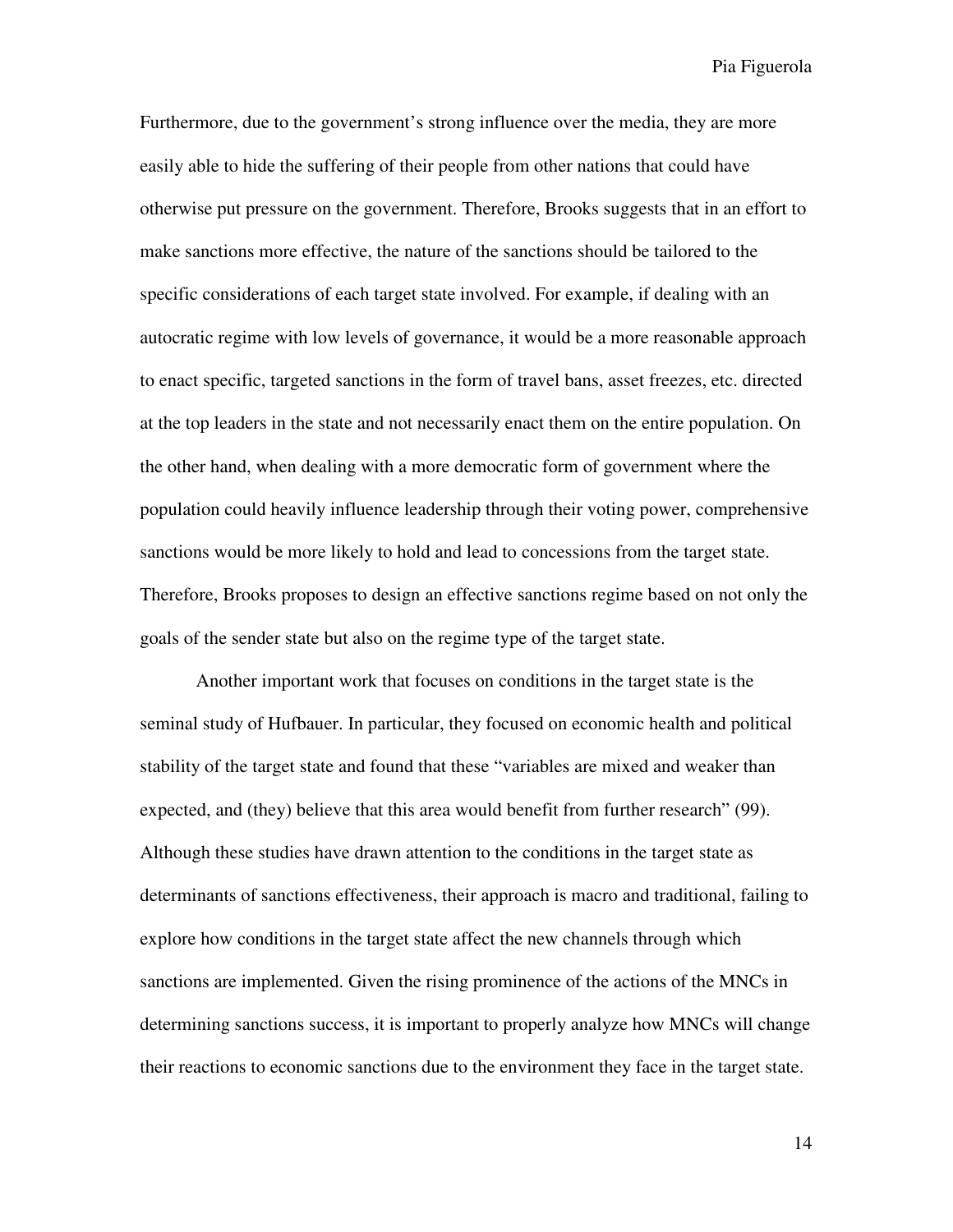This is an important gap in the literature, because in a globalized world, MNCs are the ones that implement sanctions, and sanctions effectiveness will depend to a large extent on the factors that guide MNC actions and their reactions to the imposition of sanctions. This paper attempts to make a contribution toward closing this gap by exploring how conditions in the target country, namely governance, influence sanctions effectiveness through the way they affect how MNCs implement sanctions.

#### **SECTION 3: Research Question and Hypothesis**

 When analyzing the conditions in the target country that influence the profitmaximizing decisions of MNCs, the literature has already analyzed the impact of a number of variables, as discussed above. However, there are other factors that have not yet been explored in the literature. In this context, this thesis will discuss sanctions effectiveness by focusing on the reaction of MNCs. As MNC behavior is guided by profit maximization, bringing into the discussion the environment in which these MNCs operate in the target country is of critical importance. One of the most important factors that determine this environment is governance.

In the "Worldwide Governance Indicators," the World Bank defines governance as "consist[ing] of the traditions and institutions by which authority in a country is exercised. This includes the "process by which governments are selected, monitored and replaced; the capacity of the government to effectively formulate and implement sound policies; and the respect of citizens and the state for the institutions that govern economic and social interactions among them." More specifically, this idea of governance can be presented into quantifiable measures that include "voice and accountability, political stability and absence of violence, government effectiveness, regulatory quality, rule of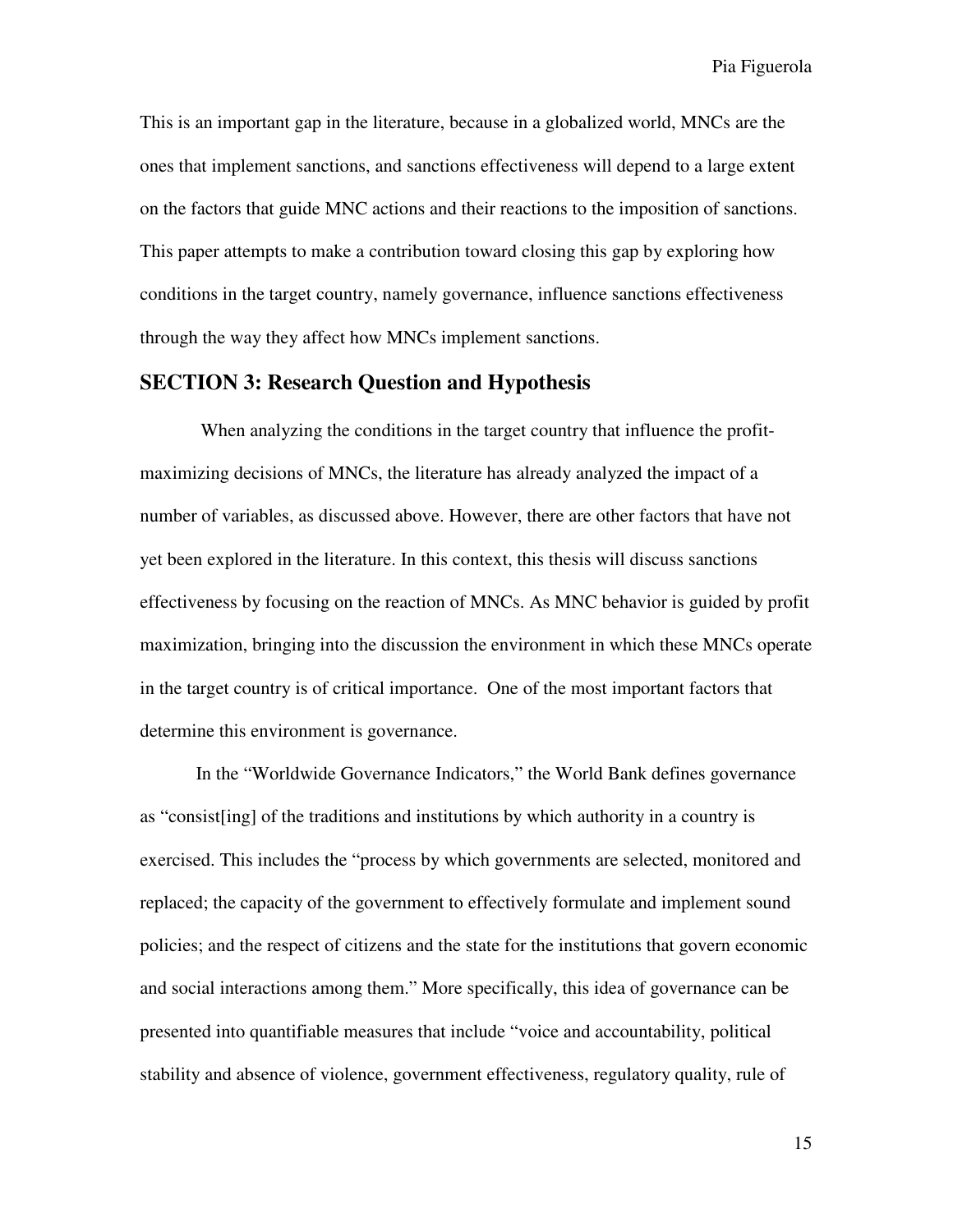law, and control of corruption." As such, governance reflects the quality of the legal system in the country, including the scope, reach, modernity, stability, and simplicity of the laws, the respect for the rule of law, and the quality of the judiciary system. Furthermore, governance also encompasses the quality of the regulatory system, the absence of corruption, and the quality of the institutions in the country. Consisting with this definition, the United Nations stated "good governance assures that corruption is minimized, the views of minorities are taken into account and that the voices of the most vulnerable in society are heard in decision-making." This definition makes clear that governance in the target state helps determines to a large extent the environment in which MNCs operate when applying sanctions, and raises the possibility that governance plays a large role in explaining how MNCs react to the given stimulus associated with the imposition of sanctions.

Thus, the research question of this thesis is as follows: In a world with interdependent production networks and powerful MNCs, how do the characteristics of the target state, in particular its level of governance, influence MNCs to either comply or evade economic sanctions, leading to a causal relationship between governance and sanctions effectiveness?

To answer this question, this study focuses on MNC behavior, as MNCs operating in the target countries are the ones that implement sanctions in a globalized world. Their actions following the imposition of sanctions are the critical drivers of the final effectiveness of sanctions. MNCs are guided by profit maximization, which in turn is heavily influenced by the environment in which they operate in the target state. Among the factors that determine this environment in the target state, the governance level will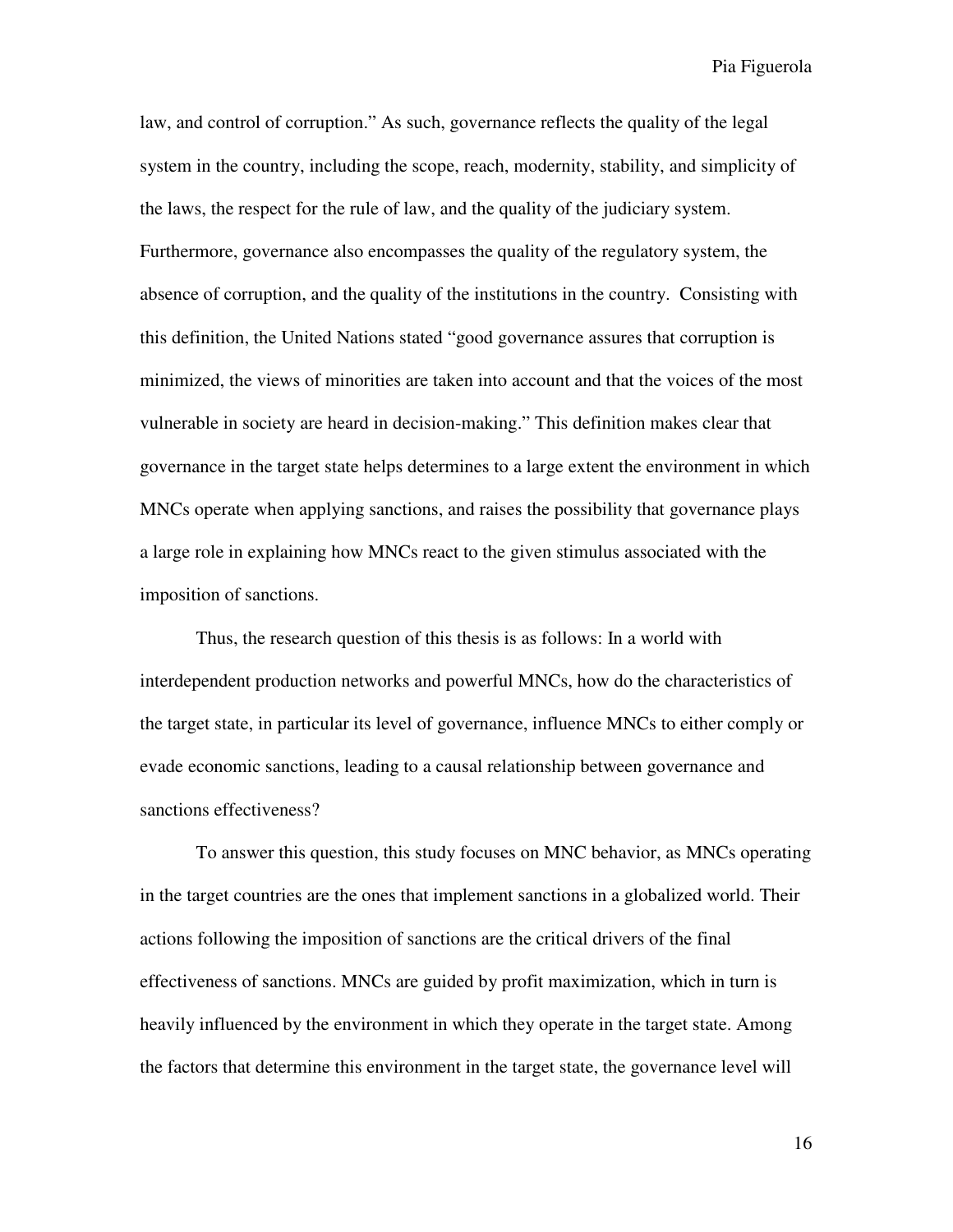be crucial as it defines the rules of the game for the MNCs as they implement sanctions. Therefore, there are valid reasons to expect that a relationship exists between governance in the target state and sanctions effectiveness.

 To analyze the relationship between governance in the target state and sanctions effectiveness, this note relies on a three-pronged approach, including: (i) a logical analysis, (ii) a quantitative testing of the hypotheses, and (iii) specific country cases.

#### **SECTION 4: Logical Analysis**

This section discusses the link between the level of governance in the target country and sanctions effectiveness from an analytical point of view, by dissecting how sanctions are implemented by MNCs.

As presented in equation (1) below, there are many factors that explain sanctions effectiveness (E), such as the size of the sender country (a), size of the target country (b), trade linkages (c), types of sanctions (d), political stability in the target state (e), etc. These factors have been analyzed in detail by many scholars such as Hufbauer et.al, but this thesis proposes an additional variable that could be playing an important role in determining sanctions effectiveness: the governance in the target country (G).

# (1) **E= f (a, b, c, d, e….,G)**

To understand why governance plays a role in determining sanctions effectiveness, it is important to start with the fact that sanctions are intrinsically linked to international trade, which is largely dominated by the actions of MNCs. Since MNCs often act as the main players in the implementation of sanctions, the variables that influence their behavior will be key for explaining sanctions effectiveness.

Since MNCs are profit-maximizing entities, their strategic choices depend on the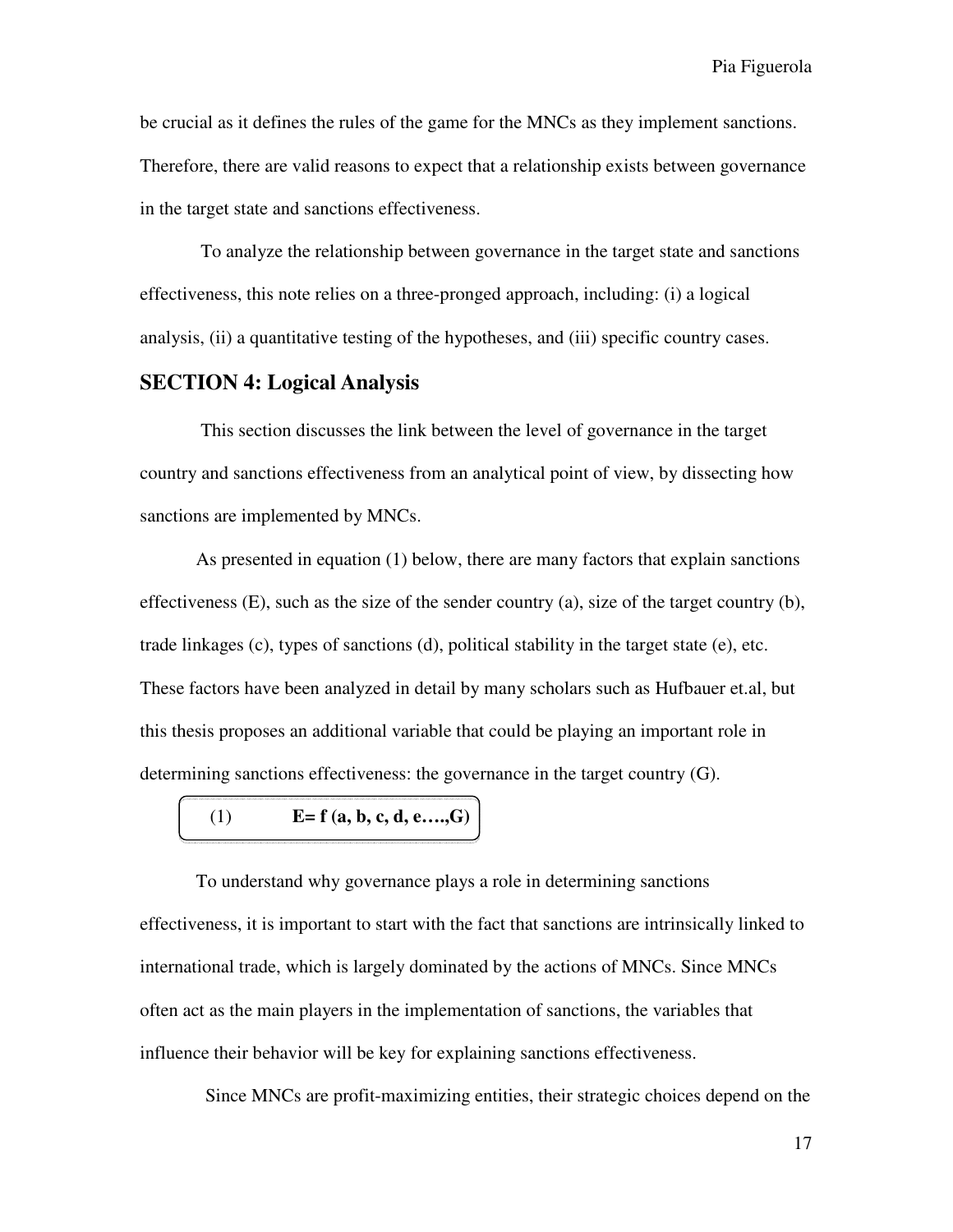net impact of these sanctions on their profits. Sanctions adversely affect the profits of the MNCs because the loss of a trading partner decreed by the sanctions is equivalent to the imposition of a production quota on the MNC, which limits its production to a level below its profit maximizing equilibrium. As a result, profits fall because with a price determined at international markets, the MNC cannot raise its prices to compensate for the loss in quantity sold. The MNC could try to allocate its idle capacity to produce for alternative markets; however this substitution is not always possible as it is difficult and costly to gain access to new markets. Under these circumstances, the MNCs have an incentive not to comply with the sanctions in order to maintain their previous level of profits (the profit maximizing level), by continuing to produce or sell its production in the sanctioned country. The government of the sender country is aware of this, and pressures the MNC to comply with the sanctions through the threat of penalties for noncompliance. In their cost-benefit analysis, the MNCs need to consider these additional costs imposed on the firm for evading the sanctions, which could move the needle in the direction of complying with them. However, target states are also aware of this dynamic, and they would therefore attempt to counter the actions of the sender country by threatening penalties on the MNCs for complying with the sanctions. The effect of these two opposing forces and the way they interact contribute to the way MNCs implement sanctions, and ultimately to sanctions' effectiveness.

 The discussion above can be summarized in a simple equation that represents the net costs faced by MNCs after the imposition of a sanctions regime:

(2) **NC = FP + S + T** 

where: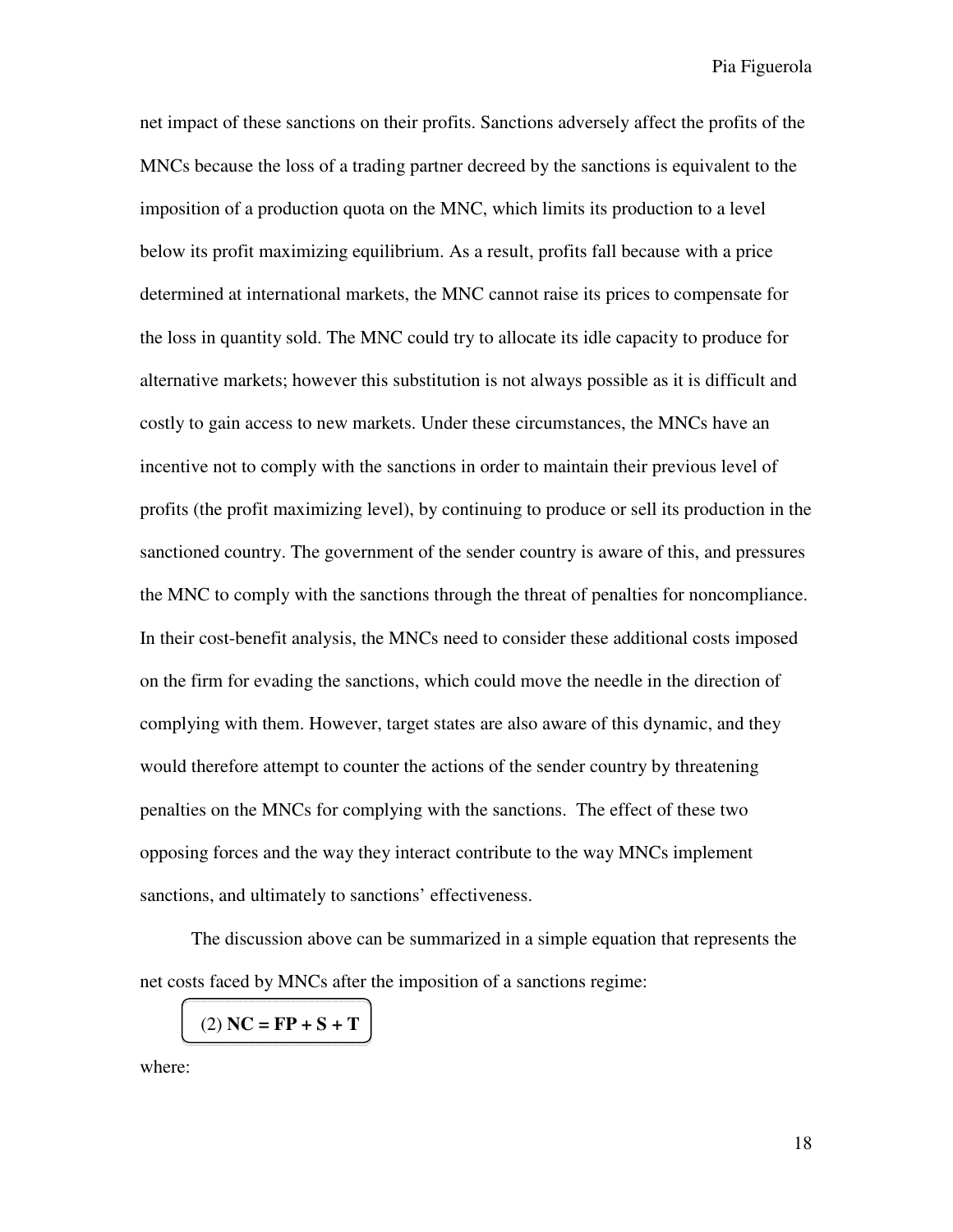**NC** are the net costs a sanctions regime for the MNCs,

**FP** are the profits forgone for implementing sanctions, because sanctions force the MNCs to produce less than the level associated with the maximization of profits, **S** are the cost of penalties imposed by the sender state on firms for not implementing the sanctions, as the sender state seeks to force MNCs to implement these sanctions, and **T** are the cost of penalties imposed by the target state on firms for implementing the sanctions as it seeks to force MNCs not to implement sanctions imposed on the country.

 MNCs fully implementing sanctions forego FP profits and pay T penalties to the target state; hence the cost they face is  $FP + T$ . If sanctions are not implemented at all by the MNC, it does not forego any profits (FP=0), but has to pay the penalty imposed by the sender state, S. Based on this equation, the target state would try to influence the actions of the MNCs by increasing T (or reducing the value of S if it can) so as to make sure that FP+T is always higher than S, thus providing an incentive for the MNC not to implement sanctions. Partial compliance with sanctions would result in MNCs paying some penalties to the target state (T), as well as to the sender state (S), and foregoing some profits (FP).

 The crucial issue to keep in mind at this stage of the analysis is that while governments impose notional penalties, the actual penalty paid by the MNCs will depend on the enforcement of that penalty. Only if governments have an accurate assessment of whether sanctions are being implemented or not, will they be able to enforce a penalty on the MNC. Hence, the ability of governments to enforce these penalties depends on their ability to monitor sanctions implementation. This in turn is heavily influenced by the level of governance in the target state, which affects the governments' ability to enforce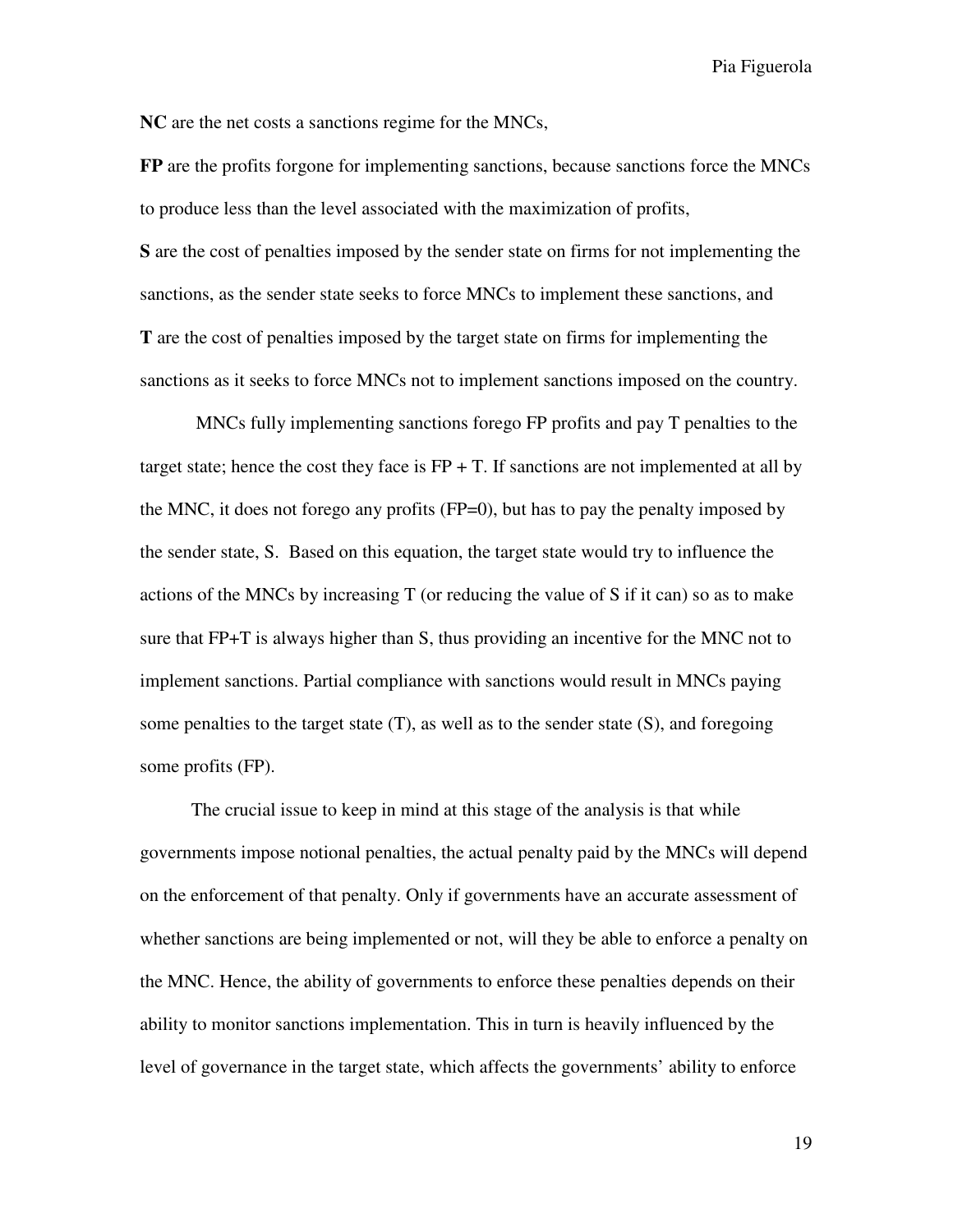penalties in a manner that is consistent with the actual implementation of sanctions. penalties in a manner that is consistent with the actual implementation of sanctions.<br>These elements are key in the strategic planning of the firms, as they assess the actual cost they face from a sanctions regime, as they go about deciding how much of the sanctions to implement. It is at this level that governance in the target state becomes a major determinant of the strategic choices made by MNCs. major determinant of the strategic choices made by MNCs.

When deciding how to implement sanctions, MNCs seek to minimize the net When deciding how to implement sanctions, MNCs seek to minimize the net<br>costs from sanctions depicted in equation (2). Based on these considerations, this study explores how the MNCs try to minimize these costs, and provides a logical framework showing the underpinnings of the direct relationship between governance in the target state and sanctions effectiveness, as shown below.



**Link 1**: The relationship between governance and (i) the enforcement of penalties and (ii) the level of foregone profit is a critical link in the causal mechanism connecting governance and sanctions effectiveness. level of foregone profit is a critical link in the causal mechanism connecting<br>ernance and sanctions effectiveness.<br>a) Impact of governance in the target state on the actual value of penalties imposed

by the sender state  $(S)$ : The environment in the target state where the MNCs implement sanctions is key in the ability of sender countries to enforce the penalties they have announced (S). This environment is determined to a large extent by the level of governance. The level of corruption, the existence of informal markets, the strength of institutions and the level of transparency in the implement sanctions is key in the ability of sender countries to enforce the<br>penalties they have announced (S). This environment is determined to a lar<br>extent by the level of governance. The level of corruption, the existe strength of institutions transparency in Enforcement of or Evasion of<br>
Sanctions<br>
are enforcement of penalties and (ii)<br>
and mechanism connecting<br>
actual value of penalties imposed<br>
target state where the MNCs<br>
der countries to enforce the<br>
enforce the<br>
target state where the M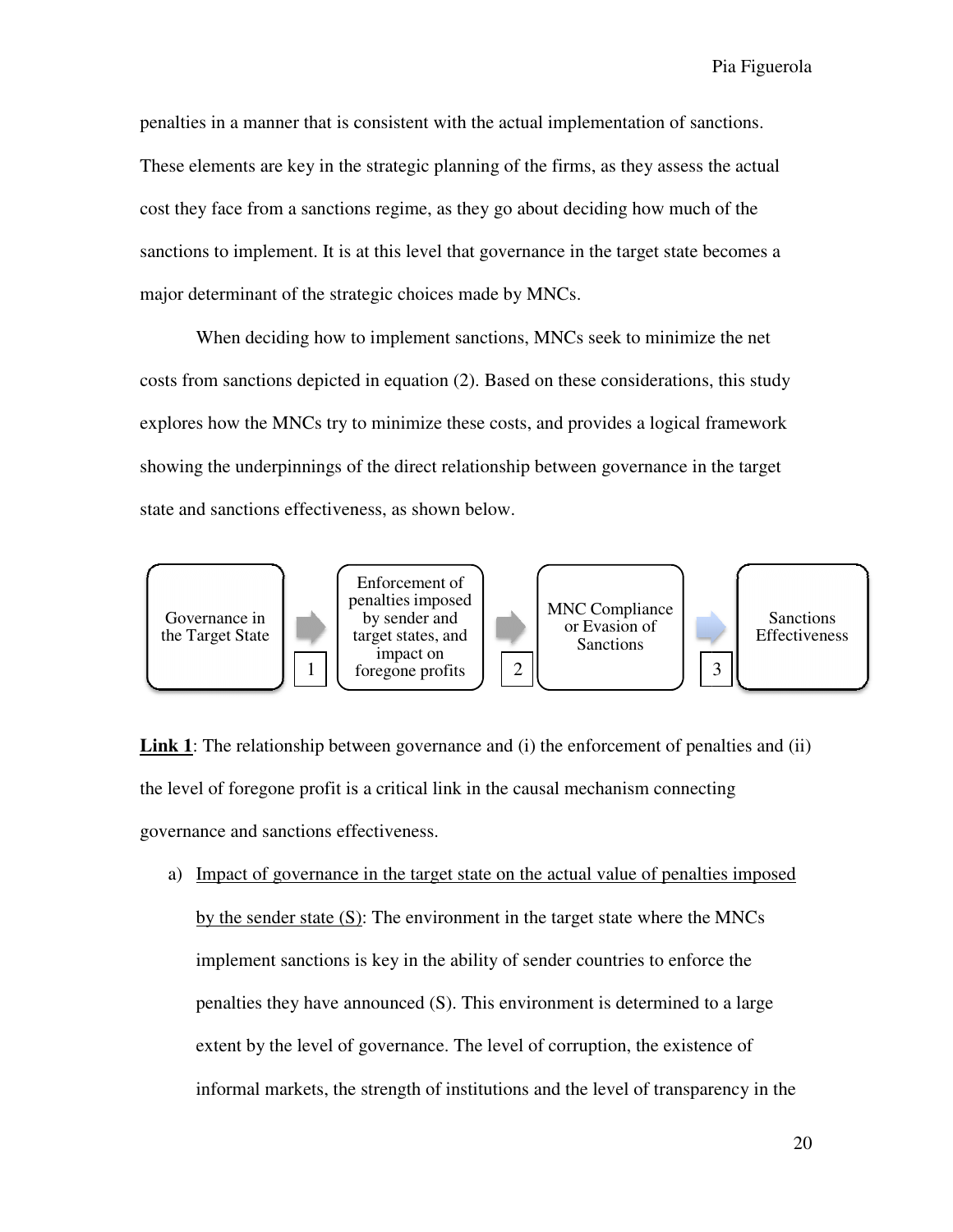target state affect the ability of the sender country to monitor how the MNCs are implementing sanctions. When governance in the target state is strong (low corruption, no informal markets, strong institutions, high transparency, etc.), MNCs operate in a market with free flow of information, which makes it easier for the sender state to assess how sanctions are implemented and what are the foregone profits associated with them. However, when the level of governance in the target country is weak, with high corruption, prevalence of informal markets, weak institutions, poor transparency, etc., MNCs have many avenues to evade sanctions undetected from the sender state. The lack of knowledge held by the sender state about the actual implementation of sanctions by the MNCs reduces the actual value of the net cost that the MNCs face as a result of the sanctions regime. Under these circumstances, the sender government cannot apply a level of S that accurately matches the evasion of sanctions, and the actual value of S faced by the MNCs differs significantly from the theoretical values intended by the governments. If sanctions evasion is undetected, the actual value of S is significantly below what the sender government intended, and weak governance in the target state makes this possible. In sum, the status of governance in the target state determines to a large extent the real cost for the MNCs of implementing or evading sanctions, as depicted in equation (2). This is the first and more critical link in the chain that relates governance and the effectiveness of sanctions. Without strong monitoring of penalties by the sender state, the enforcement of sanctions is severely compromised, affecting the implementation by MNCs.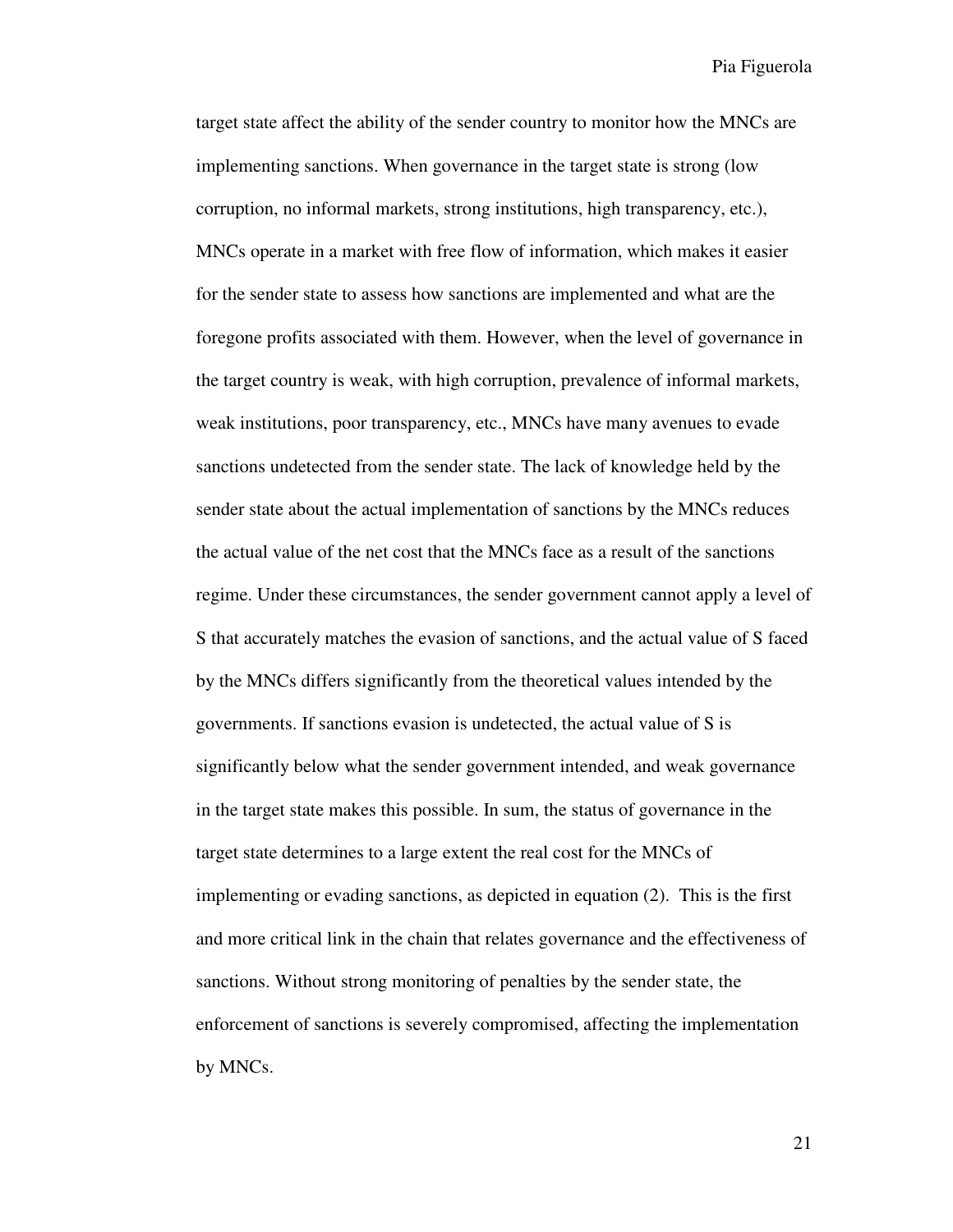- b) Impact of governance in the target state on the actual value of the penalties imposed by the target state (T): Governance in the target state also affects the target country's ability to monitor how the MNCs are applying sanctions, thus affecting their ability to enforce their own penalties T on MNCs for complying with sanctions. When governance in the target state is weak, the capacity to monitor the actions by MNCs is also low in theory. Hence, the enforcement of the penalties by the target state (T) would also be weak. This raises the possibility that MNCs could implement sanctions without incurring the penalties from the target state. However, if target governance is weak, target states can resort to other informal channels to ensure that MNCs do not apply sanctions, for instance by applying the theoretical level of T penalty regardless of what they know about actual sanction implementation. This would occur because in a target state with low levels of governance, there is no institution from where to seek protection against government actions. On the other hand, when governance in the target state is strong, then the sender state will have the ability to monitor sanctions implementation and would be in a better position to enforce penalties S that are accurately linked to this implementation level. The target state also has the ability to monitor what the MNCs are doing and can apply penalties that are better linked to the implementation of sanctions as well.
- c) Impact of governance in target state on the actual value of foregone profits (FP): Governance is a major determinant of the environment where the MNCs operate, and it determines to a large extent their ability to generate profits. As discussed by Paolo Mauro in *Corruption and Growth*, respect for the law, strong and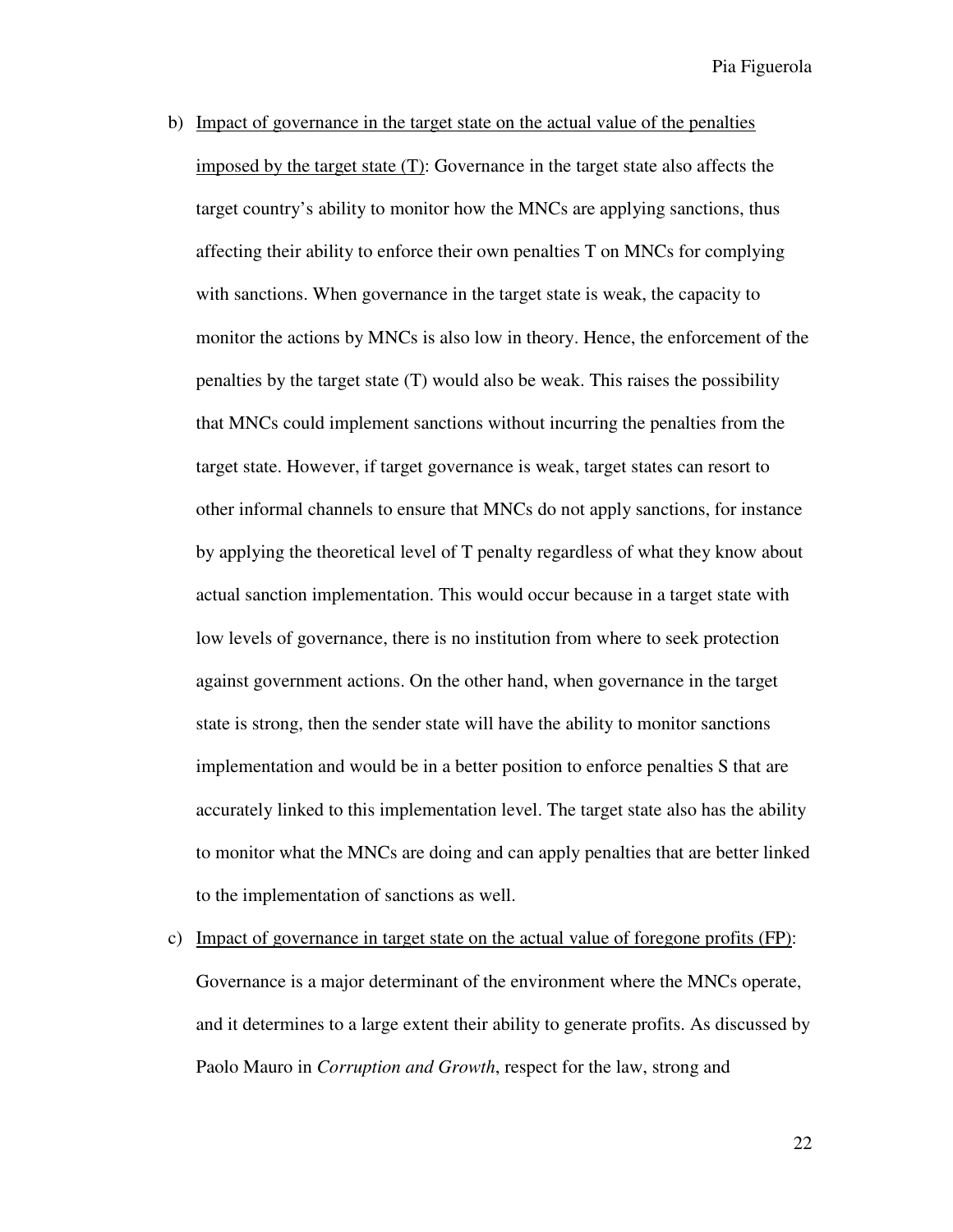predictable regulatory environment, absence of corruption and strong institutions, allow MNCs to operate with flexibility and long-term horizons. On the other hand, weak institutions disrespect for the law and pervasive corruption foster economic waste and inefficiencies that hinder firm's profits. As governance impacts the level of profits that can be achieved in the economy, it also affects the potential foregone profits from a sanctions regime (higher levels of governance implies higher foregone profits from sanctions and vice versa). However, this impact is offset by the fact that governments in countries with weak governance could help subsidiaries of MNCs avoid the impact of foregone profits (e.g., through smuggling, sanctions busters or bribes). This would allow them to create new avenues for the MNCs to reach their previous levels of profits, and reduce the level of FP. Therefore, by helping MNCs to evade sanctions undetected, weak governance also minimizes the value of foregone profits.

Link 2: The discussion above makes it clear that the level of governance in the target state affects the balance of costs imposed by governments as they try to influence the MNCs in implementing sanctions as well as the foregone profits. As presented in the equation (2), the balance of net costs faced by MNCs following the imposition of sanctions will depend on the actual enforcement of penalties T and S and on the level of foregone profits FP. As discussed above, the actual values of FP, T, and S are heavily influenced by the conditions of governance in the target state, thus the governance level also affects the final balance between these factors. The strategic decision of the MNCs of how much to implement sanctions will be determined by the relative weight of the actual enforcement of S and T, as well as by FP. As equation (2) outlines, MNCs will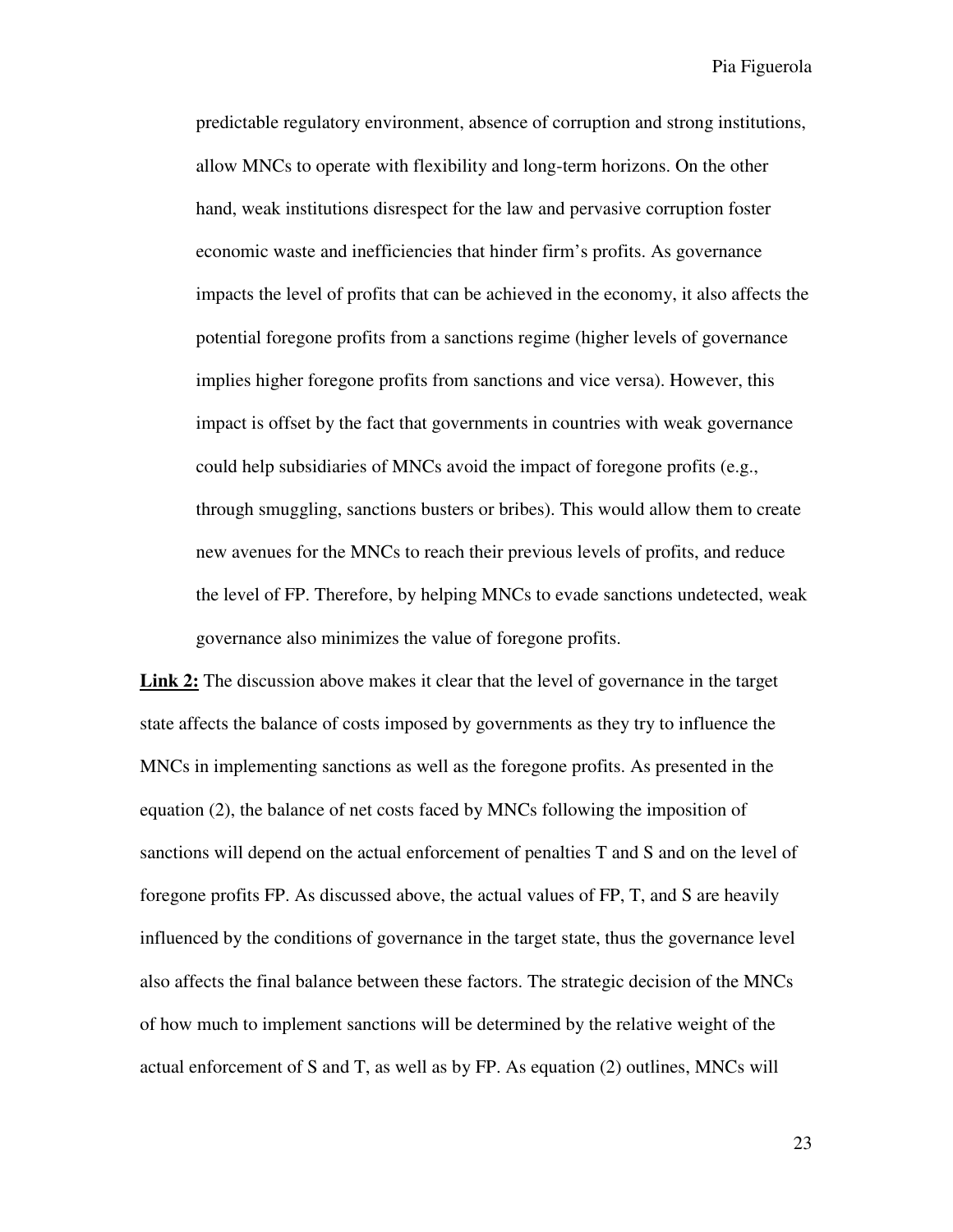have a greater incentive to implement sanctions if the cost imposed by the sender state for not implementing sanctions (S) is high and exceeds the sum of foregone profits (FP), and the cost of penalties imposed by the target state for implementing the sanctions (T). This would mean that the MNC would rather comply with the sanctions in order to avoid having to incur the costs of the penalties for failing to comply with the sanctions, as they outweigh the forgone profit levels.

**Link 3:** The strategic decisions of the MNCs regarding the implementation of sanctions will largely determine the effectiveness of the sanctions regime. This is due to their role as the main actor behind sanctions implementation, as previously explained.

In conclusion, MNCs operating in target countries with strong governance are likely to implement sanctions in a manner that is different from the implementation of sanctions by MNCs operating in countries where governance is weak, because they would be facing different net actual costs for implementing the sanctions. Thus, there is a logical reason to conclude that a relationship does exist between governance and sanction effectiveness, which can be further explained by MNC activity in the target state.

The question then becomes what kind of influence does governance in the target state have on the ability of target and sender states to influence the decisions of the MNCs regarding the implementation of sanctions? The answer to this question relies on the assumption that stronger governance in the target state leaves MNCs more vulnerable to the reach of the sender state. In countries with stronger governance, information flows more easily and is readily available for not only the sender state but also for the international community as well. Moreover, there is no corruption to facilitate back channels to evade sanctions unnoticed, and the target state does not have unbounded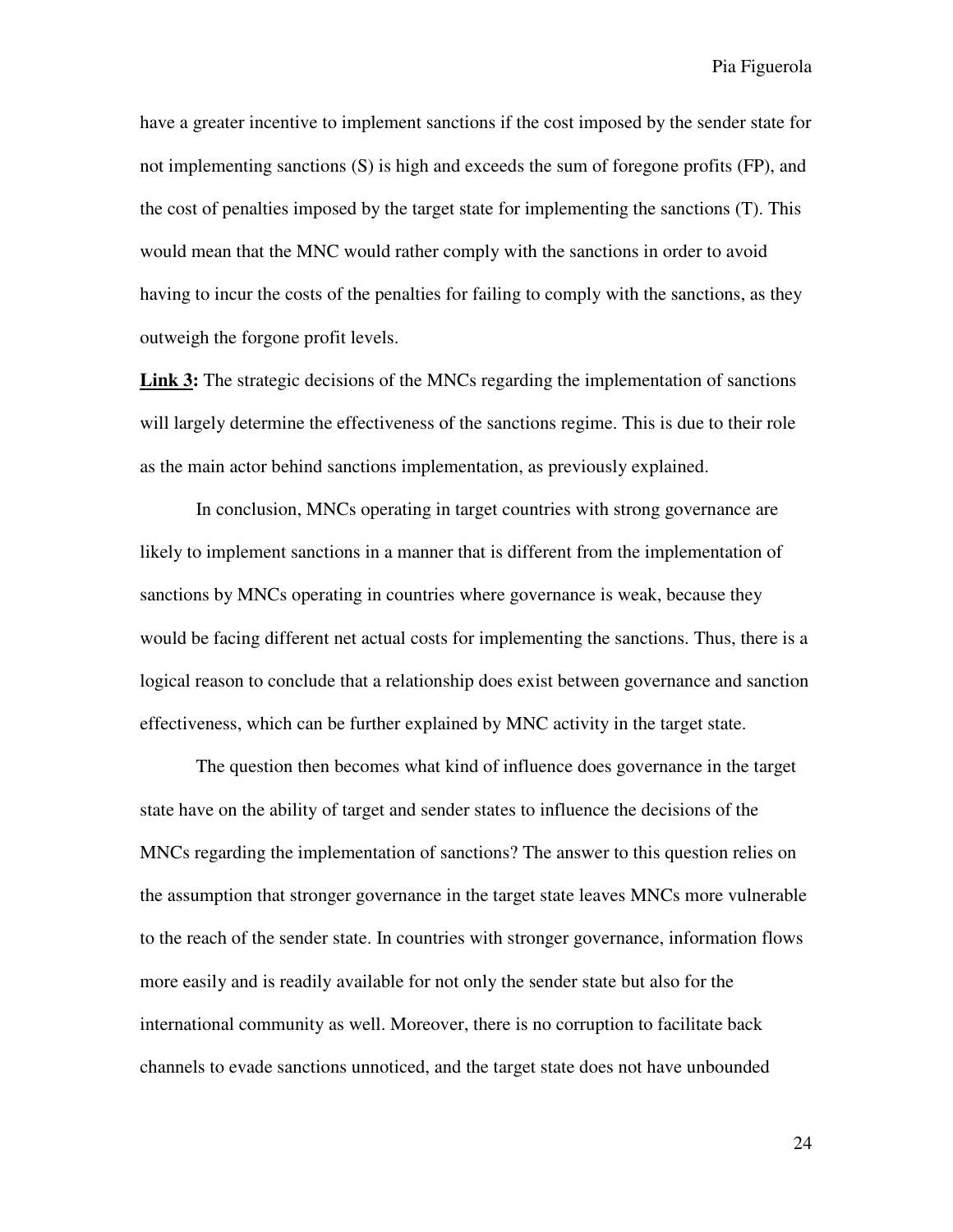powers to coerce the MNCs to evade sanctions unlike countries with low governance where a direct link between governments and MNCs is more likely. This allows for the creation of a hypothesis regarding the original research question. Contrary to what may seem at first intuitive, stronger governance in the target country tends to make MNCs less vulnerable to the target state and more vulnerable to the sender state. Therefore, strong governance in the target country would tend to be associated with more effective sanctions, implying that the relationship is positive.

 The same conclusion is reached when governance in the target country is weak. In this case, this would mean that the MNC was influenced by the government of the target state to evade the sanctions. This requires S to be lower than the sum of FP and T. In this scenario, due to the weak governance in the target country, the sender state's government finds it very difficult to apply penalties on MNCs for not complying with the sanctions. Information does not flow as well in these cases and there is corruption that allows countries to evade sanctions unnoticed, both factors reducing S, while the MNCs in this case are less protected from the actions of the target government because institutions are weak. Therefore, this would allow for greater levels of T and lower levels of S, making the cost of complying  $(FP + T)$  higher than the cost of not complying (S). The result is that sanctions would not be as effective in target countries where governance is weak. Again, the relationship between governance and sanction effectiveness is positive.

This analytical discussion provides logical support for the existence of a positive link between governance in the target country and sanctions effectiveness through the profit maximizing operations of MNCs. However, it must be supported through a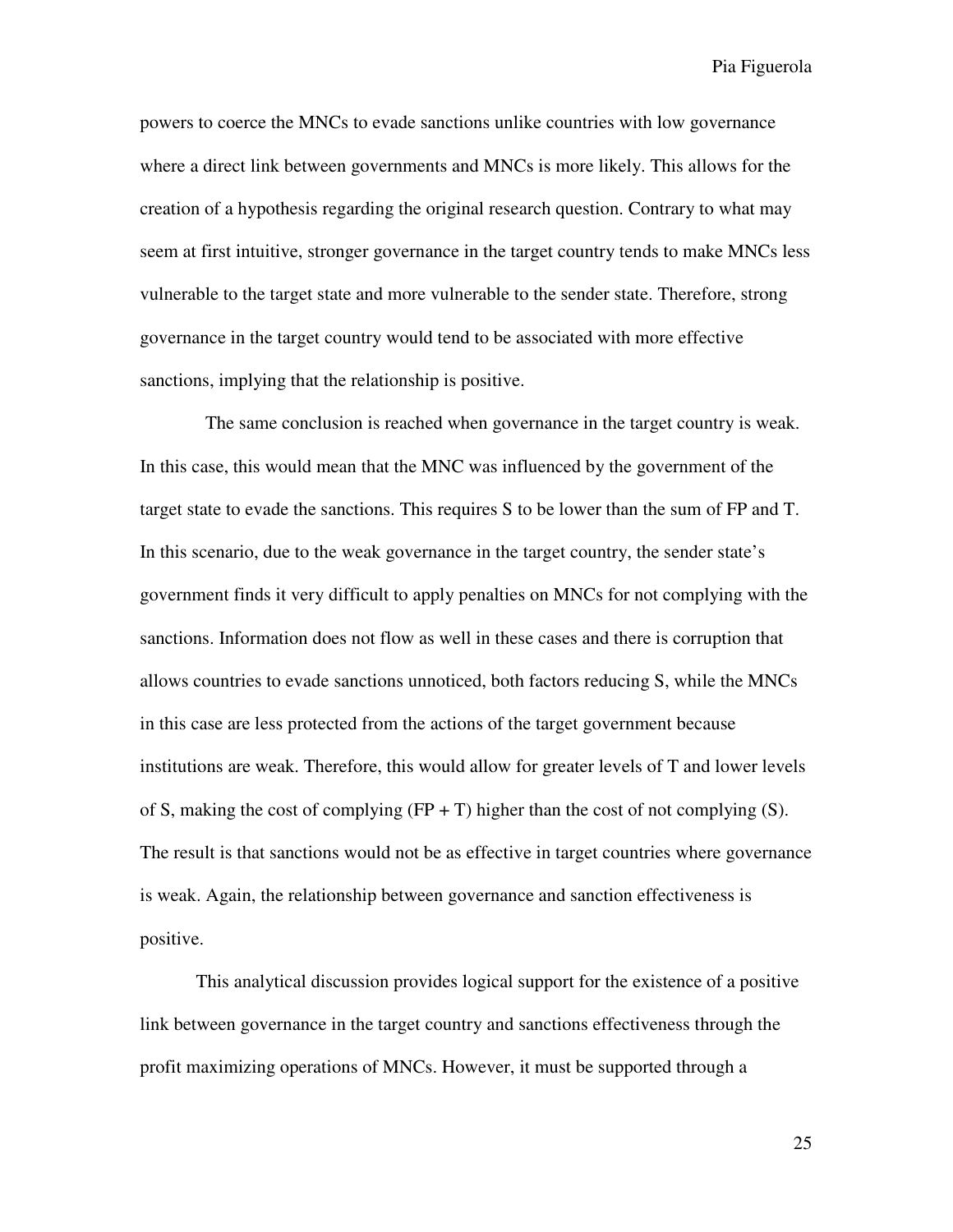statistical analysis as well as country case studies.

### **SECTION 5: Statistical Analysis**

 The second leg of the research is a statistical test of the link between governance in the target state and sanctions effectiveness. This is a very preliminary test, subject to many weaknesses, mainly due to the lack of formal theoretical model of MNCs profitmaximizing behavior linking governance in the target state and sanctions effectiveness. The design of such a full-fledged model and statistical analysis is an undertaking that is beyond the scope of this paper. Moreover, while some data for sanctions effectiveness is available in Hufbauer et al., it is not nearly as well developed as it is needed for conducting the advanced econometrics tests that would be required, such as a more sophisticated logit analysis which was first tried by Long and Freese. These authors used "logit modes… to estimate the likelihood of successful outcome [for sanctions] based on the values of the independent variables." As recognized by Hufbauer et al, the use of these techniques to predict the success or failure of economic sanctions "still lies beyond the grasp…of modern econometric methods."

Instead, this paper follows the guidance provided by Hufbauer et al and conducts a weak test of the link between governance and sanction effectiveness, with the view to "find[ing] some basis for the power of key individual variables to explain the effectiveness of sanctions."

 When structuring the regression, the following variables were considered: **Dependent variable**: Sanctions' effectiveness, as defined by an index calculated by Hufbauer et al, which ranges from 0 to 16. However, this index only captures the sanctions episodes up until 2000. For the more recent sanctions episodes, Hufbauer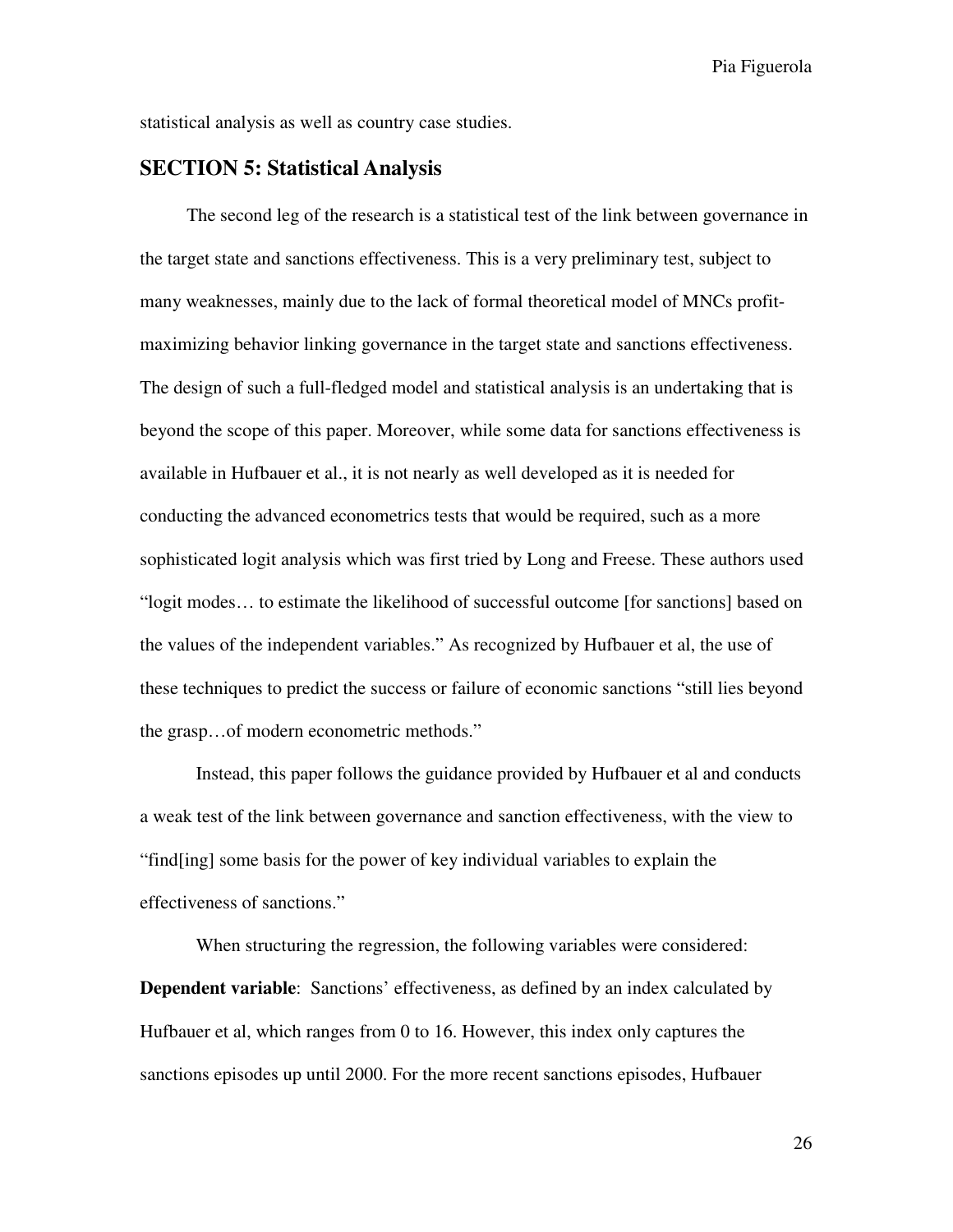included a more qualitative account of the success, categorizing the sanctions as successful, unsuccessful, or inconclusive. In order to include these sanctions regimes into the data, the most recent sanctions were classified as 0, 1, or 2 according to the level of success. Then, this information was comingled with the Hufbauer dataset, and sanctions with scores 0-6 in Hufbauer et al. were given a 0 (ineffective), scores 7-9 were given a 1 (inconclusive), and scores 10-16 were given a 2 (effective).

**Independent variable**: Governance, as measured by the Worldwide Governance Indicators (WGI) developed by the World Bank for 215 countries. The regression was also run against two of the sub-components or dimensions of governance that are key determinants of MNC behavior. Out of the dimensions including: voice and accountability, political stability and absence of violence, government effectiveness, regulatory quality, rule of law, and freedom from corruption, for the purpose of this thesis, the dimensions that are analyzed are regulatory quality and freedom from corruption. Each independent variable was assessed against the level of effectiveness as outlined in the 0, 1, 2 scale with the following results.

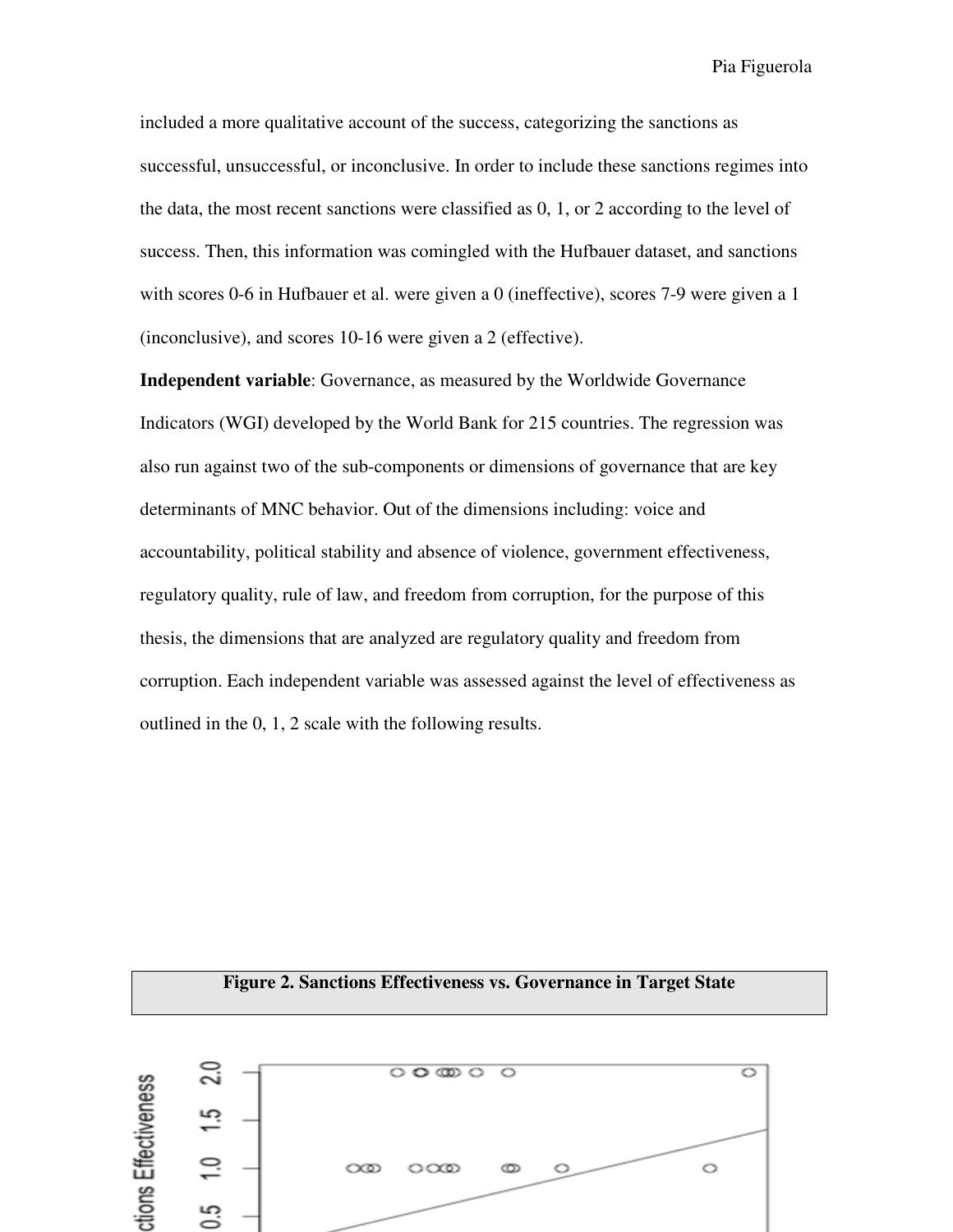

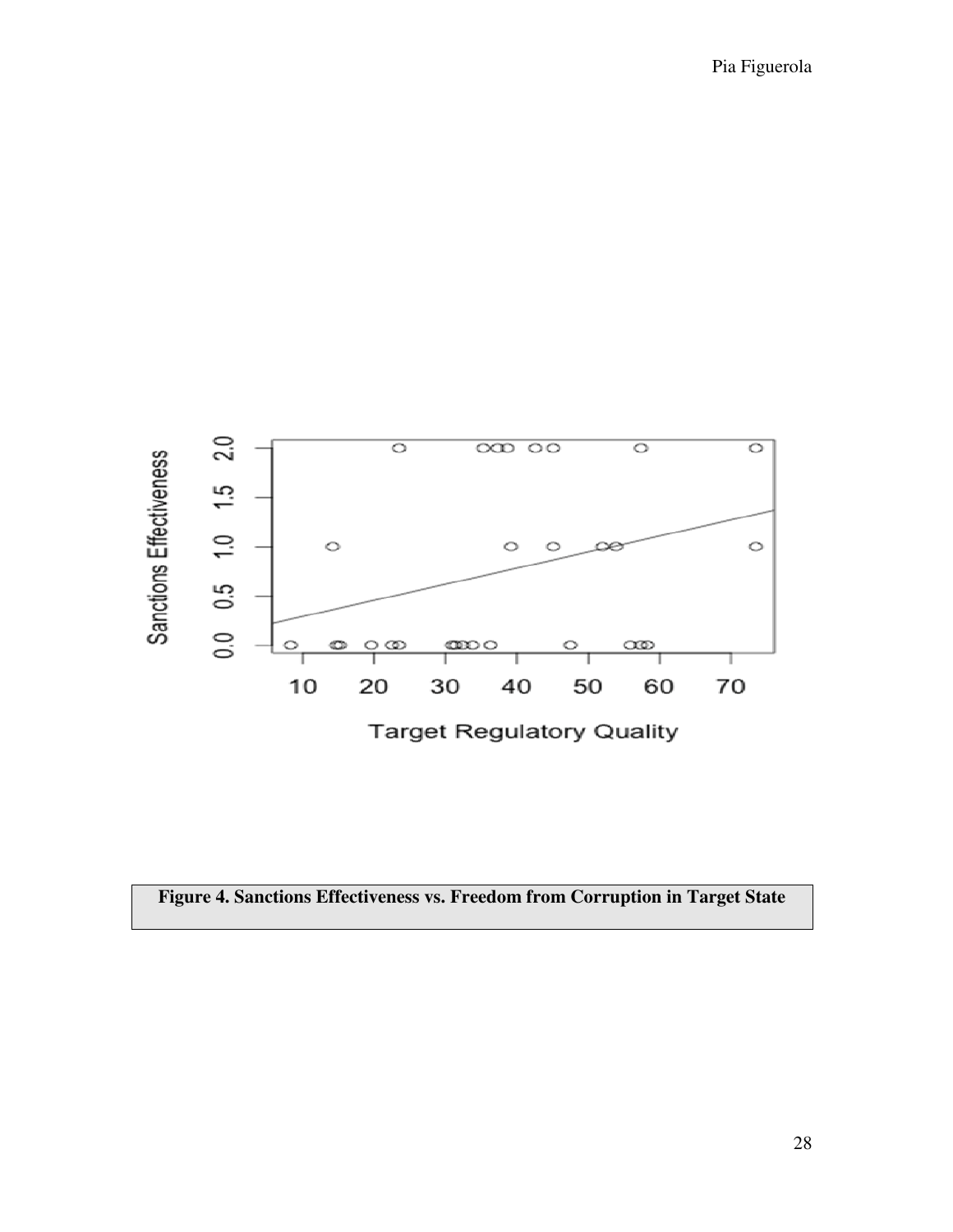

As shown in the graphs above, the Ordinary Least Square (OLS) model does not work properly for this data, as the dependent variable is not normally distributed. Therefore, this test uses a univariate logit regression, with governance in the target state and two of its sub-components (regulatory quality and freedom from corruption) as further explanatory variables for sanctions effectiveness. This type of regression could properly account for the categorical dependent variables that correct for the lack of a normal distribution in the dependent variables.

 The regression results are described below, using the generalized linear models (glm) function that provides the ordinal logit function:

| Estimate | $\vert$ <i>Std. Error</i> $\vert$ <i>t</i> value $\vert$ <i>Pr</i> (>  <i>t</i>  ) |  |
|----------|------------------------------------------------------------------------------------|--|
|          |                                                                                    |  |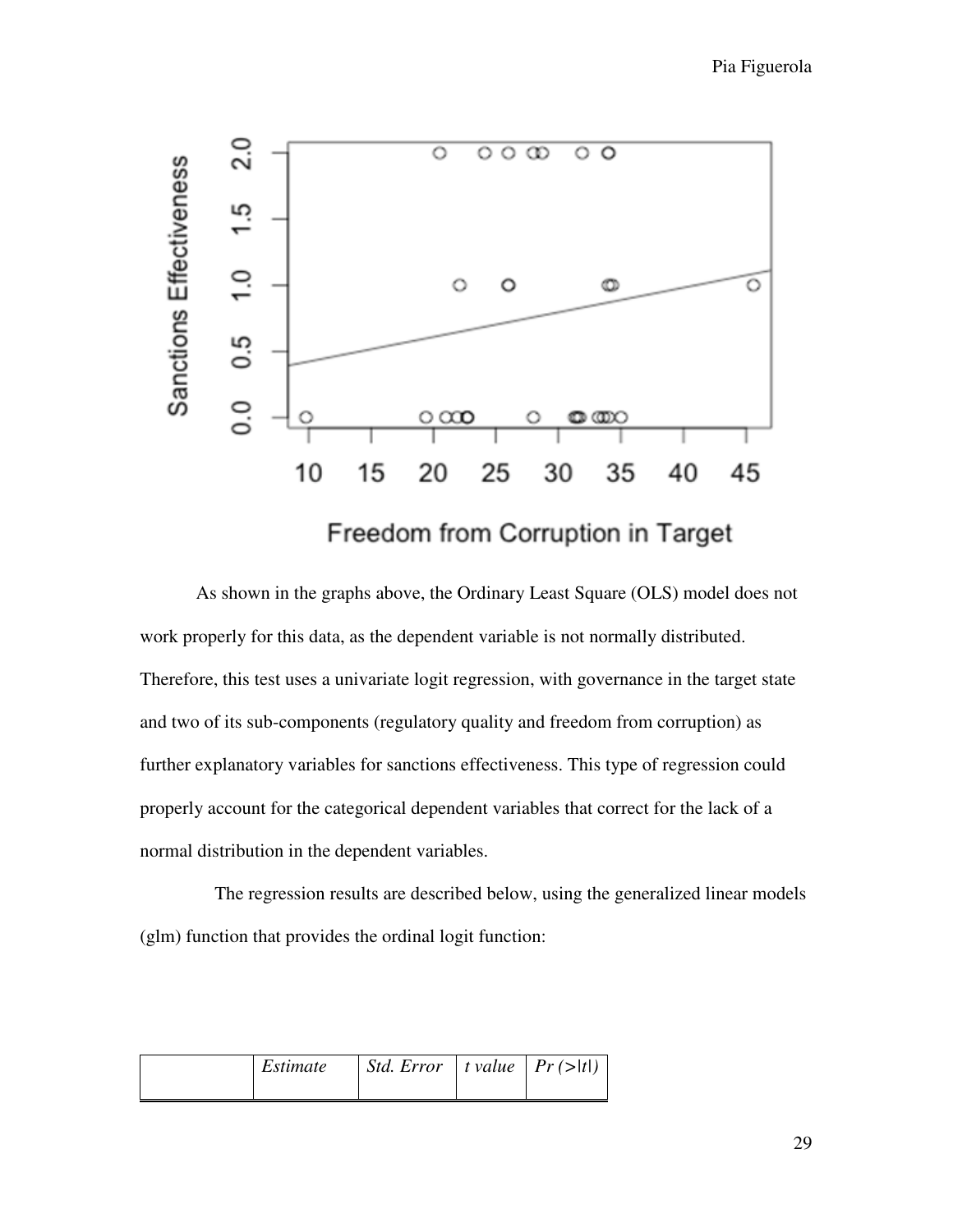| Intercept  | $0.155244 \mid 0.2072164 \mid$ | 0.749 | 0.457 |
|------------|--------------------------------|-------|-------|
| Governance | $0.0023825$ 0.0009986          | 2.386 | 0.021 |

According to the regression, the relationship between governance and sanctions effectiveness is small and positive, as indicated by the Beta of 0.002385. Since it has a p value of 0.021, a statistically significant result at the 5% level, this indicates that the relationship is not due to statistical errors alone. It is interesting to note that the regression on the level of governance of the target state vis-à-vis the effectiveness of the sanctions shows a statistically significant result. The sign provides some statistical support, though weak, for the thesis that there is a positive linkage between governance and sanctions effectiveness.

There are many different ways to try to strengthen the results, especially by adding other variables to the regression, but none of those attempted produced results that were significantly stronger than the one presented above. A reason for this could be that governance is related to the other explanatory variables, generating a multicollinearity problem. While there are ways to test for the existence of this problem, no comprehensive test was conducted. This is the case because while there were some preliminary indications of a relationship between governance and these other explanatory variables, the causality between them could not be properly identified. Under these circumstances, it was decided to limit the statistical analysis to the result presented above.

In sum, the statistical analysis supports the hypothesis that a positive relationship exists between governance in the target state and sanctions effectiveness, although it must be acknowledged that the conclusion is relatively weak from a statistical point of view. In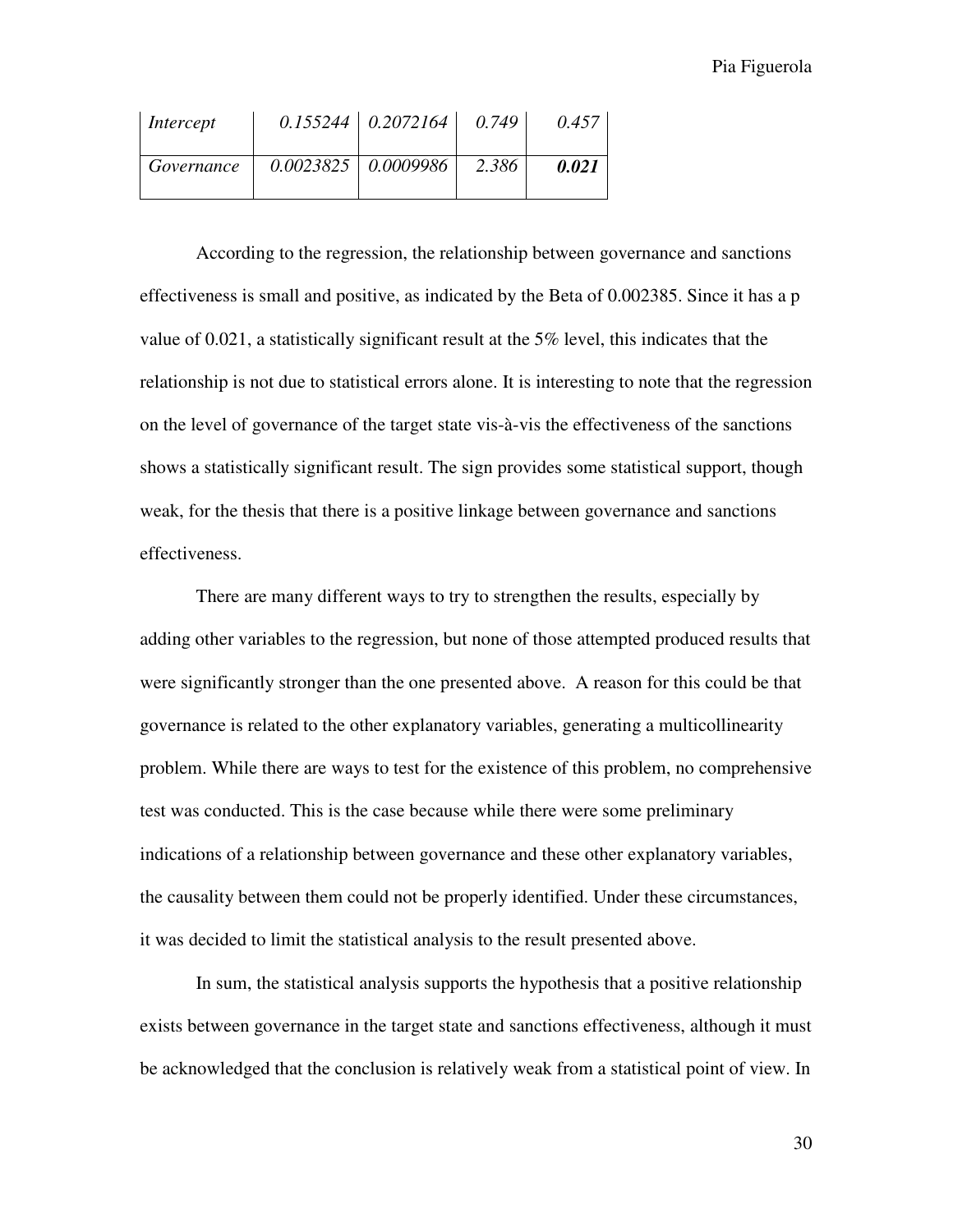any case, while not conclusive, these results allow for the possibility that a positive relationship does exist between governance in the target state and sanction effectiveness.

#### **SECTION 6: Case Studies**

The third leg of the study focuses on two country cases of sanctions with varying degrees of governance in the target state. The analysis focuses on how the particular characteristics of governance in the target states affected the profit maximization of MNCs and led them to implement sanctions in a manner consistent with the hypothesis of this thesis, i.e., confirming or refuting that governance and sanctions effectiveness are positively related.

 The cases to be analyzed are (1) the sanctions imposed by the US on South Africa in 1986 and (2) the sanctions imposed by the US on Iran in 1995.

**Methodology:** For each country case, this section analyzes how the MNCs reacted to sanctions in the context of the governance in the target states. The analysis starts by providing background information of the target country before sanctions were introduced, including a description of the political and economic situation at the time, the government regime in place and the status of governance in the country. The following sub-sections focus on the nature of the sanctions that were enacted and the way the MNCs responded to them. The analysis follows the lines of the arguments provided in the analytical section above and the equation (2) to test whether they are supported or not in these specific cases. In particular, the theoretical arguments linking governance in the target country and the three variables (FP, S, and T) that determine how MNCs react to the sanctions are analyzed to find whether there is evidence to confirm the positive link between governance and sanctions effectiveness as shown by the statistical analysis.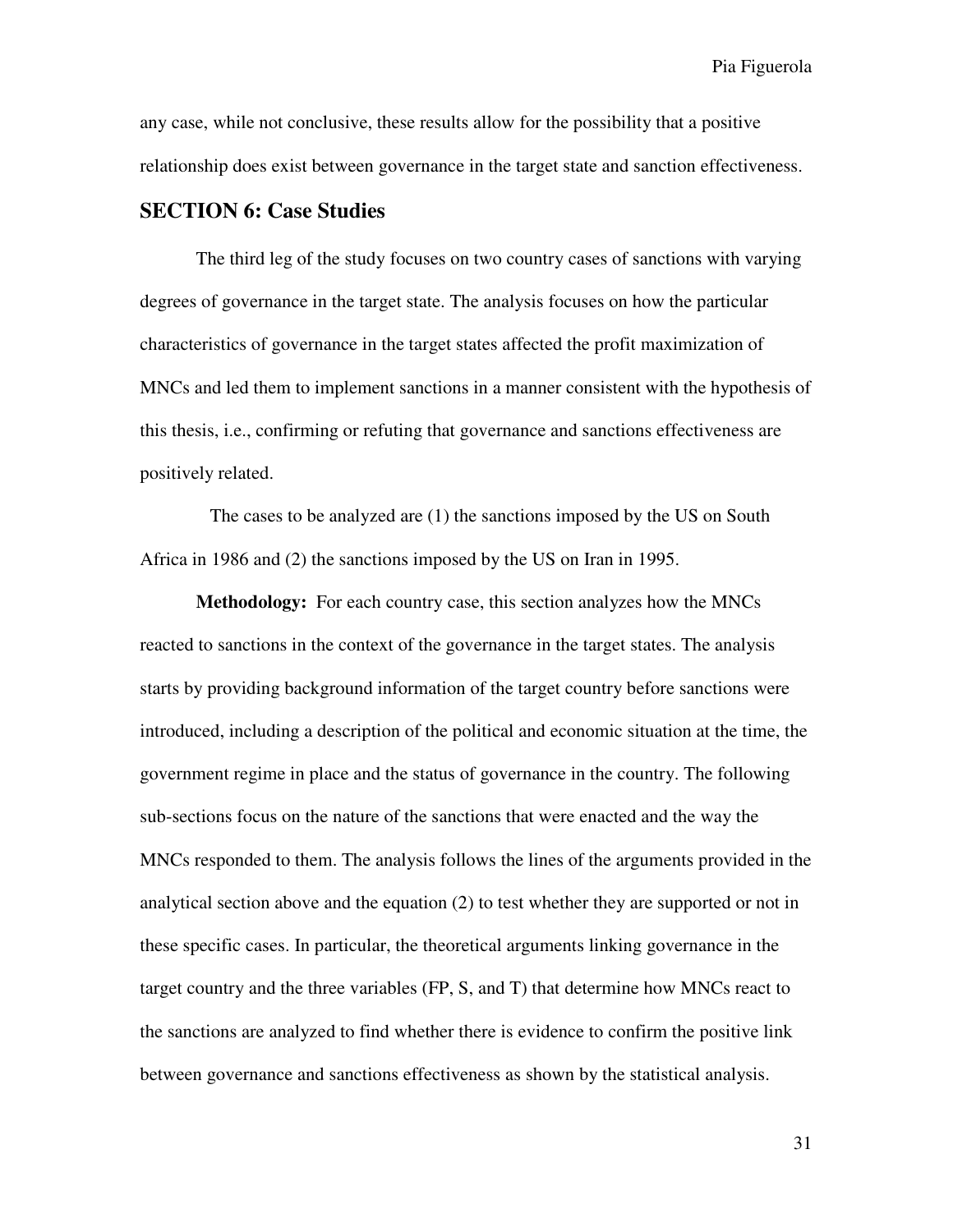When considering these arguments and applying them to the relevant case studies, particularly emphasis is placed on how the relationship between governance and sanction effectiveness is affected by a number of variables, including in particular (i) the level of private sector independence, (ii) the role of market forces, (iii) the strength of the penalties enacted by the sender state, (iv) the strength of the penalties enacted by the target state, and (v) the impact of governance on foregone profits in implementing sanctions. Each case concludes with comments on the (vi) relative MNC compliance levels and effectiveness of the sanctions regime.

#### **South Africa**

 This case explores the sanctions imposed by the United States on South Africa in 1985-1986 during the apartheid regime, which is an interesting example of sanctions applied to a target country with a relatively strong level of governance. This case is characterized by (i) a high level of private sector independence, (ii) high prevalence of market forces, (iii) strong penalties for evasion of the sanctions enacted by the sender state on the MNCs, (iv) low impact of the penalties for compliance of sanctions enacted by the target state, (v) level of foregone profits not sufficient to force MNCs to comply with the sanctions, (vi) a high level of MNC compliance and eventual effectiveness of the sanctions

#### **Background Information**

 South Africa is a country located in the southern tip of the African continent. A former British colony, South Africa is the  $25<sup>th</sup>$  largest country in the world, both in terms of land and population, which exceeds 50 million people, 80 percent of which are of black origin. Its GDP at the time of the sanctions was around US\$ 300 billion, ranking  $90<sup>th</sup>$  in the world, reflecting the poverty and disenfranchisement that affected its black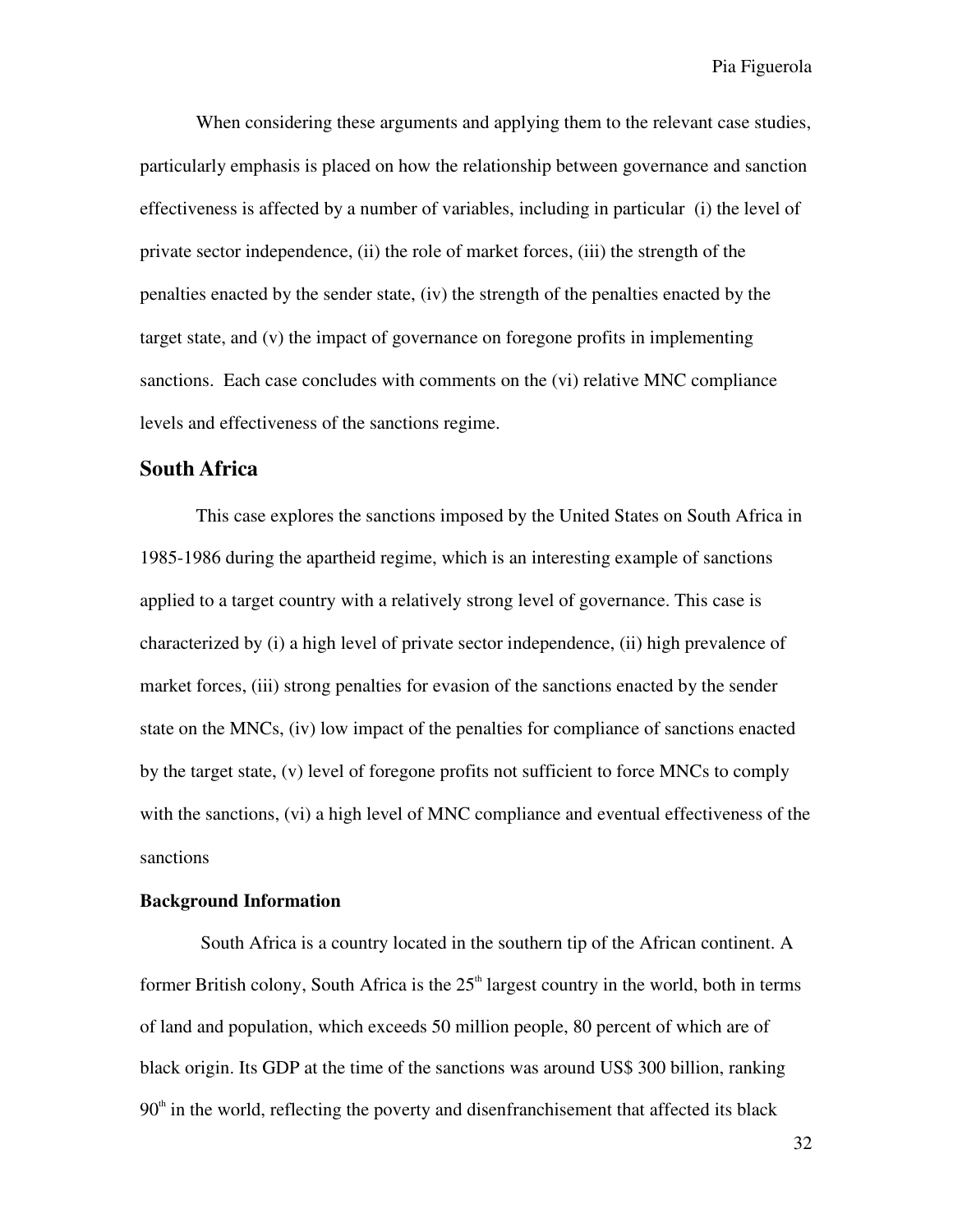population as a result of the apartheid regime. This regime was introduced in 1948 and institutionalized racial segregation, granting most political and economic power to the white minority. This not only kept the black population suppressed and struggling with poverty, but also institutionalized the marginalization of this segment of society.

#### **Governance Level**

 When assessing the case of South Africa, it is first important to outline the level of governance during apartheid, which according to the Worldwide Governance Indicators, was relatively high compared to most other target states. Although this may seem counterintuitive given the absence of certain liberties and rights as dictated by apartheid, the assessment of the degree of governance in this case is stripped of ideology and instead focuses on the structure of the governance at hand. In fact, there is a consensus in the literature that governance level for South Africa at the time of apartheid was relatively strong compared to other target states subject to sanctions. Furthermore, South Africa not only ranked relatively high in terms of the overall level of governance, but also ranked high in the two key elements that are especially relevant for MNC activity—freedom from corruption and respect for the rule of law. South Africa maintained low levels of corruption and a strong regulatory framework. The consensus in the literature points to this characterization as well.

 According to *After Apartheid* by Ian Shapiro and Kahreen Tebeau, if one "ignored the ideology and focused on the formal feature of apartheid legal order, …[South Africa] replicated the constitutional structure of the British legal order" (234). When assessing governance with respect to the institutions present within society and the rule of law, South Africa had the same characteristics as Great Britain during the apartheid regime. As Shapiro and Tebeau explain, the "politicians from the political party with the majority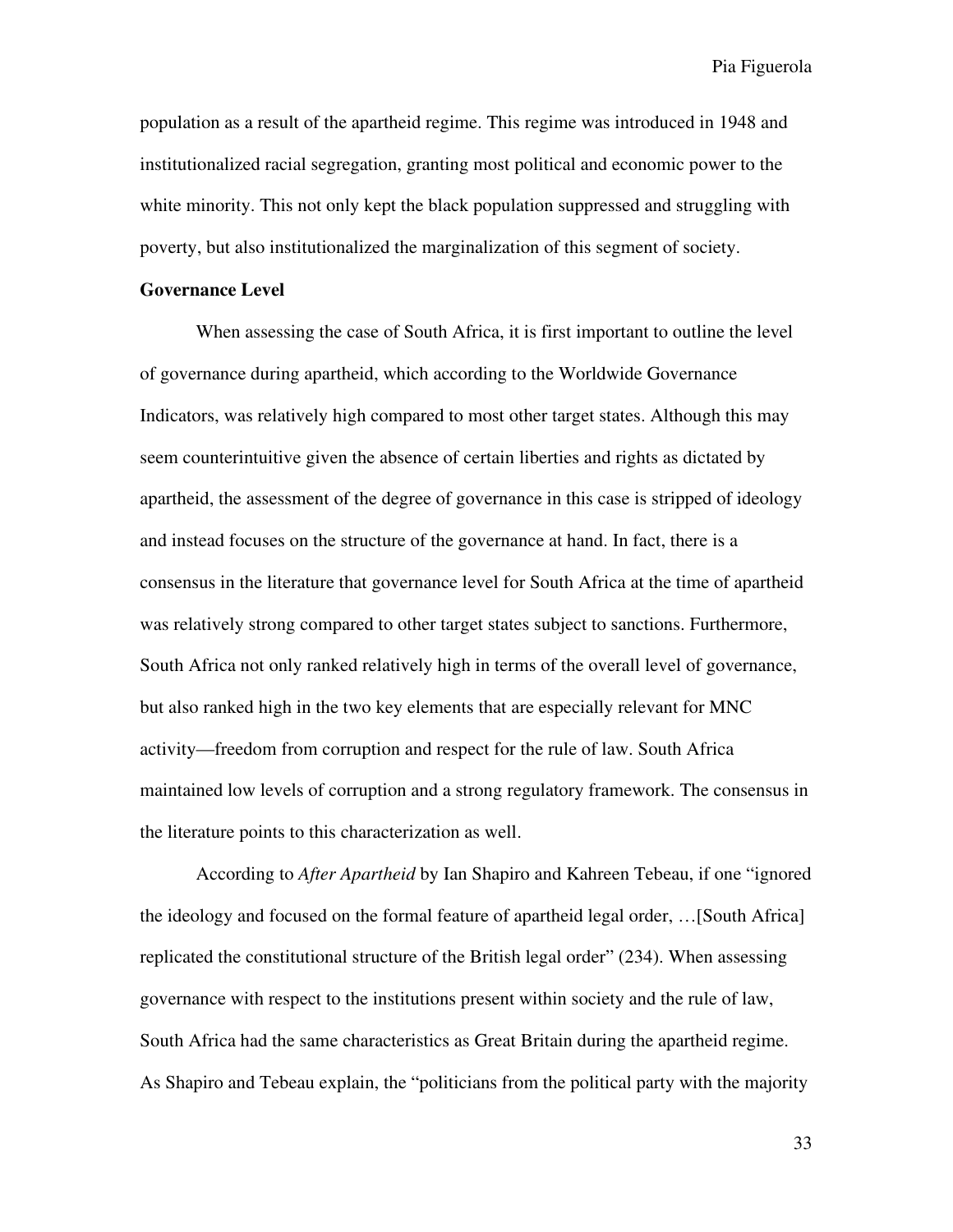of seats formed the government and governed only as long as….they enjoyed the confidence of the majority of parliamentarians" (234). Furthermore, the assessment of the relative rule of law present in South Africa does not focus on whether or not the laws set by the government were deemed as morally acceptable or not, but instead on whether the principle of legality was followed. In South Africa, an "independent judiciary had the task of interpreting the law and so could determine when government officials were acting within the scope of the authority delegated by the legislature, but did not have the authority to invalidate statutes" (234). Furthermore, not only did the "apartheid legal order acknowledge the supremacy of the constitution, but the virtue of the kind of constitution it acknowledged also established the rule of law" (235). Therefore, South Africa maintained an independent judicial system that was not tainted by overt government involvement, and instead allowed for legal principles to guide their legal decisions.

 This respect for the rule of law also implied that corruption levels were relative low. As Jonathan Hyslop explains in *Political Corruption: Before and after Apartheid*, although there were high patronage levels, "corruption was somewhat constrained by the legal fetishism that was characteristic of Afrikaner nationalist ideology in this period" (781). This would mean that "even the most dire apartheid measures were carried through with punctilious legal formalism, and the actions of civil servants were scrutinized by their superiors with this in mind" (781). Given these elements, it can be inferred that the relative governance for the apartheid regime was higher than other target states affected by sanctions regimes.

 Finally, South Africa maintained a regulatory system of the highest caliber in support of their efforts to keep in place the apartheid system. As explained by William H.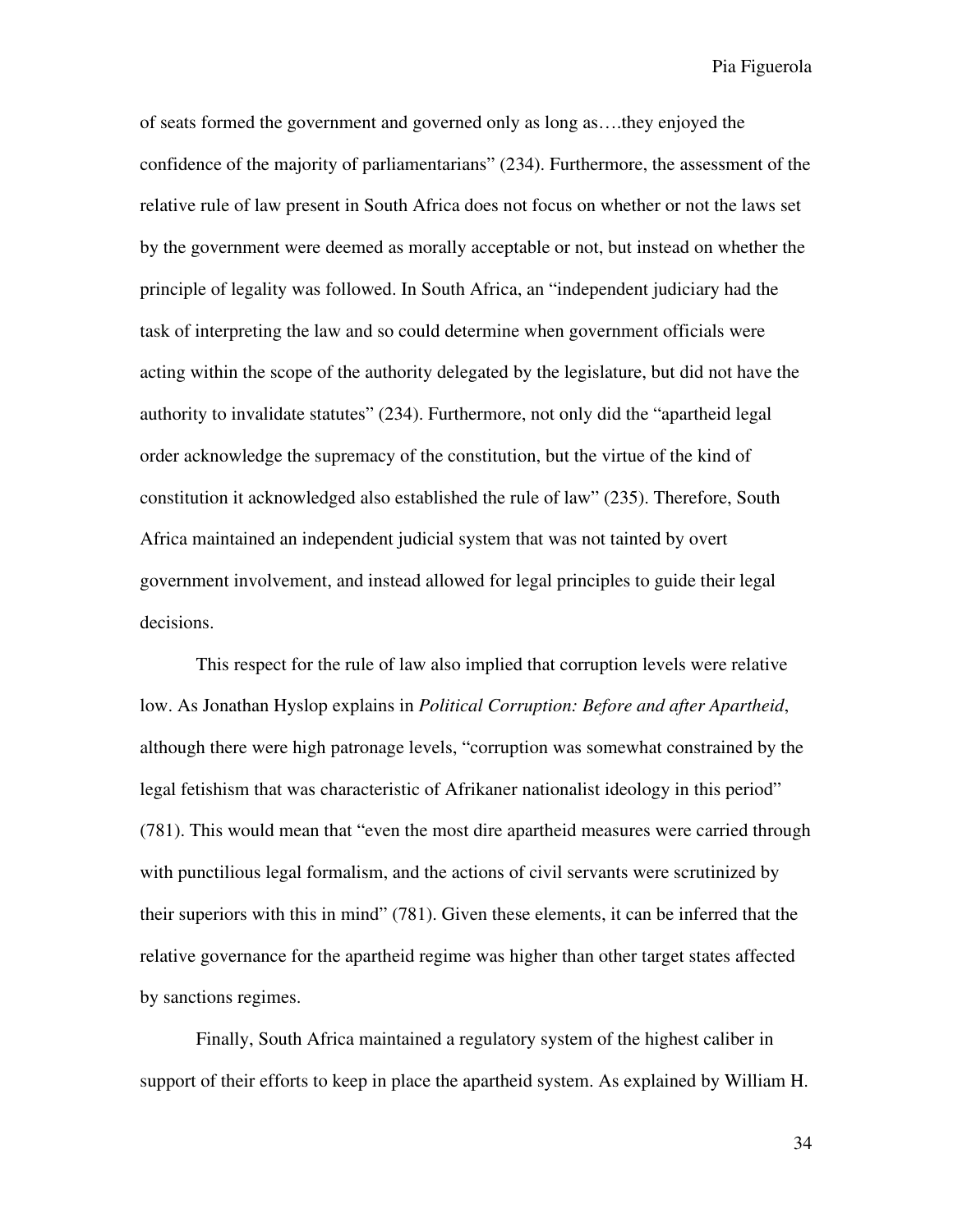Kaempfer in *The Economics of the Call for Anti-Apartheid Investment Sanctions,* the apartheid system "traditionally consisted of two distinct principles": (i) "political doctrine of separation that permits blacks to own land only in the African reserves (homelands) and that allows blacks temporary residence in white areas" according to their employment and (ii) the principle that "white labor in the industrial work force should be protected from black competition" (529). In order to maintain these principles, the South African government implemented various policies such as the "homelands policy" that diverted "black urbanization away from 'white' cities toward distant dormitory towns from which in-migration for black workers is costly" (529). Furthermore, a "chief instrument of regulation" that served "both principles" was the "system of influx control or 'passes,' which constrained black mobility, since passes were based on employment and all hiring had to be approved by state-run labor bureaus." According to Kaempfer, the "very existence of apartheid regulations, which embrace a comprehensive set of restrictions on black labor mobility, residential property rights and social interactions, gives clear evidence of state intervention in the market" (469). Interestingly, within these strict rules set by the government, the markets were allowed to function with relative freedom. Therefore, the South African government maintained a strong institutional framework with strict regulations that had to be followed by all members of society and which were strictly enforced.

#### **Market Environment before Sanctions**

Despite the strong regulation, South Africa was far from a planned economy as market forces were allowed to guide economic developments. As Rodman explains in *Sanctions Against South Africa,* MNCs subsidiaries were increasingly focusing on their self-interest and profit maximization in the domestic market as they not only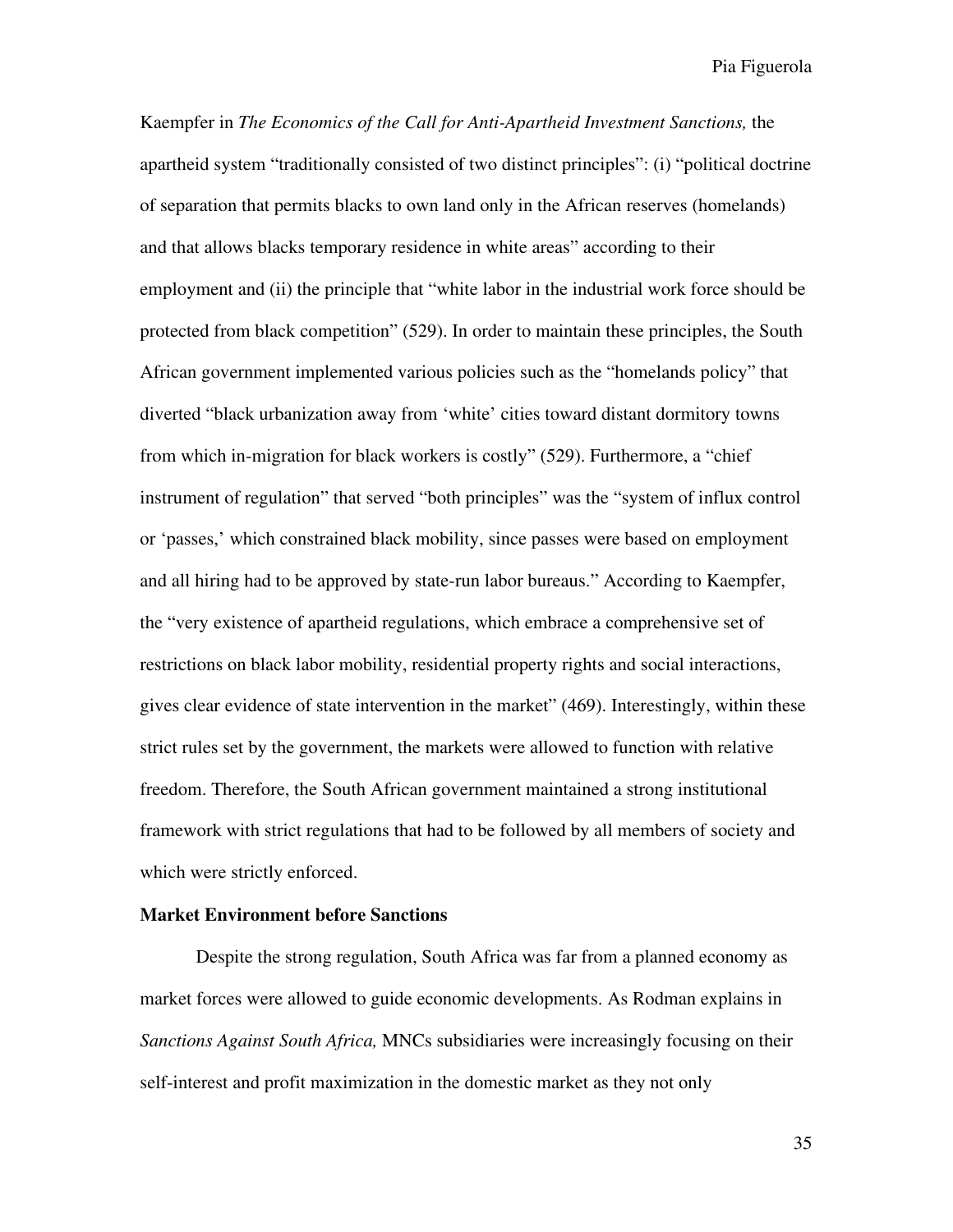"increasingly objected to and resisted the injection of foreign policy considerations into their business dealings" but "as overseas operations became more important to the firm, its managers came to identify more closely with host country rather than home country aims" (317). Therefore, before the sanctions were enacted, "corporate officials characterized their South African operations as apolitical and contended that they were [unfairly] being held responsible for injustices beyond their control" (317). Therefore, MNCs operated largely in a market friendly environment.

#### **The Nature of the Sanctions**

According to Joseph Hanlon in *Successes and Future Prospects of Sanctions Against South Africa,* sanctions to penalize South Africa for the apartheid regime started as early as 1977, following the "1976 Soweto uprising." The "massacre of the children in Soweto led directly to the sports boycott and the compulsory arms embargo imposed by the UN Security Council in 1977" (84). These sanctions were followed years later by more sanctions as "new uprisings inside South Africa in 1984 triggered new economic sanctions against the apartheid state in 1985 and 1986, particularly financial sanctions imposed by international banks and trade sanctions imposed by the US" (84). Thereafter, Nordic states "banned nearly all trade with South Africa," as many other states that began banning various commodities coming from South Africa. According to Hanlon, "Ireland banned South African fruit, France banned South African coal, etc. The Commonwealth (except Britain) banned the import of coal, steel, and agricultural products" while the "existing arms, oil and cultural bans were tightened" (88). Moreover, sanctions permeated the financial markets as international funds were pressured to divest from South Africa and "international banks refused to make new loans, and also refused to roll over (renew) old loans, leading to South Africa defaulting and refusing to pay its debts."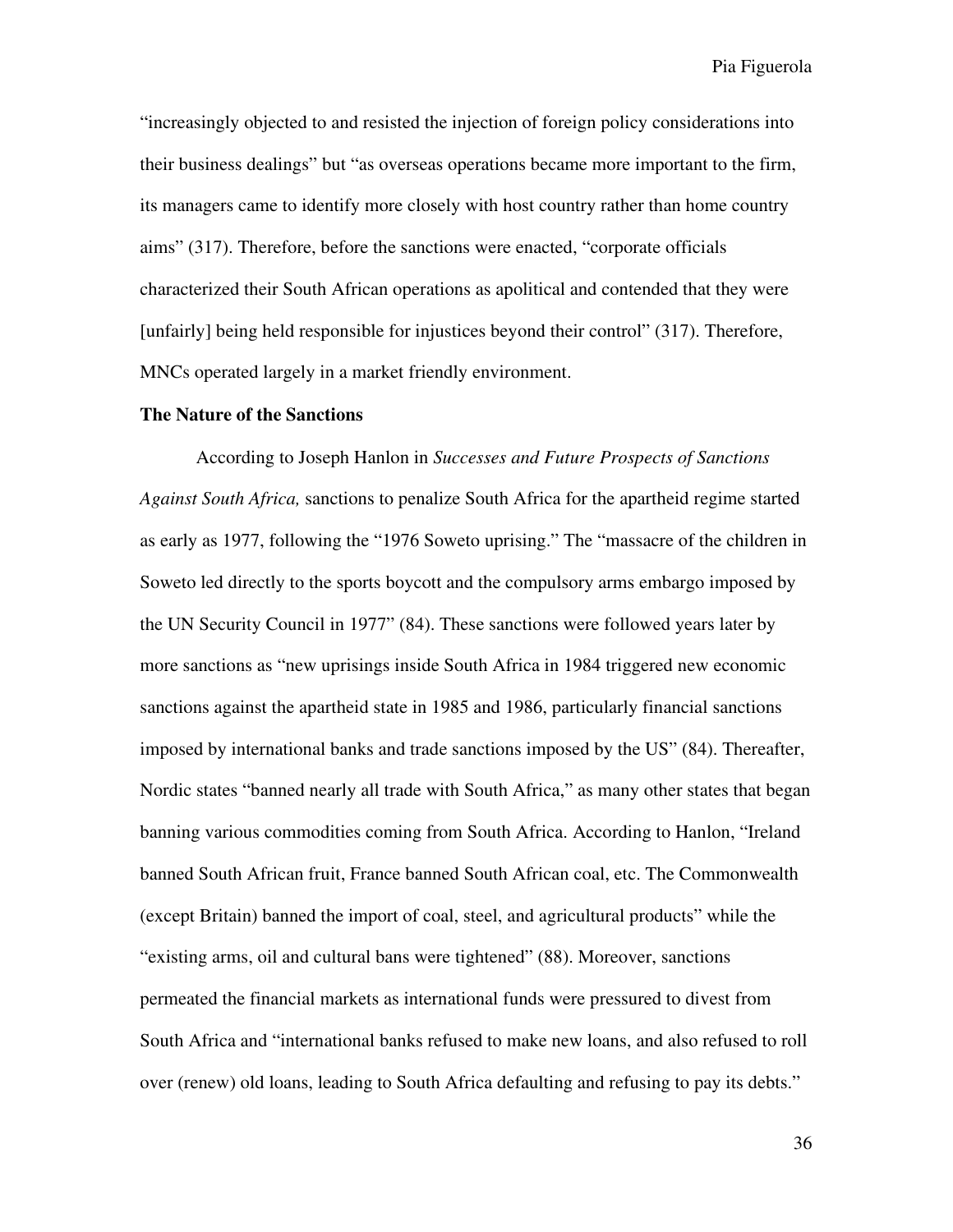The sanctions were considerable. It is estimated that the US Comprehensive Anti-Apartheid Act resulted in a reduction in US trade with South Africa by \$1.5 billion per year (88), with a cost to the country equivalent to 3 percent of GDP per year in the 1970s and 1990s (15). This would suggest that MNCs complied with the sanctions, as trade decreased substantially. However, further analysis is needed on the decision of MNCs to either comply with or evade the sanctions given the relative levels of penalties, incentives, and forgone profits.

#### **MNCs Behavior after the Sanctions**

The South African government went to a considerable length to induce firms to evade the sanctions. As Rodman explains, the "Protection of Business Act, which barred firms from releasing information about their operations without government approval, prevent[ed] South African private firms…from revealing relevant information" (211). This created obstacles for the sender state in implementing the sanctions as it made it more difficult for them to properly track the evaders of the sanctions. This in turn reduced the probability of MNCs being caught. Furthermore, under the "National Supplies Procurement Act, the South African government was able to commandeer any goods and services produced in South Africa regardless of a company's intentions" (209). Therefore, they were able to demand certain goods from companies that were subsidiaries of American MNCs, without the company being legally responsible for selling the goods under US laws, therefore "calling into question any commitment made by American firms to prevent the illegal end-use of their production." In other words, this Act "shield[ed] the companies from legal liability" since they "bore no responsibility for enduse unless they knew of its destination beforehand." This allowed the foreign subsidiaries of US firms to keep selling products in South Africa without the liability associated with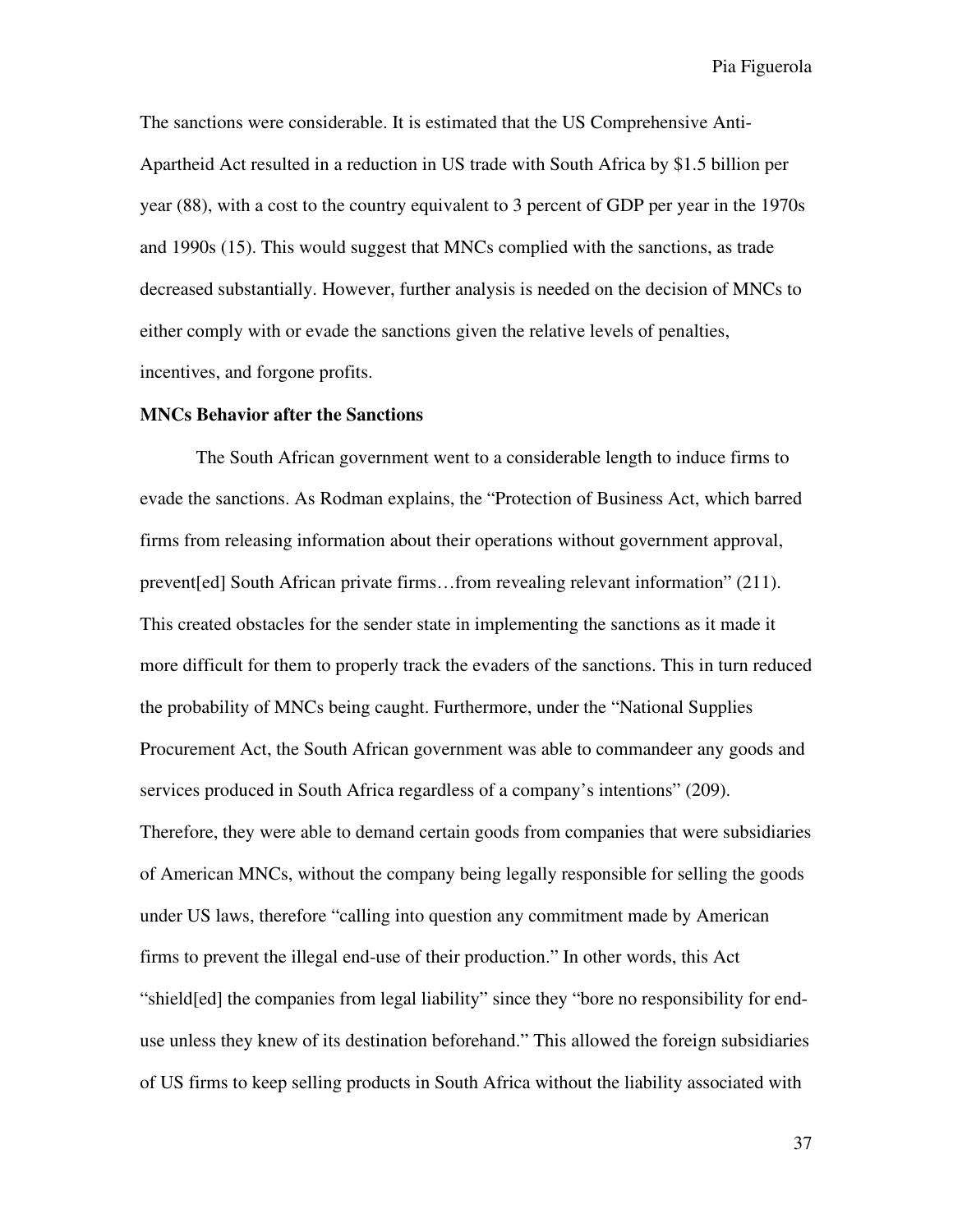the sanctions. These various initiatives show how the South African government was attempting to shield firms located in the country from the possible costs that the sender state could impose for the violations of sanctions. Therefore, MNCs faced a reduction in the cost of penalties imposed by the sender state for violating sanctions (S) and an increase in the cost of the penalties imposed by the target state for complying with them (T), increasing the incentives for MCNs to avoid sanctions.

Surprisingly, however, MNCs did not take full advantage of these measures and did not evade sanctions as much as possible. This development can be explained by the impact of governance not on the costs imposed by the sender and the target states for violating or complying with sanctions S and T, respectively, but on the other variable, FP, the foregone profits associated with sanctions. The particularly characteristics of South Africa, especially its market- friendly environment and open trade economy led MNCs to focus on the long-term consequences on their profits from evading sanctions. This was brought to the forefront because of the role played by interest groups, both domestically and abroad.

Soon after sanctions were enacted, MNCs began to be pressured not only by sender and target governments, but also by the local population, as well as by foreign interest groups as the inhumanity of the apartheid regime began to be better understood by the world at large. In other words, the imposition of sanctions galvanized interest groups further, which exerted pressure for more sanctions in an ever increasing movement that had an effect on MNCs' strategic decisions about whether to evade sanctions or not.

In order to better understand this development and their effects on MNCs operations, it is important to establish the relationship between interest groups and the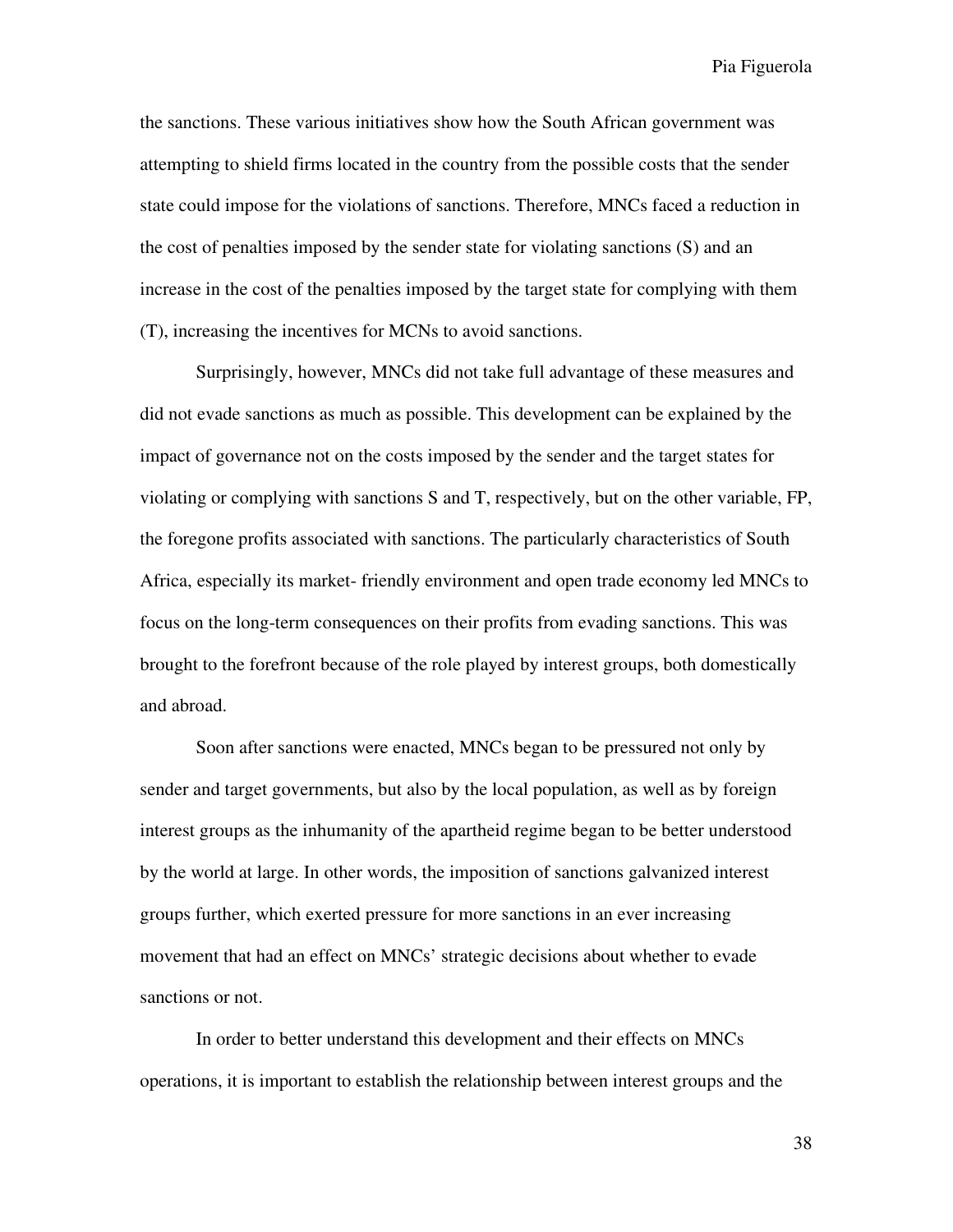sanctions regime. In Anton Lowenberg's *The Origins and Demise of South African Apartheid: A Public Choice Analysis,* he analyzes the impact of sanctions on domestic interest groups, focusing on the relationship between sanctions and strikes of black workers. Using a "vector-auto regression model the time-series analysis shows that an increase in sanctions had an immediate positive effect on the number of black workers on strike" (192). They also found that "there is some evidence to support the hypothesis that foreign sanctions, at least in the short run, helped domestic opposition groups organize collective action among their members." The sanctions brought together the international community against the wrongdoings of the South African government, creating a solid foundation for organizations within South Africa to consolidate and form a coalition with the international actors to put pressure on their government.

The respect for the rule of law, regardless of how immoral, allowed for the emergence of local interest groups, such as the United Democratic Front (UDF) and other activist organizations. Although the government of South Africa attempted to oppress these organizations within the boundaries of their legal system once they realized that they were a threat to their power, the creation of these organizations would have been a more arduous process under regimes with weaker governance. As stated in *Industrial Relations in South Africa* by Sonia Bendix, the early 1980s saw "the establishment of unions which found their power not only in shop floor organizations but also in gaining the support of the community" (190). The government had created an environment that was hostile to the creation of such organizations, and in an effort to live up to the high levels of regulatory quality, would even meet with certain unions. For instance, in "August 1981 and April 1982 representatives of the then emergent unions came together in Cape Town to discuss trade union unity" (192). Unlike other more autocratic regimes,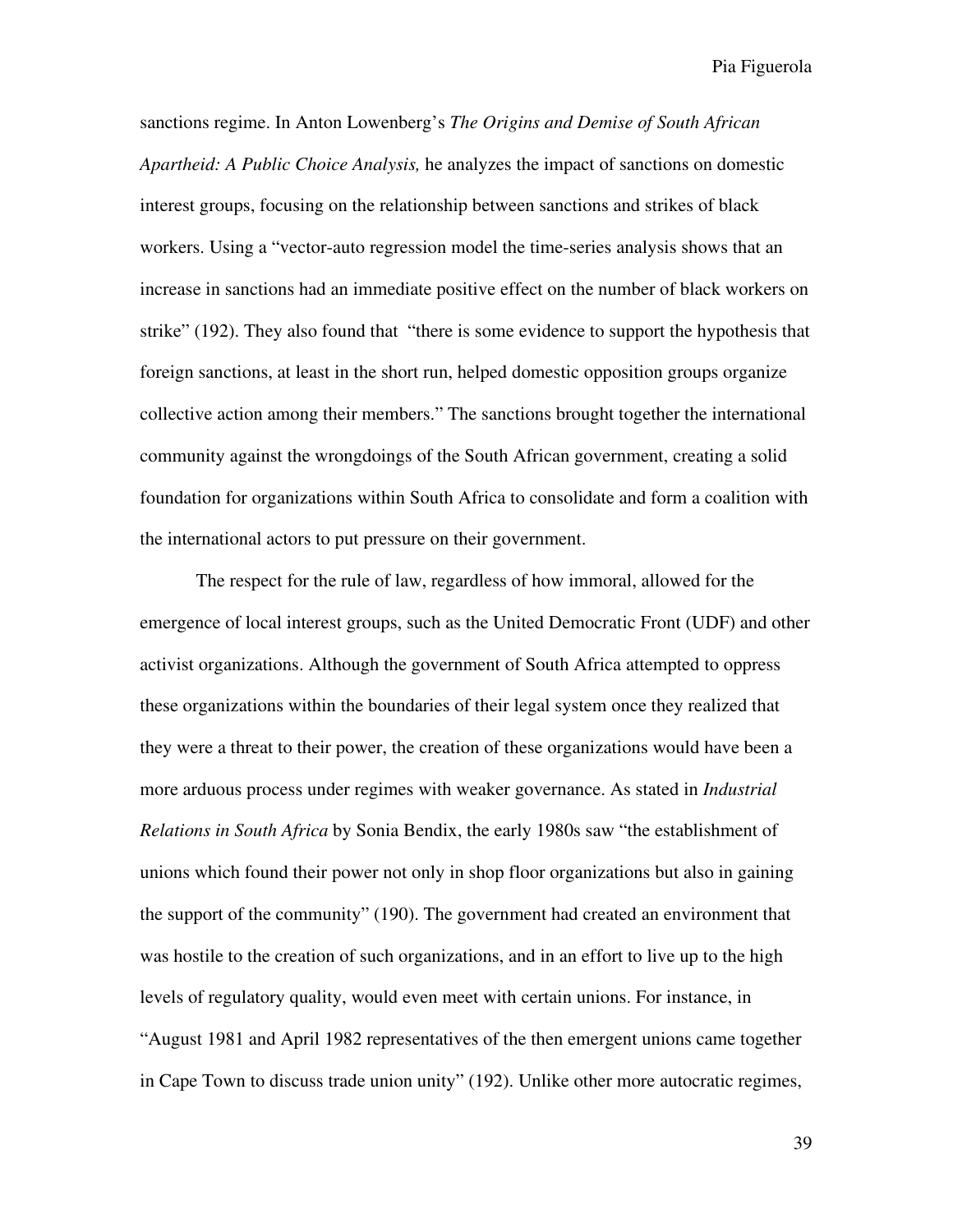the government at that time still wanted to portray as a country with high legal principles that accepted different organizations including labor unions. However, as these unions created the impetus for the eventual UDF and activist movements against apartheid, the government eventually oppressed these organizations, as they became threats to their power. Nevertheless, these organizations were able to use their transnational characteristics to gain support internationally and make it more costly for the MNCs to evade sanctions in South Africa.

 Under these circumstances, resisting sanctions and not complying with the international pressure against the apartheid raised major opposition and put the long-term profits of the MNCs at risk. As noted by Lowemberg, MNCs operating in South Africa during this time were "forced to devote resources to defending and justifying a continued presence there" as furor grew abroad and some firms even had "certain corporate employees work[ing] full time on the South Africa issue, managing relations with concerned external stakeholders" (1635). As a result, many firms decided to do away with business with South Africa as "by withdrawing from South Africa, firms dispensed with the need to use resources in such a manner" and instead the resources could "be devoted to activities more directly associated with increasing profitability" (1635). As time progressed, these conditions worsened, and more firms decided that incurring these costs were not worth the benefit. Since "restrictions on firms operating in South Africa increased over time, firms withdrawing later became eligible for increasing amounts of previously barred business opportunities outside South Africa" (1635). When making these decisions, MNCs had to keep in mind the "net costs of withdrawing" which included the "expected future cash flows from South African operations minus the income from disposing of South African operations" (1636). As explained by Martin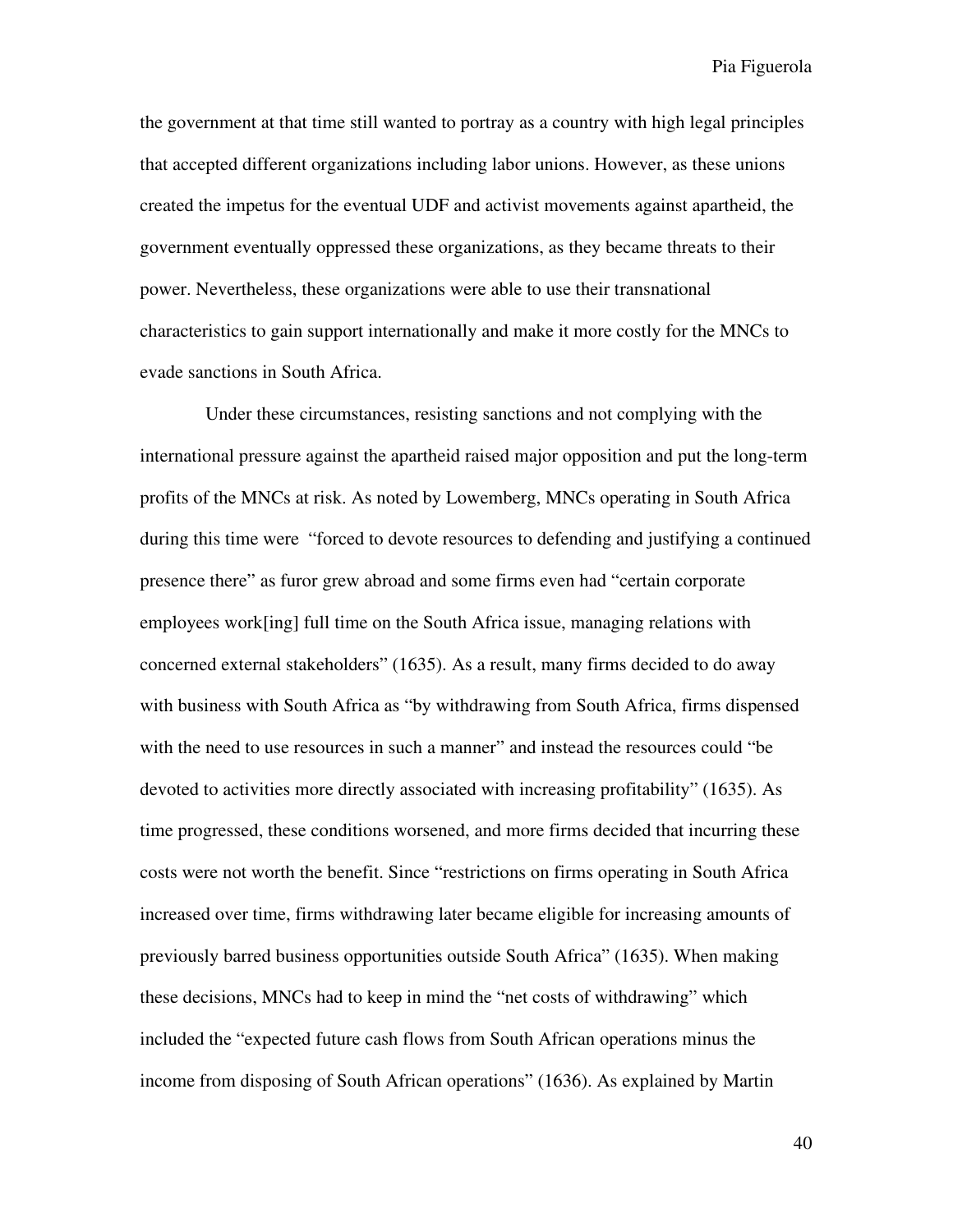Meznar in *Effect of Announcements of Withdrawal from South Africa on Stockholder Wealth*, as the "antiapartheid activism grew in the US," firms became increasingly aware and more likely not only to follow US sanctions but also to go above and beyond them by "not buy[ing] from, invest[ing] in, or work[ing] for corporations with affiliates in South Africa" (1635). Even local governments would begin "barring firms operating in South Africa from bidding on government contracts" such as in 1986 when "a committee of the Los Angeles city council refused to grant an engineer company a contract for upgrading the city's sewer system until the firm's parent company, Ashland Oil, pledged to withdraw from South Africa" (1635). Therefore, the impact for firms of continuing doing business with South Africa went beyond the direct profits gained from the business itself but also influenced the reputation of the firm which is an invaluable asset in today's globalized and informed society.

As MNCs reduced the level of businesses done with South Africa, the government began feeling the costs of the harm caused to its economic system. According to Schneider, the government not only felt that it had to suppress interest groups during this time, but also understood that "business owners and managers generally came to oppose apartheid" and that "the influence of political stability declined as the political costs of apartheid rose and it became a source of tension imperiling the stability it was supposed to protect" (31). These effects became increasingly problematic for the government as its economy plummeted, and the government slowly began to accept that "apartheid was inefficient and antithetical to economic growth" (31). Once coming to this realization, it was deemed that "free markets created by the removal of apartheid restrictions [were] a viable solution to South Africa's economic crisis" (31). Therefore, as the South African government began "placing prosperity above its other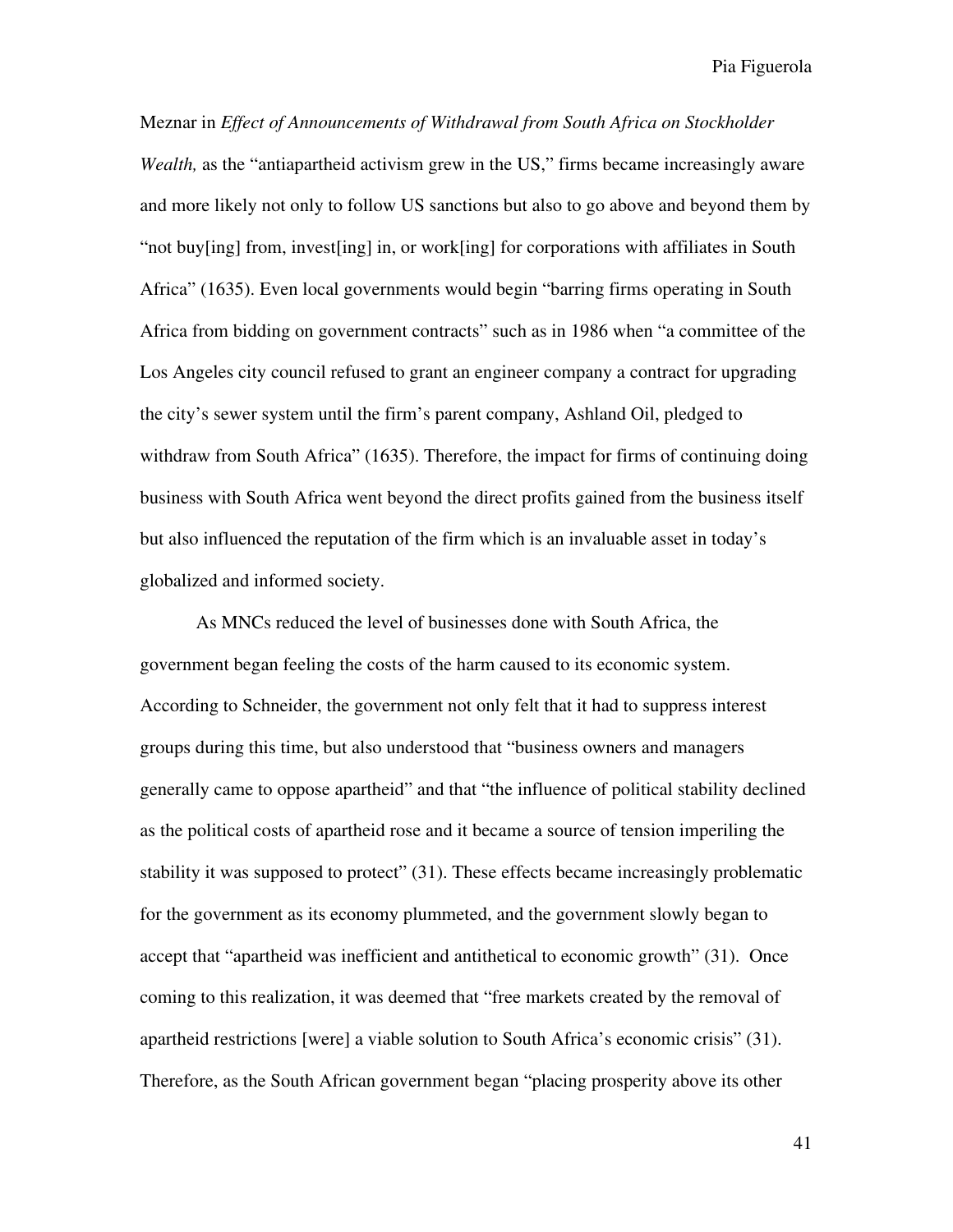interests," the elite "would trade security for increased prosperity on the margin" (32). These implications made it difficult for the government of South Africa to maintain the institutional hold on the nation, and eventually the leaders were forced to accept that they had no choice but to dismantle the apartheid. With the help of Nelson Mandela and F.W. de Klerk, the South African government finally transitioned out of the apartheid regime, ending the apartheid's human rights violations and leading to the emergence of measures to protect civil rights and liberties.

#### **Analysis**

The case of South Africa provides an example of a target country in which governance was relatively strong, with a high respect for the rule of law, low corruption levels, and high regulatory quality, where the government tried to take advantage of this to reduce the impact of sanctions. Despite these efforts, sanctions proved to be extremely effective. As a matter of fact, these sanctions rank as one of the most effective sanctions regime ever implemented, according to Hufbauer et al.

The level of governance has an influence over the profits that are foregone by MNCs as a result of sanctions. For instance, in the case of South Africa, evading sanctions resulted in a larger impact in terms of foregone profits because of the pressure exerted by interest groups, both locally and abroad. Therefore, this case shows that MNCs not only focus on short-term foregone profits when making their calculations of whether to comply with sanctions or not, but also on long-term profits. This added element would imply that within the equation (2), FP would need to include considerations for both short and long-term profits.

Governance plays a role in this regard, because it is easier for interest groups to exert additional pressure over MNCs operating in a target country that has strong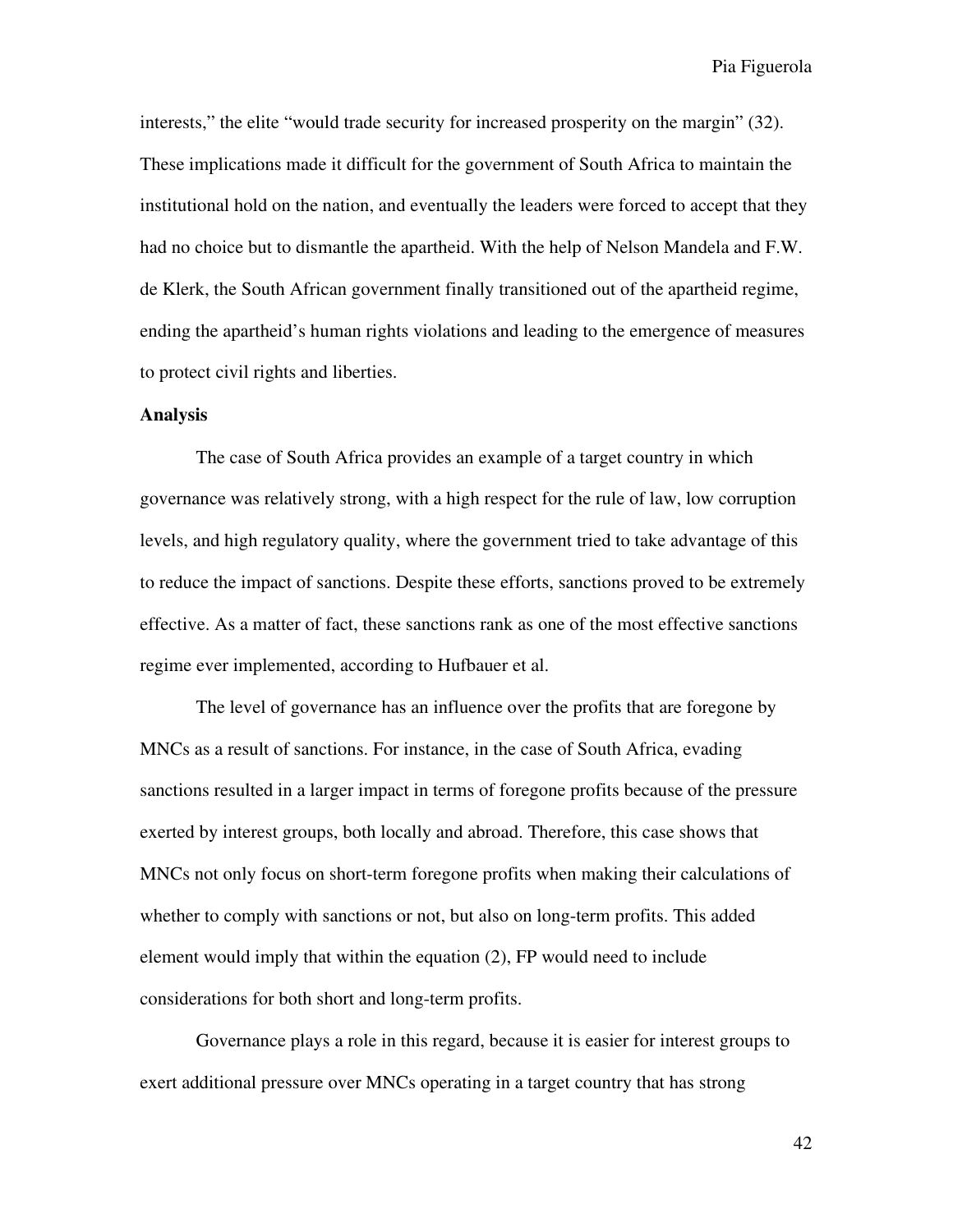governance, including respect for the law, strong institutions, low corruption, and a strong and stable regulatory environment. Such countries tend to have stronger links to the external world and are generally market oriented. In such countries, the cost in terms of foregone long-term profits could be significant, inducing MNCs to go against their initial profit maximization objectives. Hence MNCs face not only the pressures from the sender and target states, but also the pressures from the market. The South Africa case helps display this as the high level of governance created different forces that eventually drove the profits of MNCs still operating in South Africa plummeting, leaving them with no choice but to stop doing business with South Africa.

 The case of South Africa supports the initial link drawn in the statistical analysis that suggests that sanctions effectiveness is positively related to governance, calling attention to a broader definition of the variable foregone profits (FP) included in equation (2). In sum, the South African case proves that strong governance contains the seeds that undermine the incentive for MNCs to evade sanctions, regardless of the actions taken by the government of the target state.

 In the case of South Africa, it was originally expected that it would have (i) a high level of private sector independence, (ii) strong prevalence of market forces, (iii) high penalties for evasion of the sanctions enacted by the sender state on the MNCs, (iv) low penalties for compliance of sanctions enacted by the target state, (v) low levels of forgone profit, and therefore (vi) high MNC compliance and high sanctions effectiveness. The findings showed that there was a high level of private sector independence and high penalties for evasion enacted by the sender state, but it has been difficult to demonstrate that there were low penalties for compliance of sanctions by the target state. As previously mentioned, there were many instances where the South African government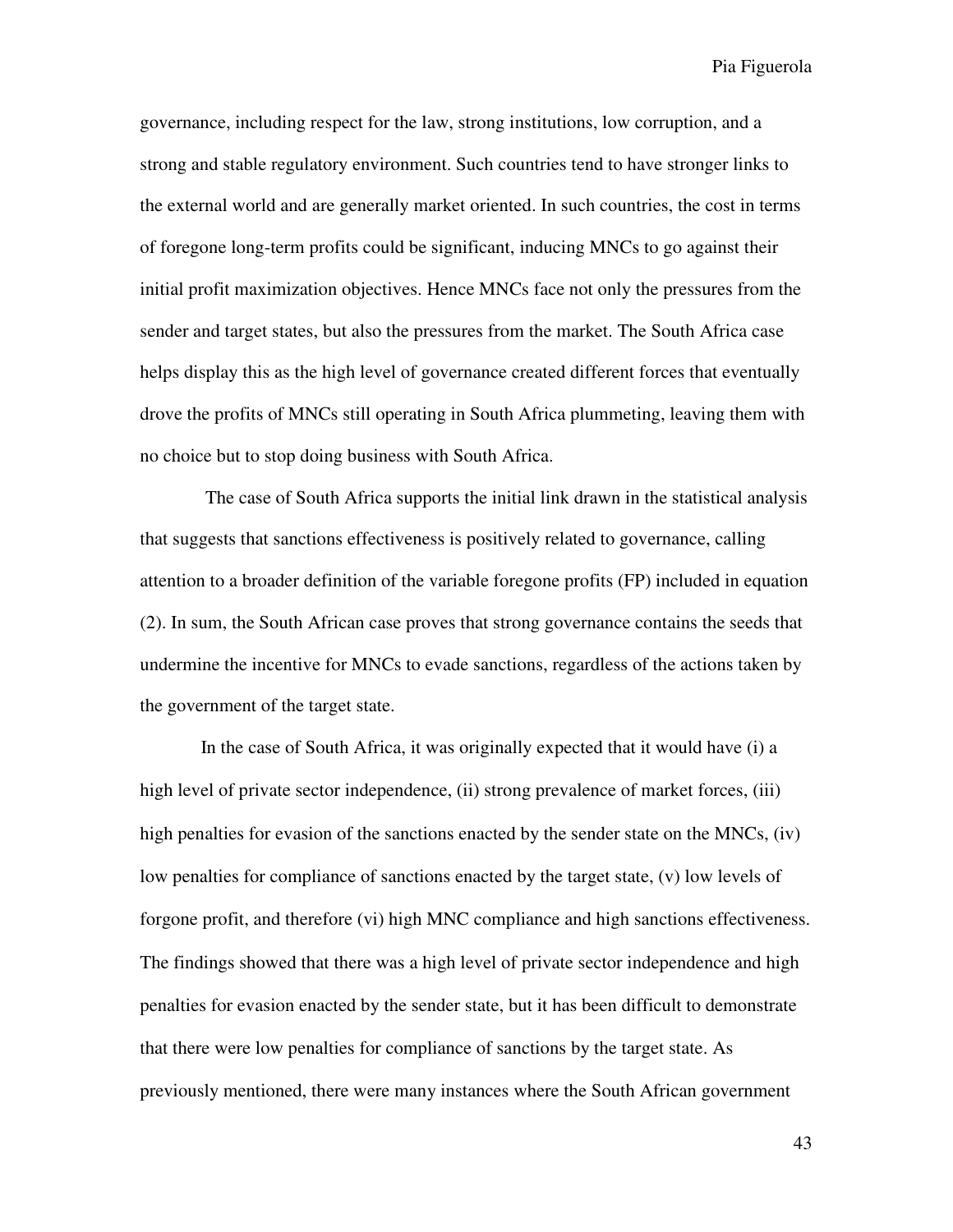attempted to intervene in the level of transparency, attempting to inhibit the sender state's ability to properly measure sanctions compliance, thus trying to reduce the actual level of S. However, these efforts were compensated by the actions of interest groups, which made it clear to MNCs that their long-term profitability was at stake if they attempted to evade the sanctions. Such development would not have been possible in a weak governance target country. Moreover, the MNCs were at first unwilling to comply with the sanctions as they wished to take an apolitical stance, not wanting to intermingle political implications with their economic profit goals. It was only after the arduous process of pressuring these MNCs through various means that they eventually felt it was worth to forego profits in the short-term and to divest or stop doing business with South Africa. Therefore, although it was a lengthy process, the MNCs eventually acted in accordance with the original hypothesis. Finally, the sanctions were effective, as evidenced by the eventual fall of the apartheid regime, resulting in an overhaul of reforms.

#### **Iran**

This case explores the sanctions imposed to Iran by the US in 1995 in response to their stepped up nuclear program and support of terrorist organizations such as Hezbollah, Hamas, etc. The Iranian case provides an apparent counterexample to the case of South Africa. Instead of having relatively high levels of governance and strong levels in the different dimensions, Iran has consistently demonstrated low levels of governance, being characterized by high levels of corruption and low respect for the rule of law. It must be noted that the role of MNCs was limited in Iran, and public enterprises with global reach dominated a large segment of the Iranian market, thus the pure profit maximization motives were secondary to the interest of the target state.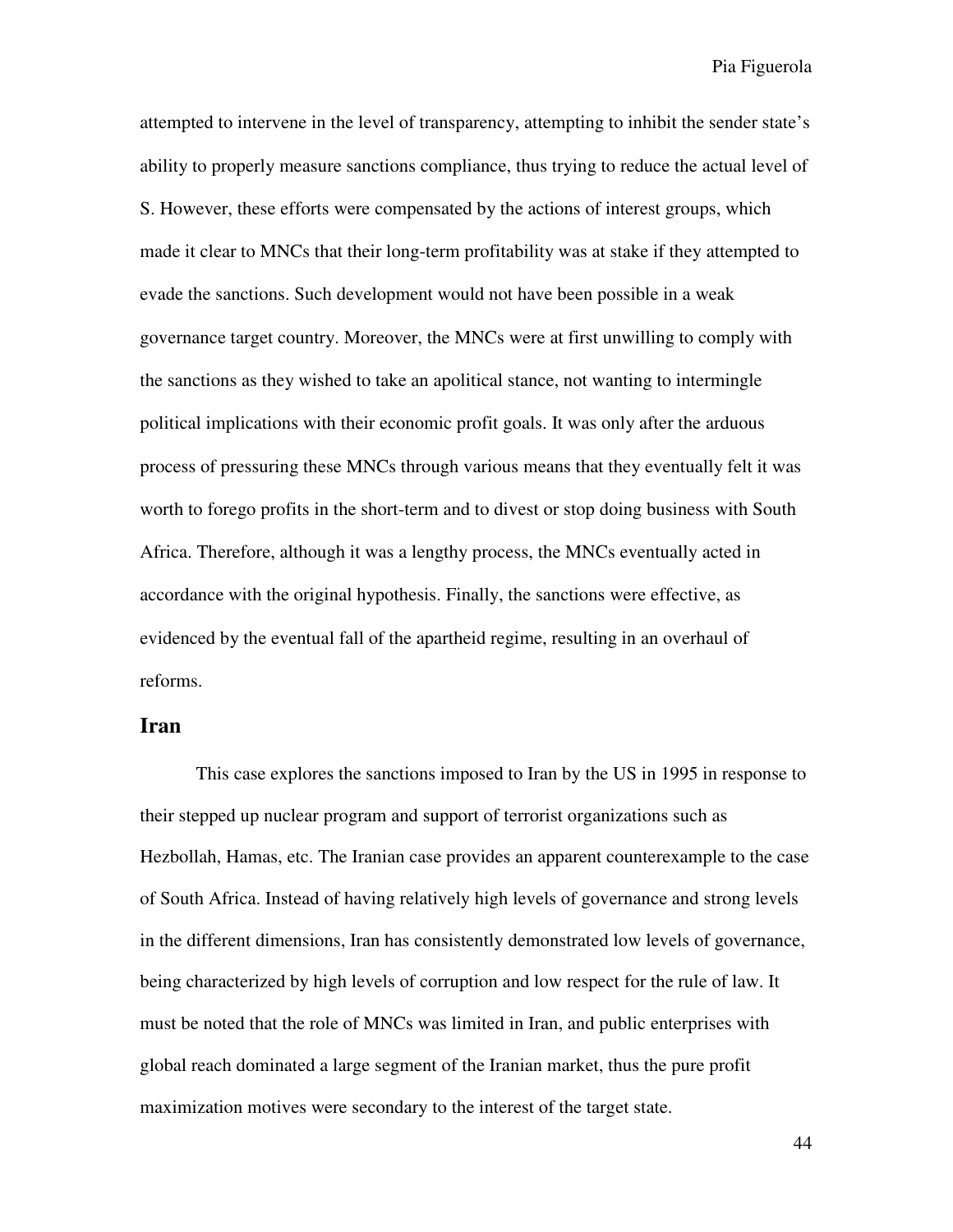This case should be characterized by (i) a low level of private sector independence, (ii) weak influences of market forces and strong market controls by the government, (iii) low impact of penalties for evasion of the sanctions enacted by the sender state on the MNCs, (iv) high penalties for compliance of sanctions enacted by the target state, (v) high levels of foregone profits for not complying with the sanctions, (vi) low levels of MNC compliance and low effectiveness of the sanctions by each of the sanctions regimes

#### **Background Information**

Iran is the  $18<sup>th</sup>$  largest country in the world in terms of land, and with around 75 million people, it is the  $17<sup>th</sup>$  most populated country in the world. Its GDP is around US\$ 480 billion with a GDP per capita of around US\$ 6000. Iran is a member of OPEC and its economy is heavily dependent on oil production. It is a theocracy, with Shiite clerics exerting supreme authority over an elected government ran by officials of Islamic parties.

#### **Governance Level**

 The level of governance in Iran is highly unique. Unlike South Africa, which at the time of the sanctions had developed strong governance as part of its efforts to maintain the apartheid apparatus in check, the Iranian government was less focused on forming institutions along the liberal western traditions. Instead, all government efforts were focused on strengthening the theocratic state, or the Iranian Revolution as they called it. With limited attempts to diversify the economy, the country remained captive of its oil dependence. As noted by Ryan Christopher Rilea in *Not So Splendid Isolation: An Analysis of Iranian Sanctions Busting,* "possessing such a vast amount of a valuable commodity comes with the usual trappings: corruption, profiteering and heavy involvement by other states" (34). Not only was corruption present, but the wealth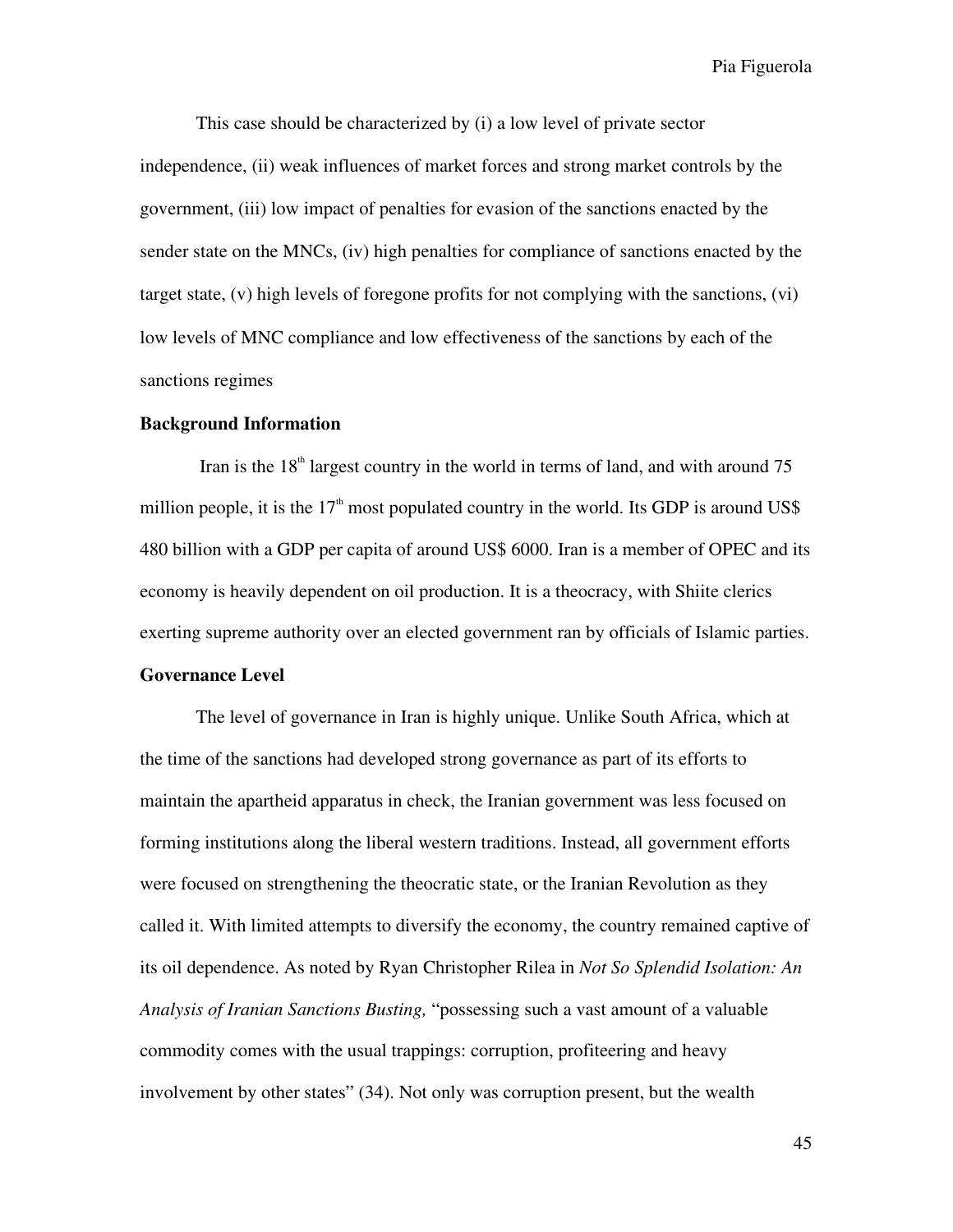provided by the oil-rich nation also created distorted objectives for the nation. According to Jeffrey Herbst in *On the Fault Line: Managing Tensions and Divisions within Societies,* the "spoils of corruption and patronage in Iran's oil-rich economy provide a strong incentive for those who control the levers of power to maintain and consolidate their position" (211). Iran was a country with little respect for international law, other than religious precepts, with rampant corruption, and an underdeveloped regulatory system because of public ownership of many sectors of the economy.

#### **Market Environment before Sanctions**

 When the sanctions were introduced, Iran had a mixed economy dominated by oil production. After the revolution that took place in 1979, the Iranian economy became largely a centrally ran economy. A small private sector, mainly composed of family firms, was dwarfed by a large public sector that accounted for about 60 percent of the economy. The role of market forces in the economy was limited, not only because of public ownership of enterprises and the dominance of the oil sector, but also because of pervasive price controls and investment controls enacted by the government. As explained by Ali Farazmand in *Privatization Or Public Enterprise Reform?*, the 1960s were "marked by massive development of public enterprises in Iran" for many reasons such as "the strengthening of the state sector as a risk-free and stable economic partner for the western multinational corporations operating in less developed countries" (181). However, those projects were carried out with the cooperation of foreign firms, as "such projects were becoming of major interest to foreign corporations and the governments of the United States and Europe that found Iran an ideal country for political, military, and economic reasons" (181). In the eyes of the US in particular, Iran had all of the necessary elements for a good partnership. From an economic perspective, "Iranian oil was a big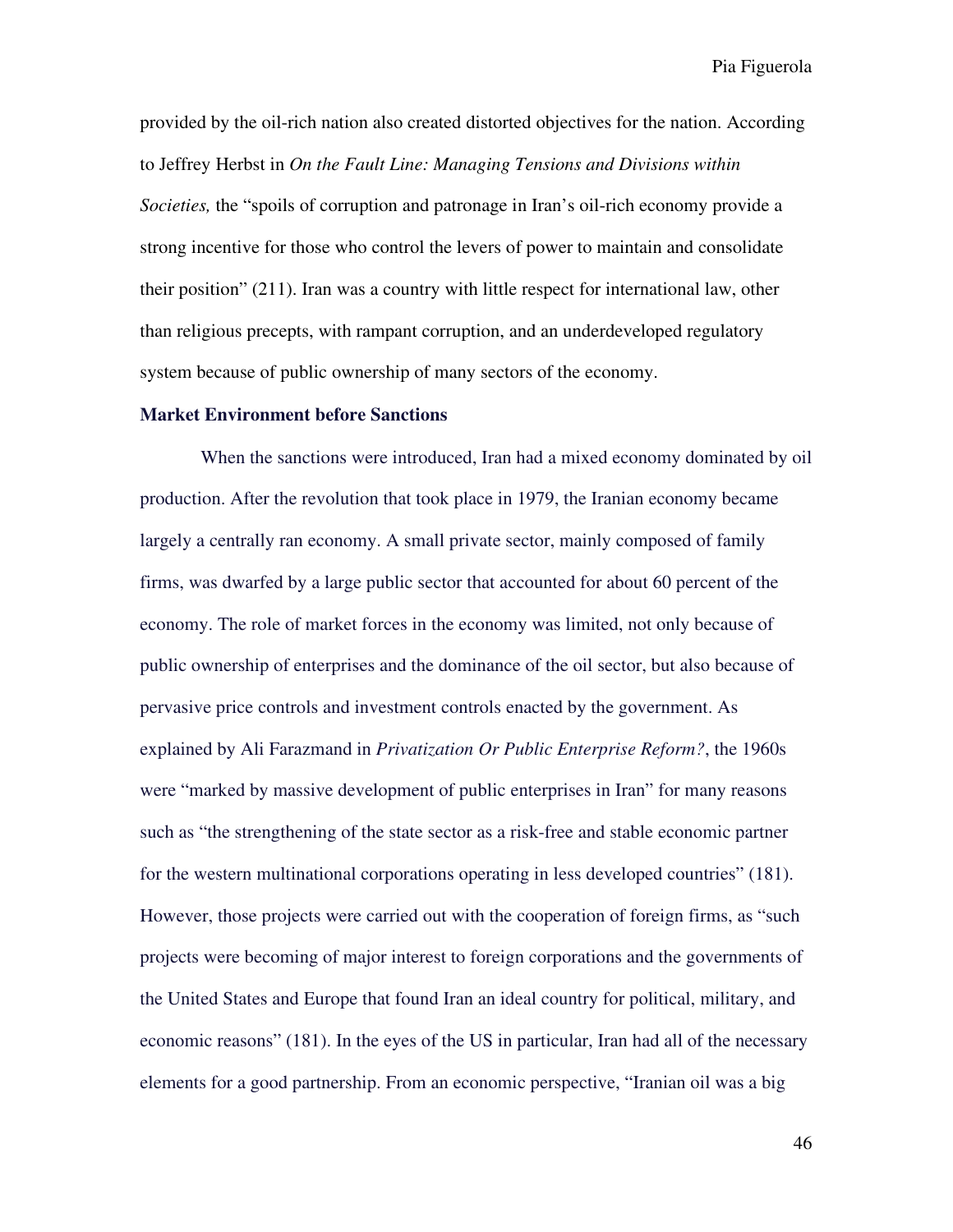lubricant of the Western industrial-military and commercial machine which needed as much oil as possible" and Iran was seen as a "big consumer market for Western products," especially "after the great popular Revolution of 1978-79, the growth and expansion rate of public enterprises in Iran took a spiraling shape." This growth in public enterprises was due to a variety of different factors including that "the revolutionary government took a strong interventionist posture and undertook a massive number of public administration functions that were carried out through public enterprise management" (182). This led to the "growth and expansion of public enterprises in postrevolutionary Iran" and has had "tremendous impacts on the Iranian economy, workforce development, GNP, and public administration" (184).

During this time, these public enterprises were linked directly to the Iranian government. As Farazamand outlined, most "public enterprises [were] under the supervision of the Mostazafin Foundation—several thousand with a wide range of scope and nature of activities" that include "from commercial to production to building highways, bridges, dams, agriculture products and to airlines and insurance businesses" (184). Nevertheless, it is also important to mention that not all public enterprises were under the control of this "giant conglomerate organization." Moreover, throughout this time, there were some privatizations of enterprises "associated with traditional governmental departments and organizations," but they were "reported to have not been successful in meeting their economic goals due to legal, political, and economic reasons" (185). Farazamad illustrates that firms targeting the domestic market are more likely to fall under the scope of the government, and MNCs that attempt to operate outside of the Foundation's rules are forced to navigate a more difficult environment, as the government is able to impose different obstacles on their profit maximization efforts.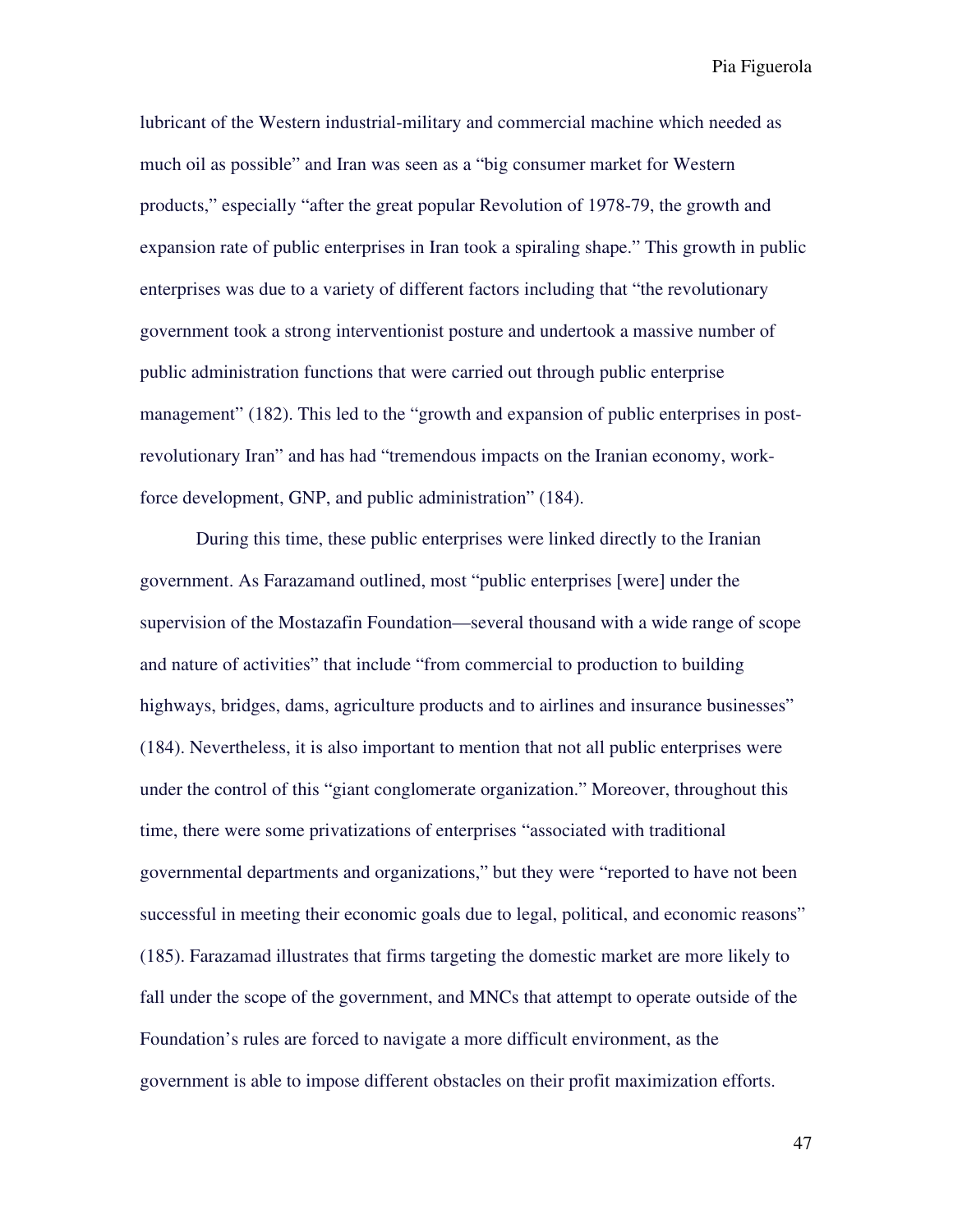#### **Nature of Sanctions**

Iran has been the subject of a long history of sanctions following the Iranian revolution. After the revolution, the US enacted a number of sanctions, most of which are still in place today. Moreover, in May 1995, following Iran stepping up of its nuclear program with consistent support for what the US considered terrorist organizations such as Hezbollah, Hamas, and Islamic Jihad, the Clinton Administration issued Executive Order 12959 that banned all U.S. trade with Iran" (156). After that, the United States Congress passed the Iran–Libya Sanctions Act (ILSA), applying sanctions on companies doing business with Iran, and issuing a number of prohibitions to commercial links with that country.

According to Jeffrey J. Schott in *Economic Sanctions, Oil, and Iran,* these sanctions did not only affect direct trade but they also extended to an "estimated \$4 billion in indirect trade, mainly by American companies selling oil in third countries" (6). When the sanctions were initially implemented, the international community had mixed views due to the important role that Iran played in global oil production. According to Schott, "French, German and British officials" called these US sanctions "the wrong approach and announced that they would continue their policy of 'critical dialogue' with the Iranian regime"(6). Therefore, these sanctions were at first imposed unilaterally by the US.

The situation changed in 2006, when the UN Security Council approved Resolution 1696, following Iran's refusal to halt its nuclear program. This resolution imposed sanctions on investments in oil, petrochemicals, gas, and petroleum products. Moreover, these sanctions were expanded to forbid business dealings with the Iranian government in the sectors of banking, insurance, shipping, and Internet services for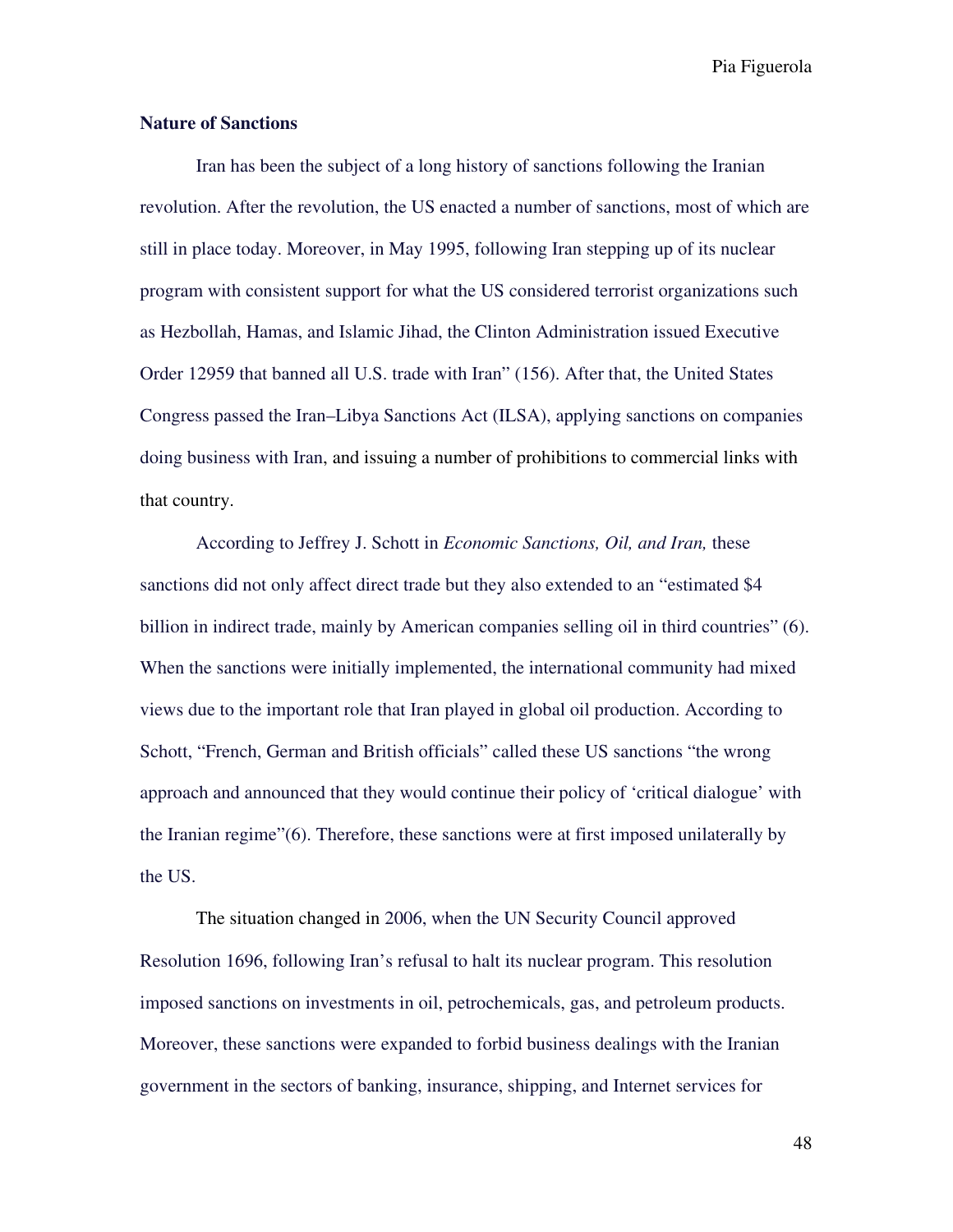commercial purposes. These sanctions were no longer unilateral, but included a commitment from the world at large.

#### **Firms' Behavior after the Sanctions**

Iran was well prepared to deal with the new sanctions due to the previous experience. When the Iranian government saw the its relation with the UN deteriorate to the point where the enactment of sanctions seemed almost inevitable, the government began expanding their underground networks that it had used until then to facilitate the sanctions evasion once they were implemented. According to Early in *Busted Sanctions: Explaining Why Economic Sanctions Fail*, a "large number of American firms already relied upon middle-men in Dubai to sell their products" before the sanctions were to be implemented, even for "goods that had not been sanction[ed]" (156). This was done in an effort to prepare for the sanctions that were to come, as the Iranians even "deliberately sought to become more reliant upon Emirati re-exports in the lead-up to the sanctions" (157). The Iranian government, with its direct influence on the profitability of the Iranian firms, planned for the sanctions ahead of their enactment.

Once the sanctions were approved, the Iranian government reacted strongly. As the sanctions "disrupt[ed] Iranian production, the stated-owned oil companies countered by self-imposing restrictions on foreign control over the oil extracting process" (157). The main priority of the government was to minimize the losses for the oil companies. To achieve this goal, Iran enacted a set of policies, which "centralized the operation of all domestic oil assets and ensured all revenue would flow to the government and not foreign firms." By doing this, the government centralized oil revenues in a single entry point, making the evasion of the sanctions more easily controlled, and allowing the firms to seek alternative sources for this revenue.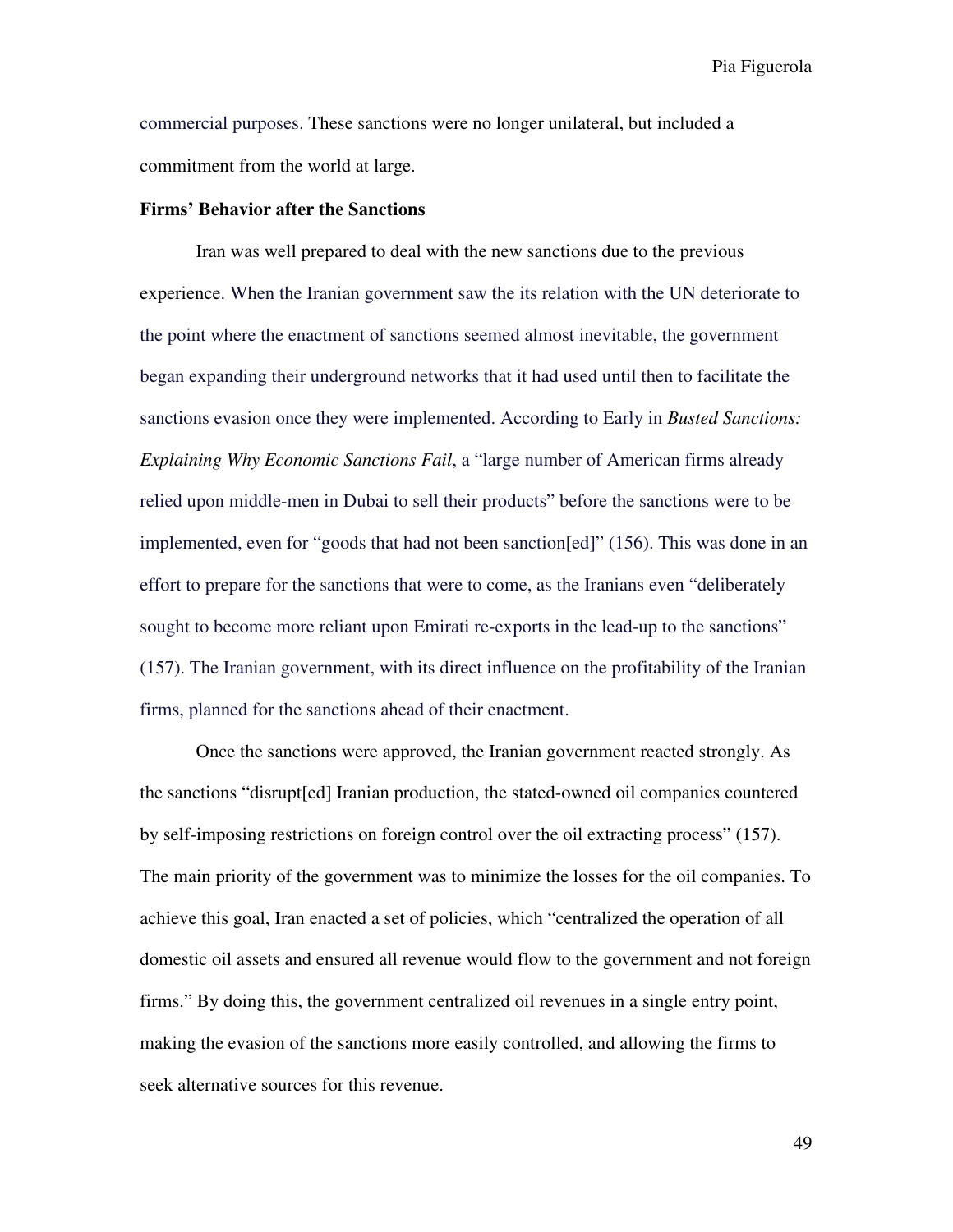However, this was only the beginning, because the Iranian government undertook a series of initiatives after the sanctions enactment to cushion their effects on all firms located in Iran. Expanding the efforts already begun the prior year, Iran sought the support of other countries. According to Rilea, the Iranian government began the "courting of states outside the US sanction regime through the use of its valuable energy resources and the procurement of sanctioned goods through regional third party states" (157). One of the key actors during the time, the UAE, served as the main sanctions busters to Iran during these sanctions. According to Early, the "sanctions-busting conducted by the UAE on Iran's behalf during this period clearly involved significant levels of market-based trade—some legitimate and some illicit—and appeared to be driven largely by profit-seeking behavior" (145). In this case, the "UAE's close proximity to Iran, its explosively growing economy and heavy engagement in international commerce, and its close commercial ties with Iran" made it into "one of the most profitable venues from which to sanctions-bust on Iran's behalf" (175). According to Matthew Swibel in *Trading with the Enemy*, the UAE was able to re-export a significant percentage of the goods that it received from the US back to Iran. According to Swibel, more than "a quarter of the roughly \$1 billion in American goods exported to Dubai ended up in Iran." In one year, export licenses could also serve as indicators of the increased help the UAE was providing to Iran, as export licenses jumped "47%" over the following years after the sanctions. The UAE was able to quickly maneuver its way to become the primary sanctions buster for Iran, once the Iranian government understood that it would need to find alternative avenues to maintain the profits for the firms. Therefore, the Iranian government was able to take advantage of the new status of the UAE at this time. According to the Wisconsin Project on nuclear arms control, in *Dubai:*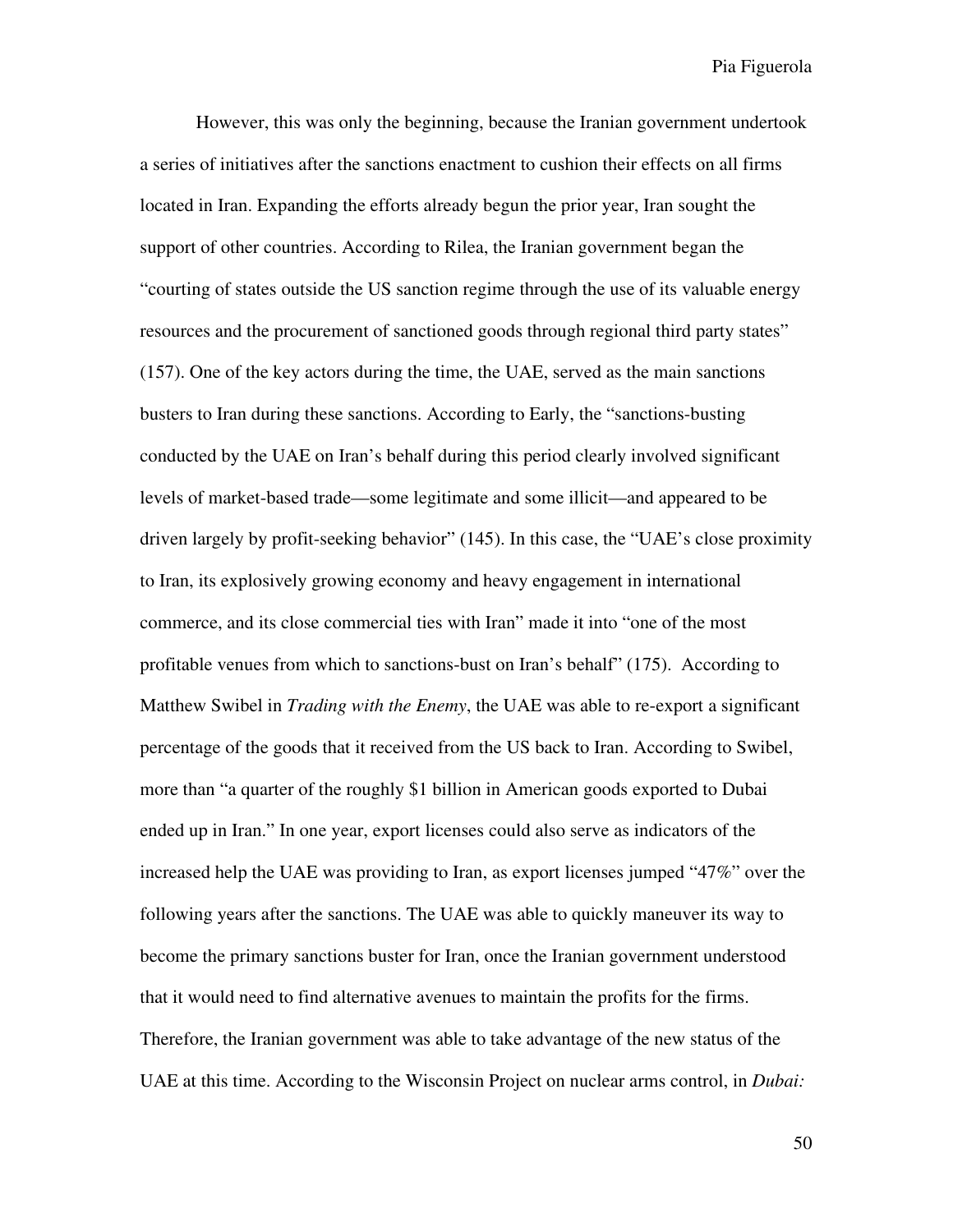*A Booming Entrepot and Growing Diversion Risk,* Dubai became the "main entrepot of the Persian Gulf. It is what Singapore is to Southeast Asia and Hong Kong is to East Asia." In assisting Iran during the sanctions, the UAE also gained the recognition for being one of the most thriving and convenient trading hubs in the Middle East.

These sanctions busting transactions were done in an almost seamless manner. As explained by Taubman in *America's Hollow Embargo in Iran*, the process was fairly simple. Taubmann provides an example of a trader in Tehran that "telephoned an appliance company in the US and said he was calling from Dubai, a small Persian Gulf state. He placed an order for 1,000 washing machines, had them shipped to Dubai and then arranged them for payment from a Canadian bank where the Iranian had opened an account. Since the goods were shipped to Dubai, American custom agents raised no objections. Once the washing machines reached Dubai they were transshipped to Iran." In addition to simple consumer goods, Early explains that the UAE also "supplied Iran with sensitive dual-use and high-tech products" (159). According to Taubman, when these items were involved, the "Iranian traders contended that bribes had been paid to get particularly sensitive items by, including computer equipment and spare parts that can be used to maintain military equipment and missiles." The success of these practices and the concealing of the UAE's role is demonstrated by the fact that in the Specially Designated Nationals and Blocked Persons list maintained by the Office of Foreign Asset Control at the US Department of Treasury, only 1% or 3,032 separate entries were Dubai-based.

 Iran could afford to pay for these activities because the benefits of evading the sanctions far outweighed its costs. A clear example of this is provided by the case of the company Juma Majid Co, one of Dubai's largest appliance wholesalers. According to Early, the CEO disclosed that his company had "smuggled/re-exported roughly 60-70%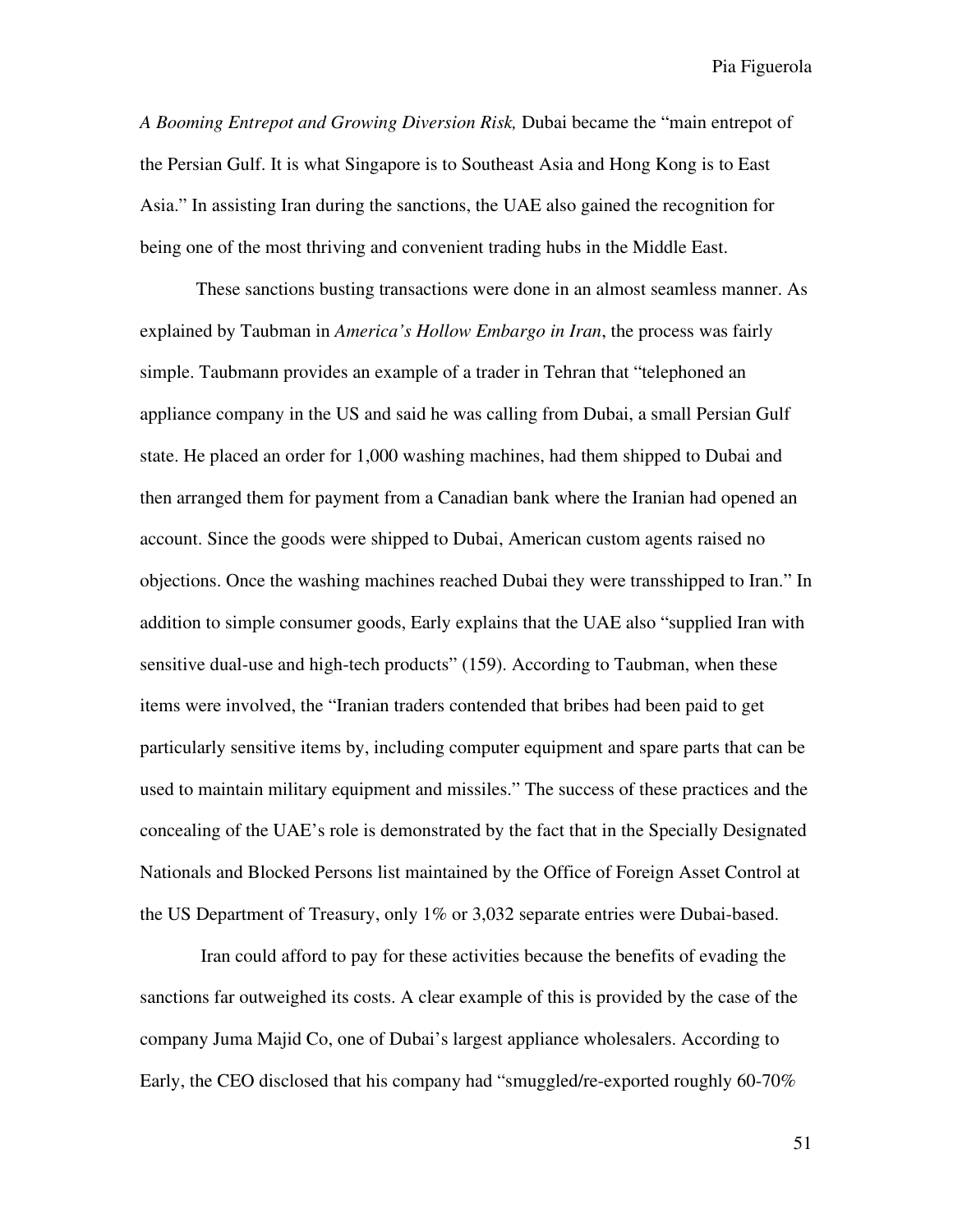of its stock of GE appliances to Iran" (157). The CEO understood that "abiding by the new US sanctions would cost his company a substantial portion of its business" and even questioned whether the GE American partner had "genuine interest in his company's compliance" (157). This analysis clearly demonstrated that the "company had no incentive to comply with the harsher new sanctions unless the US government could credibly threaten retaliation for violating them in ways that would diminish the sanctionsbusting's profitability" (157). Therefore, this also created a view within Dubai that the US government "would not punish sanctions busting violations, and, with profit margins as high as 40% on the sanctions-busting transactions being conducted, the risk was well worth taking"  $(157)$ .

 As a result, it is not surprising that the 1995/96 sanctions were deemed to be relatively ineffective, contrary to the UN-imposed sanctions of 2006 due to its nuclear program, in an extraordinary show of unity by the world at large.

#### **Analysis**

This case of the Iran sanctions in 1995 provides additional support for the analysis above that stresses that MNCs serve as the causal mechanism behind the link between governance level and economic sanctions effectiveness. This case not only confirms that a target state with a low level of governance can achieve low levels of sanctions effectiveness as shown in the statistical analysis, but also helps illustrate how the actions of the MNCs can provide a causal mechanism for this link. As a result, the case of Iran provides additional support for the hypothesis of this thesis. In this case the target country has weak governance and the result is as expected: low sanctions effectiveness as a result of MNC activity.

This case makes it clear that the equation (2) continues to explain the forces that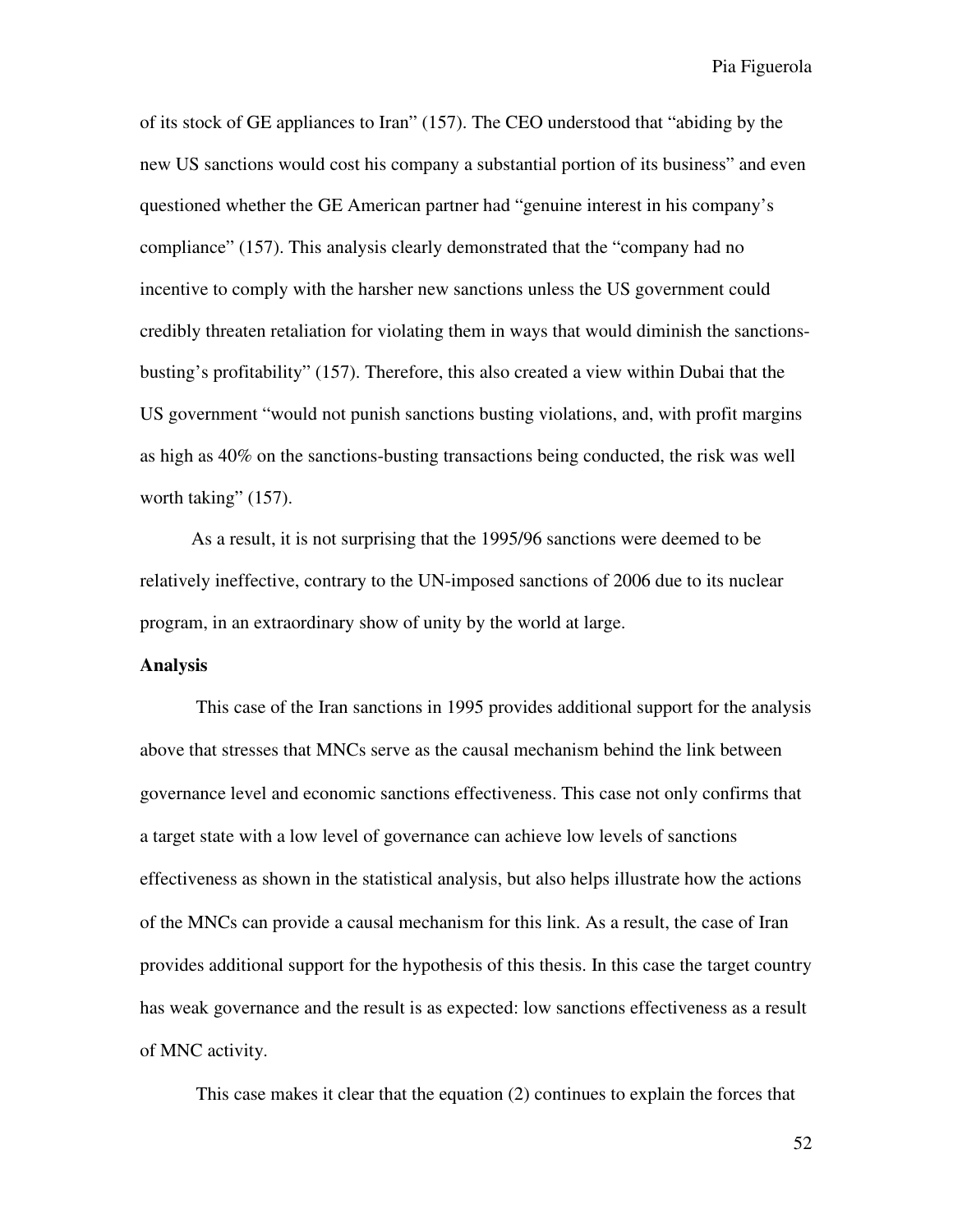guide firms' reactions to the sanctions, even when MNCs are not prevalent, market forces are weak, and the relative influence of target and sender state is different than in the South African case. Iran firms were more protected from the reach of the sender state, and more vulnerable to the reach of the target state. Moreover, in a country with the characteristics of Iran, market forces and the long-term impact on profitability have limited importance. Therefore in such an environment, firms perceive the cost of penalties imposed by the sender state as being relatively small when compared with the short-term foregone profits and the cost that could impose the target state for compliance. The existence of corruption makes it even easier to evade sanctions, thus further reducing S. Again, the level of governance is the variable that allows firms to react in a certain way to the imposition of sanctions.

At the same time, it should be recognized that the cost of reducing S becomes more and more expensive as time passes. Eventually, the sender state becomes aware of the leakage points, and takes action to oppress them. A clear example of this includes the efforts taken by the US to seek the support of the world at large to sanction Iran, resulting in the UN sanctions of 2006.

 In summary, weak governance with increased levels of corruption and low levels of respect for the rule of law allowed the target government to have significant control over the operations of the firms. In this case, these were mainly public enterprises rather than MNCs, which maximized profits for the benefit of the state. With such an enormous degree of government control, corruption was rampant, and there were no market forces to put a limit to it because the country was isolated from international trade other than through oil exports. However, the same factors described in equation (2) were at play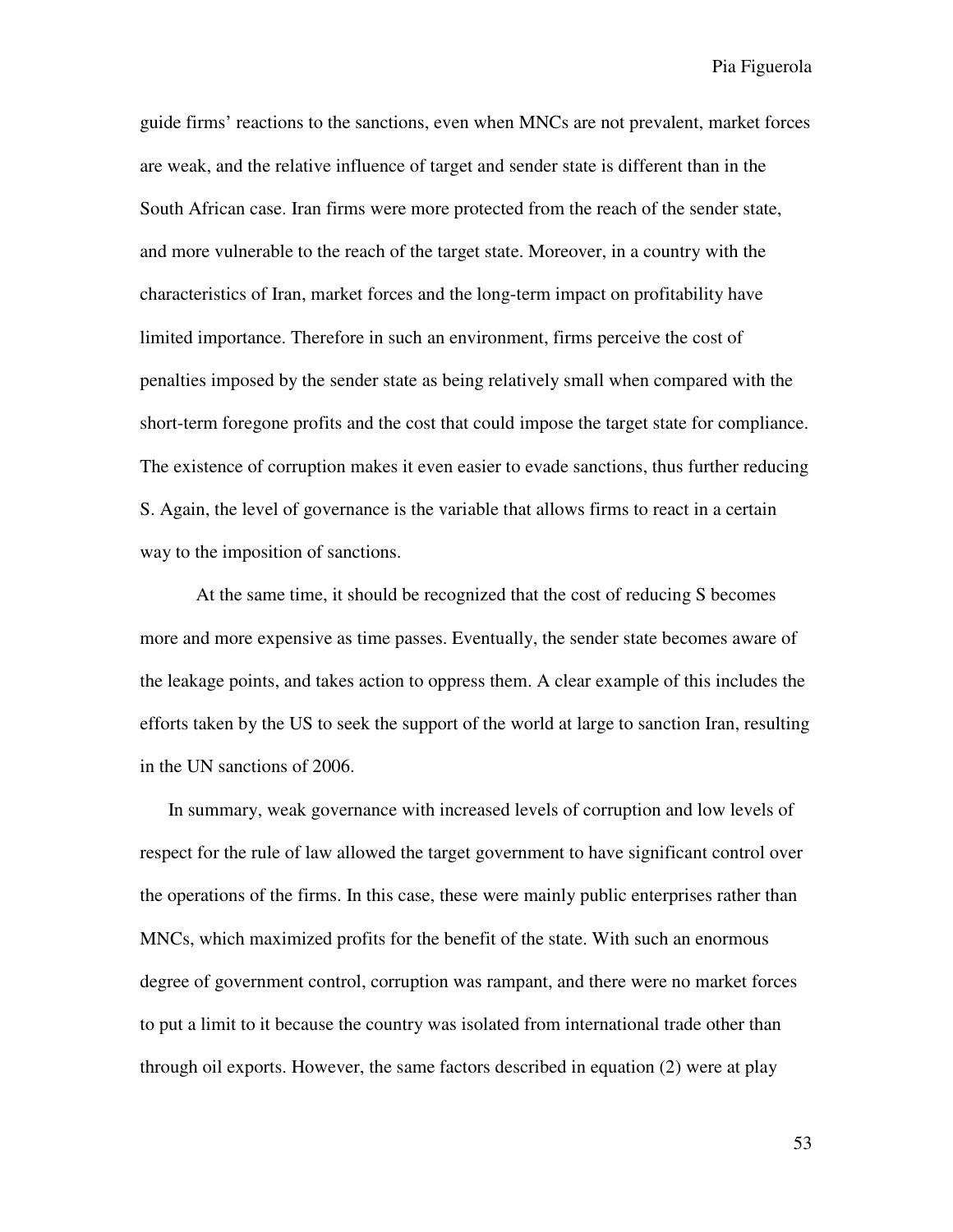when it came to the implementation of sanctions and the results accordingly.

According to the initial hypothesis, this case should have shown (i) a low level of private sector independence, (ii) weak market forces, (iii) low actual penalties for evasion of the sanctions enacted by the sender state on the MNCs, (iv) high penalties for compliance of sanctions enacted by the target state, (v) low level of MNC compliance with sanctions in the target state, and (vi) low effectiveness of the sanctions by each of the sanctions regimes. As discussed, variables (i) and (ii) were clearly outlined, as the Iranian government insisted on being heavily involved within the markets and made it often difficult for firms, even those that had gone through the process of privatization, to fully thrive. In terms of (iii), the penalties enacted by the sender state, the US failed to adequately enforce their sanctions regime, only detecting a few of the evasions that occurred through the UAE, and therefore was unable to deter firms from finding alternate ways of conducting trade with Iran. Nevertheless, as the sanctions progressed, the level of penalties began increasing. Regarding the penalties enacted by the target state (iv), although the Iranian government imposed high levels of penalties for firms that complied with the sanctions and made it difficult for the sender state to gain the information needed to monitor the relevant sanctions evasions, it also added benefits to the sanctions evasion. By reaching out to foreign countries and enabling firms to easily evade the sanctions through the use of mostly illicit trade with the UAE, the government not only increased the cost associated with complying with the sanctions but also added to the benefit side of the cost-benefit analysis as evading the sanctions resulted in entering new markets. As shown by the evidence as mentioned above, there was low level of compliance as firms were able to maintain their profit levels high as a result of the alternate trade made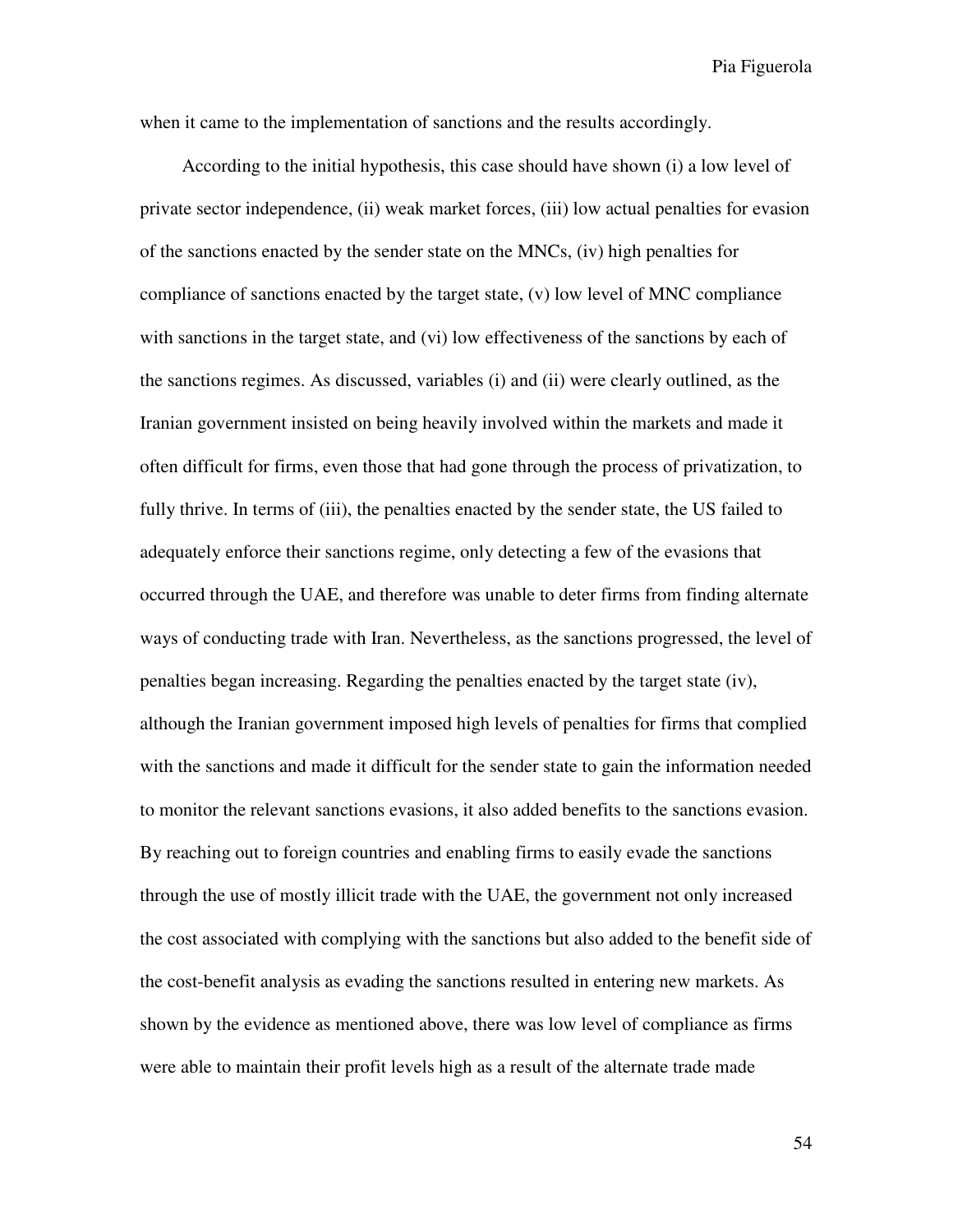available through the UAE and other sources. Therefore, as demonstrated by the

Hufbauer data in their index of sanctions effectiveness for this case, the Iran sanctions

were relatively unsuccessful, as the leaders did not make the concessions that were

#### sought.

#### **Country Cases: Summary of Results**

The conclusions derived from the analysis of these two country cases can be

summarized in the table presented below, which displays the relative levels of

governance, regulatory quality, freedom from corruption, and sanctions effectiveness.

| Year | Sender          | Target    | Governance | Regulatory    | Freedom from     | Sanctions     | Consistent  |
|------|-----------------|-----------|------------|---------------|------------------|---------------|-------------|
|      | <b>State</b>    | State     | Level      | Ouality $(1)$ | Corruption $(2)$ | Effectiveness | with        |
|      |                 |           |            |               |                  |               | hypothesis? |
| 1995 | US <sup>-</sup> | Iran      | 121        |               | 29               |               | Yes         |
| 1986 | <b>US</b>       | S. Africa | 377        | 63            | 50               |               | <b>Yes</b>  |

*Notes:* 

*(2) Freedom of Corruption: From 0 to 100 (free from corruption)* 

*(3) Sanctions Effectiveness: From 0 (failure) to 2 (success)*

 The results support the existence of a positive relationship between the level of governance in the target state and the effectiveness of the sanctions regime. Furthermore, as outlined by the case studies mentioned above, there is clear evidence in support of the hypothesis that the cost-benefit analysis of firms during these sanctions regimes could serve as causal mechanisms for this link.

#### **SECTION 7: Conclusion and Policy Lessons**

Economic sanctions have become a critical instrument of economic statecraft.

They are extremely useful mechanism designed to exert pressure on other countries

without recourse to more extreme and costly actions, such as war. However, despite their

increasing popularity, there is a growing understanding that sanctions effectiveness is

somewhat limited. A vast literature has analyzed this development and has identified a

*<sup>(1)</sup> Regulatory Quality: From 0 to 100 (high regulatory quality)*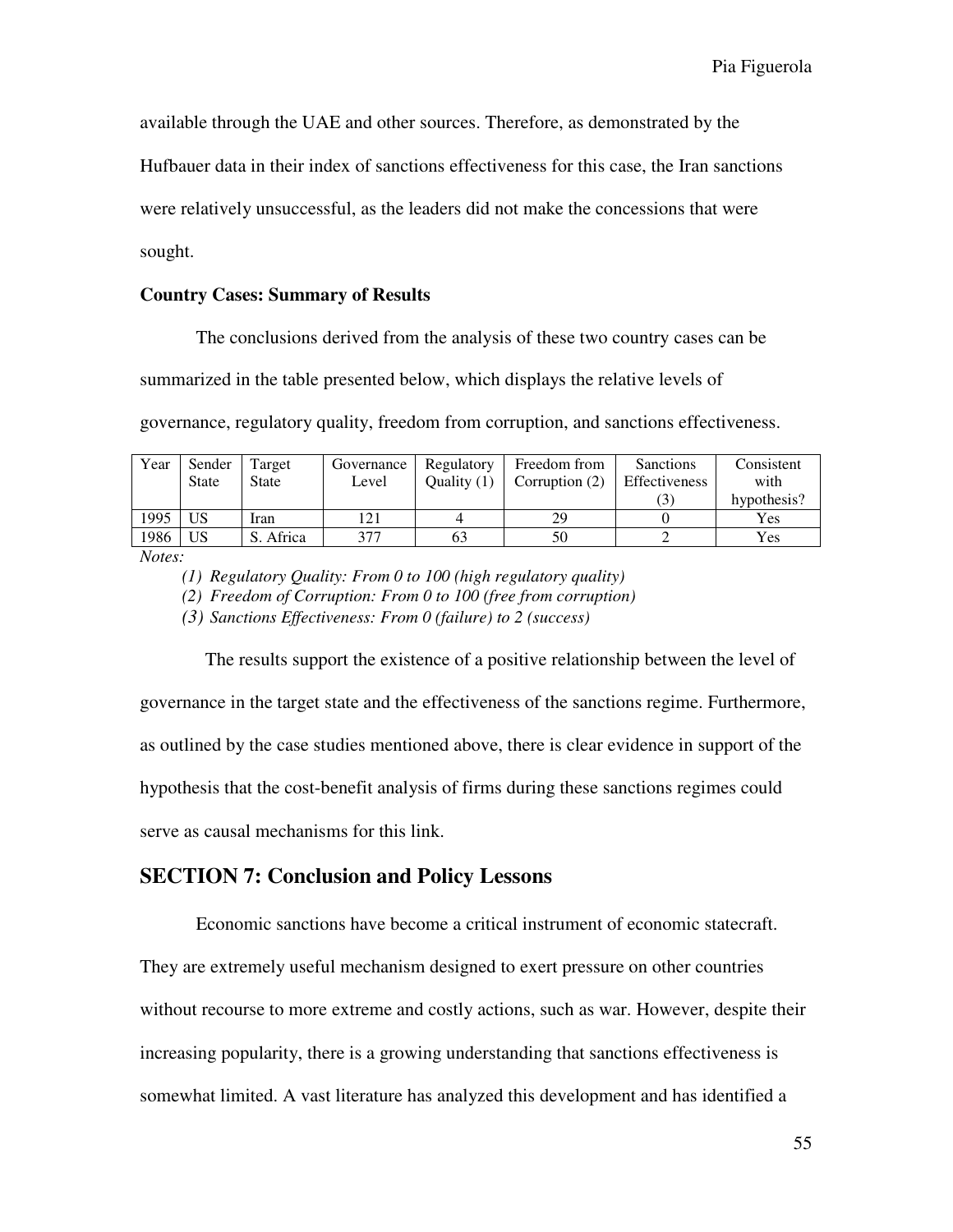number of factors that undermine the effectiveness of sanctions, including lack of international cooperation, prior relations between sender and target states, the average cost of sanctions, the existence of trade linkages, etc. The majority of these studies were conducted from a macro point of view, stressing the role played by the governments, therefore, they failed to delve into the microelements that lead agents to comply or not with sanctions. This is an important drawback because in recent years, there has been increasing awareness that in a globalized world, the main actors in the implementation of sanctions are the MNCs that handle international trade. Understanding the factors that influence the decisions of these MNCs is essential to understand what determines sanctions effectiveness.

This thesis attempts to make a contribution towards explaining the effectiveness of sanctions by focusing on the factors that influence the actions of MNCs when it comes to implementing sanctions. In analyzing these factors, it has become evident that the environment in which firms operate plays an important role in their actions. Among the determinants of this environment, the governance of the target state holds important implications for the eventual effectiveness of the regime as a whole. This thesis focuses on this factor, seeking to understand the microelements that explain the relationship between governance in the target state and sanctions' effectiveness. Approaching the problems from three different perspectives (analytical, statistical and country cases), this thesis found support for the hypothesis of a positive relationship between governance in the target state and sanctions effectiveness. This outcome reflects the strategic choice planning of the MNCs located in the target state in response to the imposition of sanctions. The findings of this thesis support the view that the stronger the governance in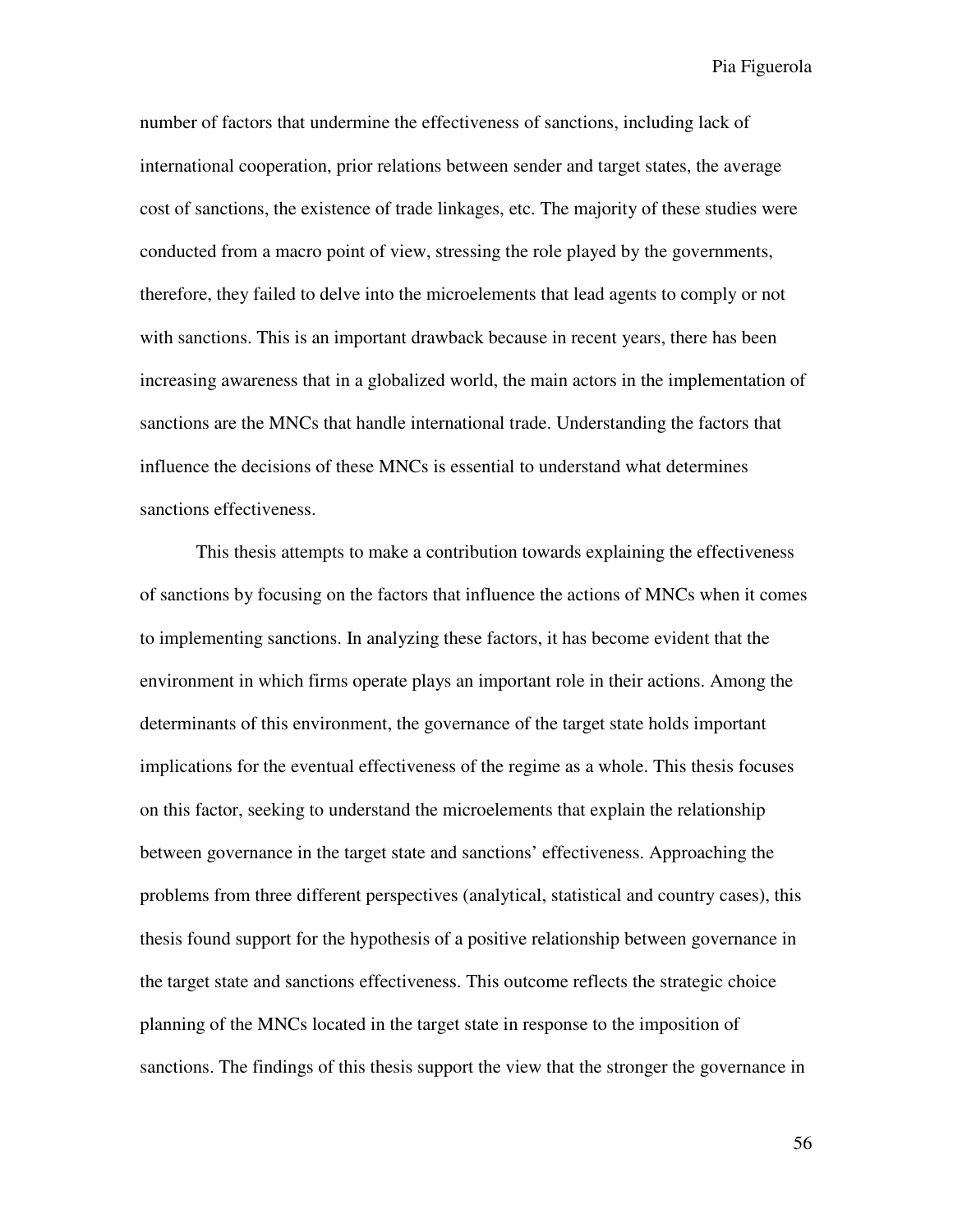the target country, the more likely that sanctions would be successful and vice-versa.

These conclusions have important policy consequences. Sender states need to take into account the governance in the target state as they design a sanctions regime. When sanctions are applied to a country with strong governance, the sender state should expect relatively quick and strong results from the sanctions, while if they are applied to a weak governance country, poorer results and delays should be expected. Furthermore, in tailoring sanctions to target states with low levels of governance, a number of considerations must be taken into account regarding the target country, including how to deal with its informal channels, corruption, and strong business linkages with partner countries. Accordingly, the sender country could afford a more hands off approach in the case of sanctions to countries with strong governance, but would need a more proactive approach when dealing with a weak governance country. This has important implications for the design and implementation of extraterritorial controls.

This thesis also highlights the dilemma faced by target states that are trying to implement actions aimed at fostering development. There is ample evidence that strong governance is good for the economic, social and political development of countries. However, this thesis highlights that strong governance makes a country more vulnerable to the use of economic statecraft. Especially for certain target states that would be possibly susceptible to economic sanctions in the future, this finding could make them less willing to actively pursue reforms to strengthen governance, thus undermining their development policies.

In sum, this thesis brings into the discussion a new variable that could help explain the effectiveness of sanctions. In this context, it could be argued that this thesis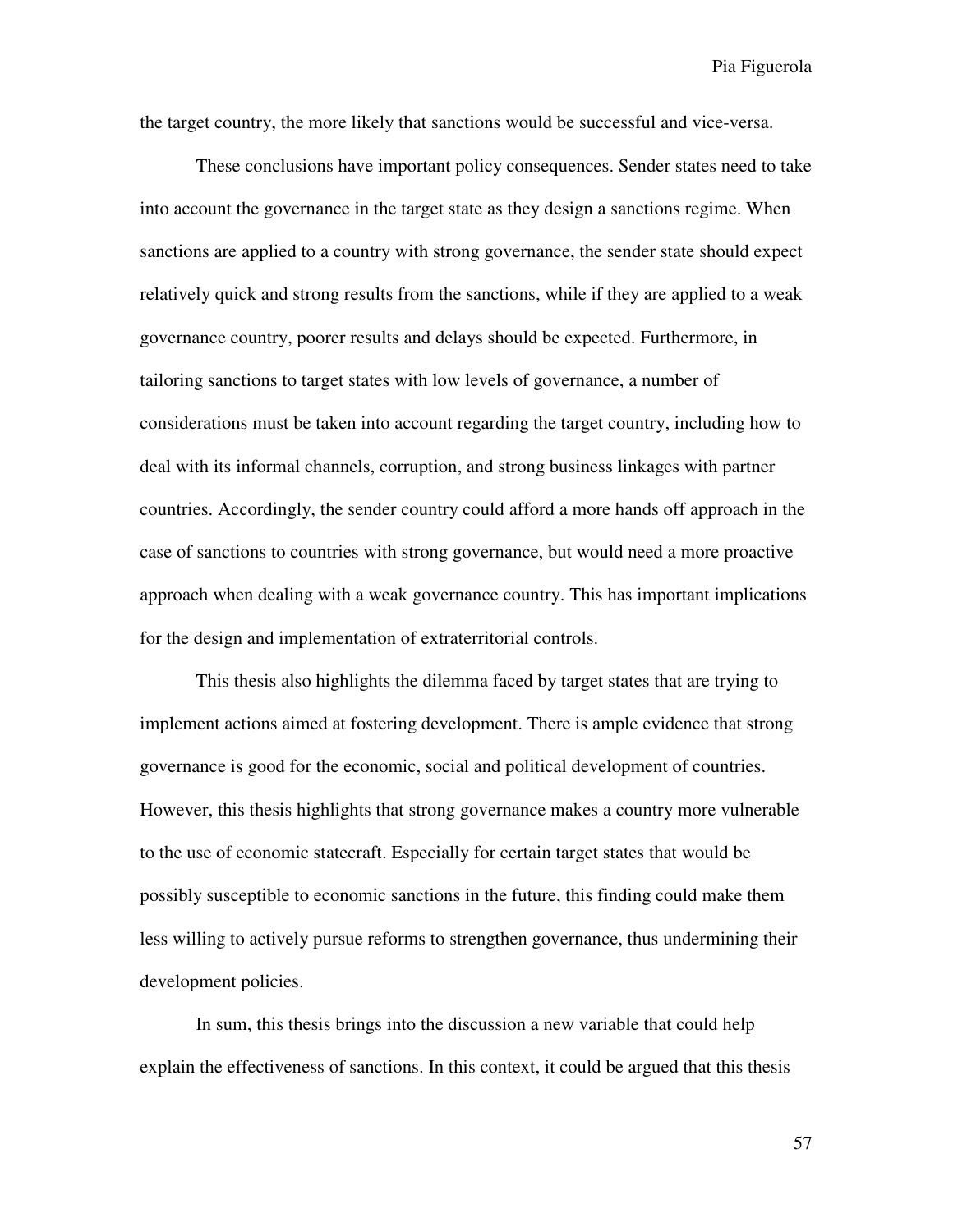makes a contribution to the sanctions literature as it suggests the need to focus on additional factors to make sanctions more effective. Strengthening the effectiveness of sanctions is important not only because of statecraft purposes, but also because of the associated costs. Sanctions could exert a heavy burden on the population of the target state. Therefore, making sanctions more likely to achieve their results with limited pressure, in terms of coverage and duration, could reduce the cost of the sanctions for the population of the target state. As many target states are undergoing efforts of development, reducing this cost could provide for higher levels of social efficiency moving forward.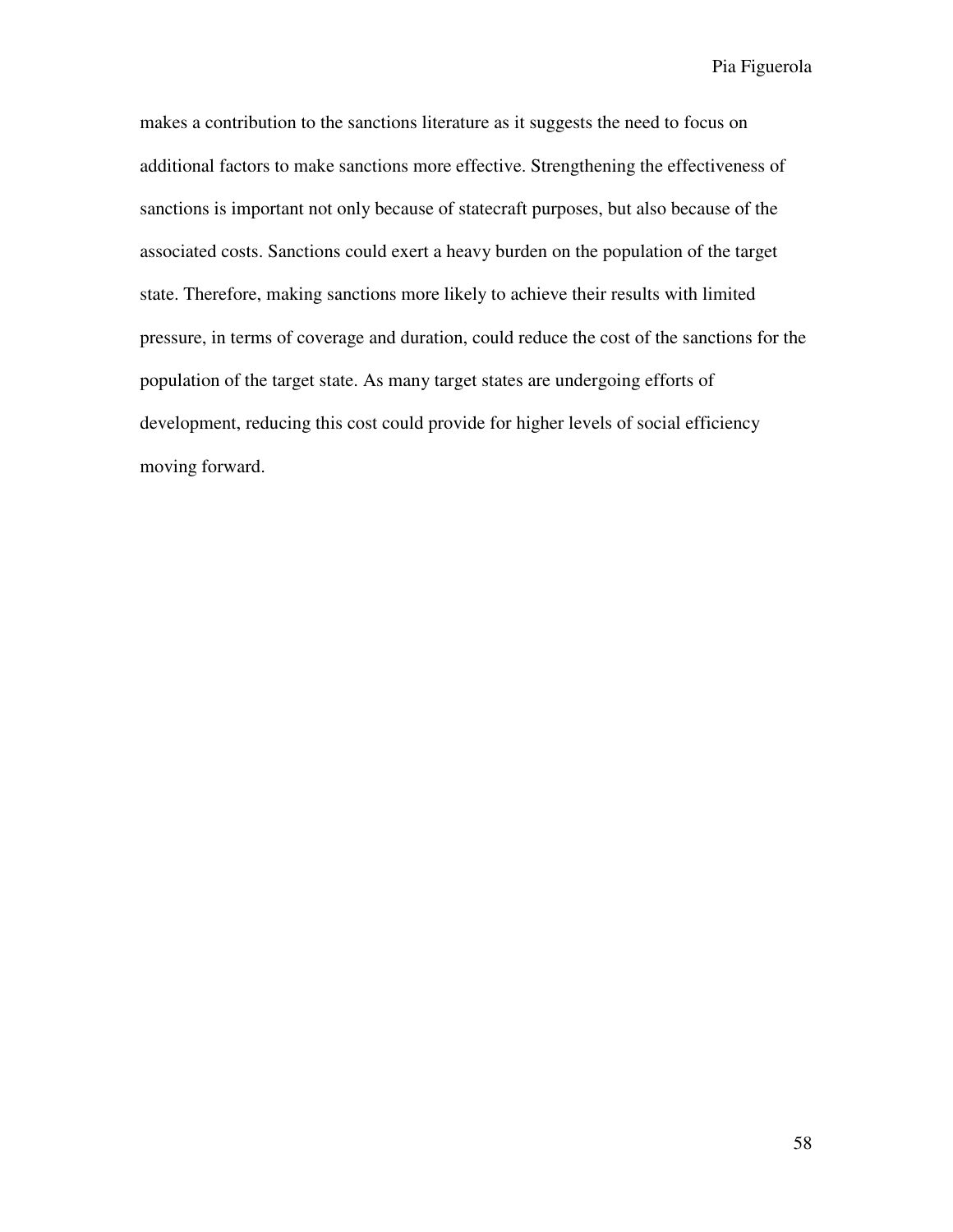#### **Appendix: Economic analysis of impact of trade sanctions**

According to David Rowe in *Manipulating the Market,* trade sanctions will "fall into four categories" as they may be applied "against countries that are small on world markets (price takers)" or "against countries that are large on world markets (have market power)" and within those two they can be applied "either on that country's exports or on its imports" (20). When analyzing effects of a sanction against a small country's exports, Figure 1 can display how the target country's economy will be altered.



Fig. 1. An export sanction

The left hand panel signifies the "target country's external market for exports" and "relates the quantity of exports supplied to world markets to price by tracing out the difference between the domestic supply and demand schedules given in the right-hand panel" (21). At the "autarky price, Pa, exports will be zero because domestic demand equals supply" yet as world price rises, supply "Exceeds domestic demand and the quantity of export rises" to arrive at Pw (21). Once some of this country's trading partners impose a boycott, this will "segregate foreign importers into two groups: those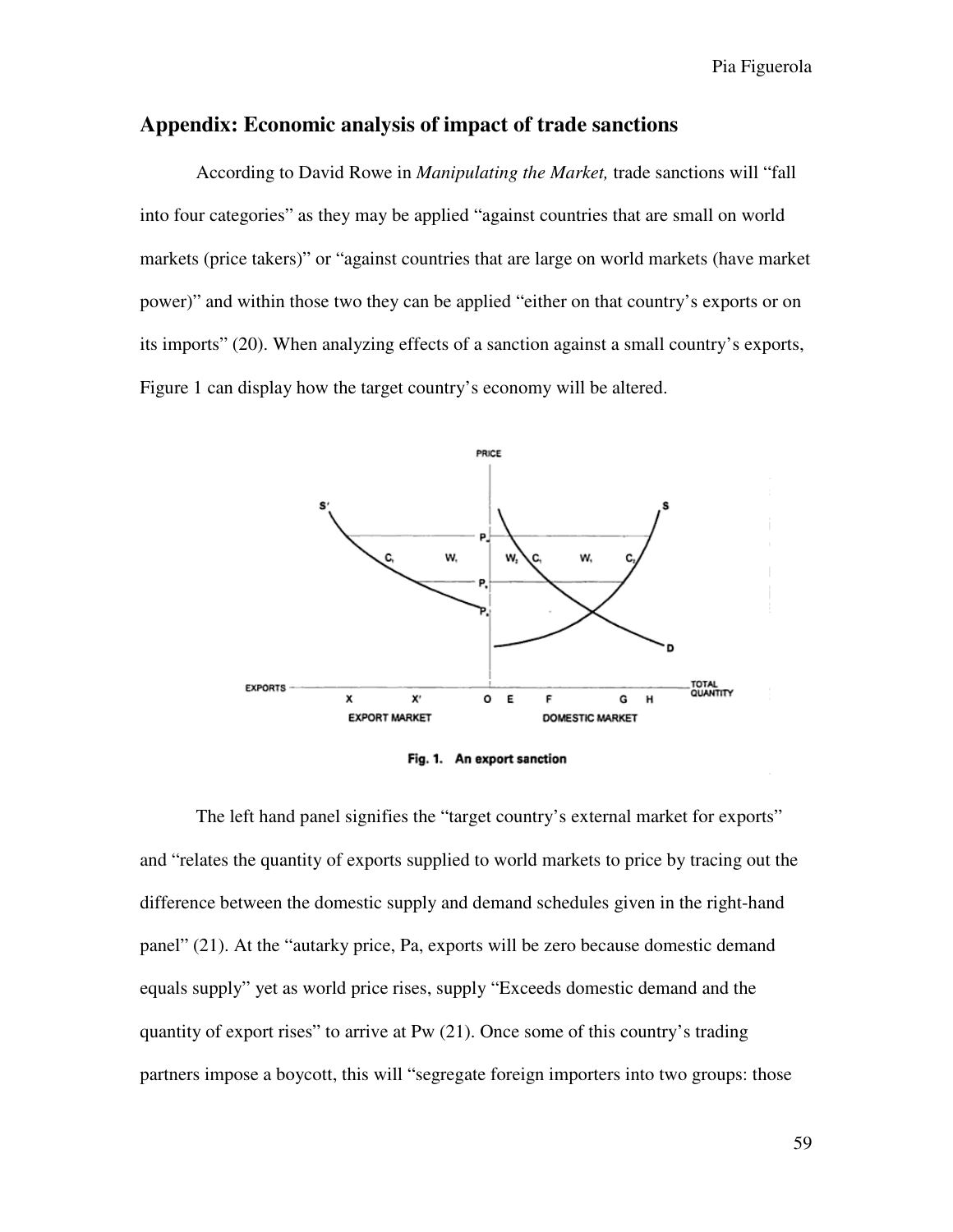that participate in the boycott  $(X'X)$  and those who do not  $(OX')$ . This will result in "domestic exporters perceive[ing] the boycott as a drop in demand and respond by competitively lowering prices to secure sales to importers who remain in the market" (21). Therefore, although the world price does not change, it "drives a wedge between the prevailing world price Pw, and the sanctions-depressed price obtained by this country's exporters Ps" (21). When reverting this to MNCs who will be the producers in this scenario, the "slackened demand for exports causes production to fall from OH to OG, and price to fall form Pw to Ps" also leading to a "loss of producer surplus inflicted by the sanctions, shown as the "sum of C1 and C2" (22). Furthermore, the economic cost of the boycott "to the target economy consists of the deadweight welfare costs created by the sanctions plus the economic windfall that is captured by those foreign importers still serving this market (Ct+W) while the cost to "target country's exporters" which represent MNCs is "even larger consisting of the entire sum of deadweight costs and windfall transfers (Ct+W1+W2)."

 This is a different case than the analysis for sanctions that are focused on the small country's imports. Looking at figure 1, import sanctions differ as they have an upward sloping demand curve for the import markets as opposed to the export sanctions, which had a downward sloping supply curve. Therefore, the sanctions price would be below the autarky price and above the world price. This would "reduce target country's imports" and "create a domestic shortage that propels their price upward to Ps" (28). Like a boycott, "the embargo imposes deadweight welfare costs and windfall transfers" (28).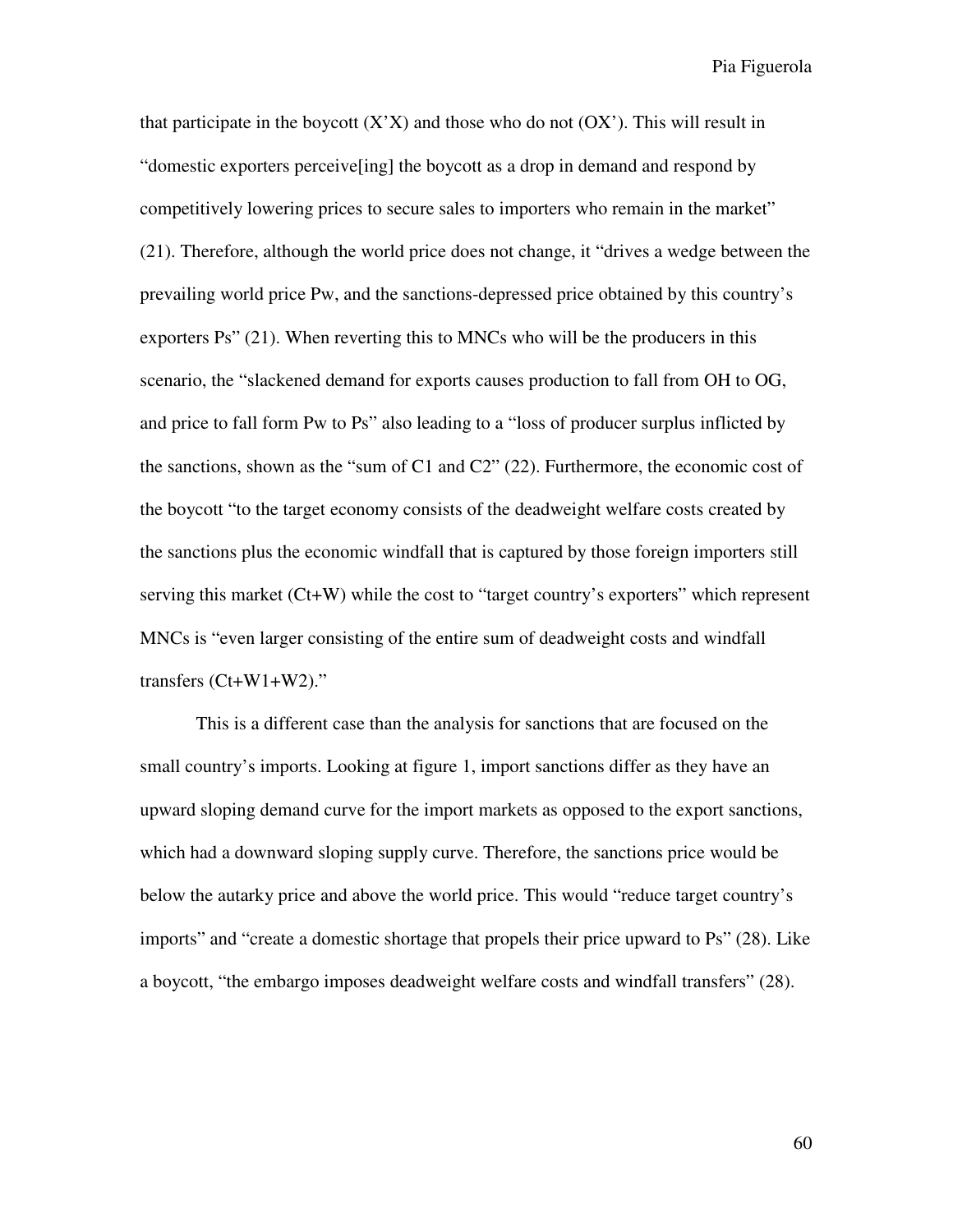## **Bibliography**

1/ Hufbauer, Gary Clyde, et. al. 2009. *Economic Sanctions Reconsidered, 3rd edition*. Washington, DC: Peterson Institute for International Economics, chapter 5

2/ Rodman, Kenneth. 2001. *Sanctions Beyond Borders.* Rowman & Littlefield Publishers, Inc.

3/ Early, Bryan, 2014. *Busted Sanctions: Explaining Why Economic Sanctions Fail* 

4/ Chingono, Heather. "Sanctions Effectiveness in a Globalized World." *International Journal of Humanities and Social Science* 3.21 (2013).

5/ Drezner, Daniel W. "The Trouble with Carrots: Transaction Costs, Conflict Expectations, and Economic Inducements*." Security Studies* 9.1 (1999)

6/ Morgan, T. Clifton, and Navin A. Bapat. "Imposing Sanctions: States, Firms, and Economic Coercion1."*International Studies Review* 5.4 (2003)

7/ Borzel, Tanja. 2000. *Private Actors on the Rise? The Role of Non-State Actors in Compliance with International Institutions*. MPI Collective Goods Preprint, No. 2000/14.

8/ Drezner, Daniel W. "Bargaining, Enforcement, and Multilateral Sanctions: When is Cooperation Counterproductive?" *International Organization*, 45.1 (2000)

9/ Askari, Hossein, Forrer, John, Teegan, Hildy, and Yang, Jiawen. 2003. *Case Studies of US Economic Sanctions: The Chinese, Cuban, and Iranian Experience*

10/ O'Sullivan, Meghan, 2003. *Shrewd Sanctions.* The Brookings Institution.

11/ Keohane, Robert and Nye, Joseph, 2000. *Globalization: What's New? What's Not? (And So What?)* 

12/ Pape, Robert A, 1997. *Why Economic Sanctions Do Not Work.*

13/ Rowe, David. 2001. *Manipulating the market, Understanding Economic Sanctions, Institutional Change, and the Political Unity of White Rhodesia*.

14/ Mauro, Paolo, 1995. "Corruption and Growth." *Quarterly Journal of Economics*

15/ Levy, Phillip, 1999. "Sanctions on South Africa, what did they do?" Yale University, Economic Growth Center. Paper 796.